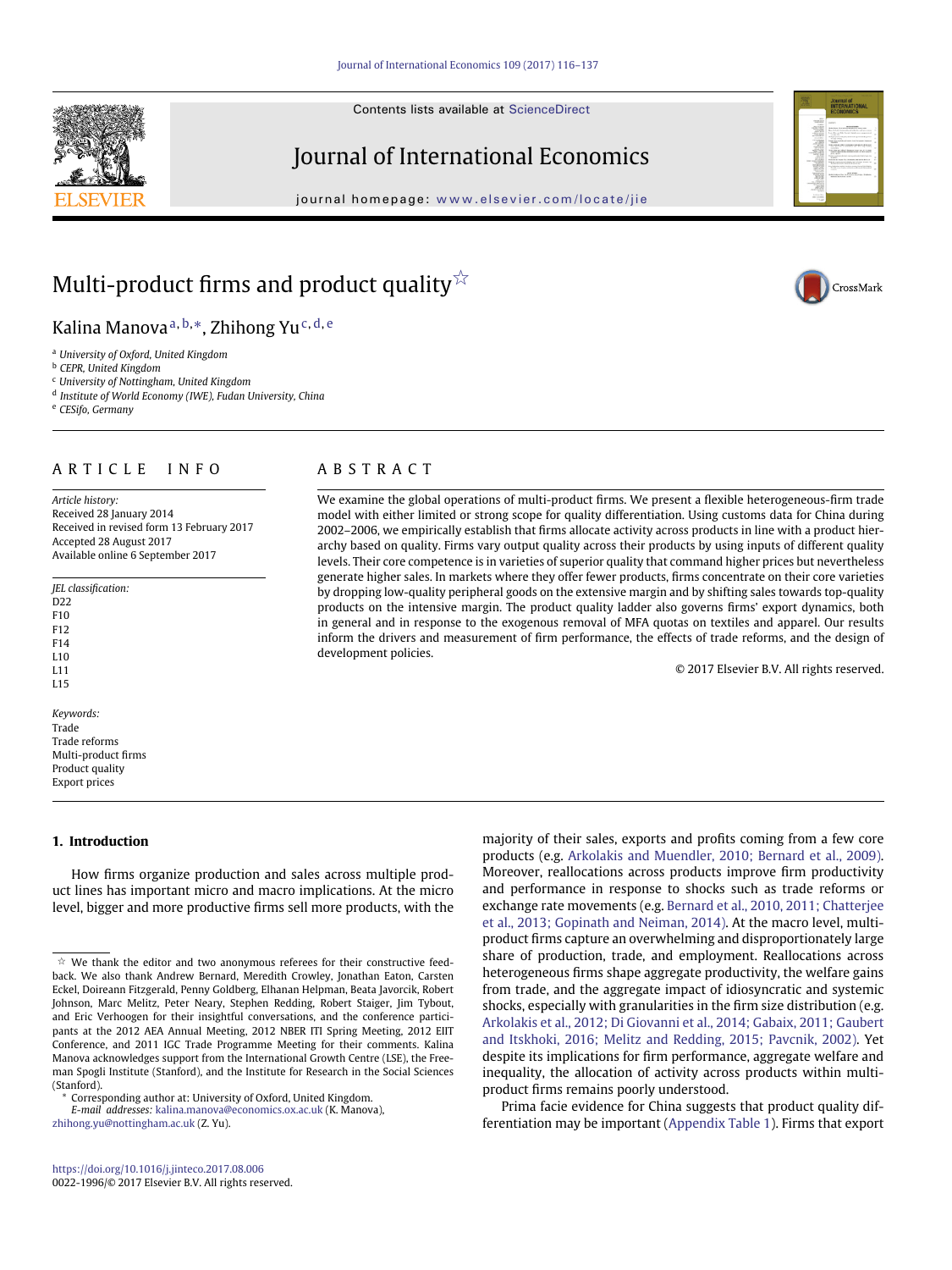products at higher average prices and firms that vary prices more across their product range attain higher exports. Controlling for initial trade activity, such firms also achieve faster export growth. Although output prices may not directly reflect product quality, similar patterns hold when output quality is inferred from data on export prices and quantities, or proxied with the price or inferred quality of imported inputs. In addition, firms with higher productivity, employment, skill-, capital-, advertising and R&D intensity have higher average prices and quality, as well as greater price and quality dispersion across products.<sup>1</sup> These findings indicate that quality differentiation across firms and across products within firms may be key to understanding firms' export performance and the differential effects of trade reforms across the firm size and worker skill distribution.

This paper examines the global operations of multi-product firms in light of the motivating facts. We present a flexible heterogeneousfirm trade model that characterizes the behavior of multi-product firms with either limited or strong scope for quality differentiation. Using rich customs data for China during 2002–2006, we empirically establish that firms allocate activity across products in line with strong quality differentiation. They observe a product hierarchy governed by quality which determines how they participate in different markets and how they respond to changes in economic conditions over time. First, multi-product firms vary output quality across their product range by using inputs of different quality levels. Second, firms' core competence is in varieties of superior quality that command higher prices but nevertheless generate higher sales than cheaper goods of lower quality. Third, in markets where they offer fewer products, firms concentrate activity in their core varieties by dropping low-quality peripheral goods on the extensive margin and by shifting sales towards top-quality products on the intensive margin. Finally, the systematic reallocation of activity across the product quality ladder guides firms' export dynamics, both in general and in response to the exogenous removal of MFA quotas on textiles and apparel.

Our theoretical framework illustrates how the possibility for vertical differentiation affects the production and sales decisions of multi-product firms, relative to a world with only horizontal differentiation. We refer to these economic environments as *quality sorting* and *efficiency sorting*, respectively. In the model, firm-level ability and firm-product-specific expertise draws create exogenous variation in production efficiency across firms and across products within firms. Under *quality sorting*, firms can choose to make products of higher quality at a higher marginal cost by assembling more expensive inputs of higher quality. The exogenous variation in production efficiency induces endogenous variation in quality across firms and products, as well as in product scope and sales profile across firms. Abler companies offer higher quality of any given good, sell more goods, enter more markets, and earn higher revenues. Within a firm, more expensive varieties of higher quality generate higher bilateral and worldwide sales. Firms vary their product scope across heterogeneous country markets, and expand their product range by progressively adding goods in decreasing order of price and quality. Under *efficiency sorting* by contrast, there is no quality differentiation in the market place, and higher productivity is associated with lower marginal costs, lower prices, and higher sales. Firms now follow product hierarchies based on production efficiency, and all predictions for input and output prices are reversed.

Guided by this conceptual framework, we analyze the operations of multi-product firms using firm-level data for China on the universe of export and import transactions during 2002–2006. An important advantage of these data is that we observe the price and sales for all of a firm's exports by destination and product, as well as the price of all of its imported intermediate inputs. On the sales side, this allows us to examine the relationship between product scope and the distribution of product prices and sales across the different markets in which the same firm operates. On the production side, we are able to implement a new methodology we develop for matching multiple inputs (and their prices) to multiple output products (and their prices).

We perform four empirical exercises, and conclude that multiproduct firms organize operations in a manner consistent with quality sorting but not with efficiency sorting. First, we establish evidence for the most distinctive prediction of quality sorting: the price-sales profile of multi-product firms. We show that export prices are positively correlated with worldwide exports across products within a firm-year and with bilateral sales across products within firmdestination-years. Model-consistent estimates of product quality are likewise positively associated with export revenues across a firms' product range, where we infer unobserved quality from observed price and quantity data as in Khandelwal (2008). These results do not appear to be driven by variable mark-ups: They are robust to controlling for firms' market power with their share of the relevant (country-)product market. They are also stronger for differentiated goods and for advertising- and R&D intensive industries with greater scope for quality upgrading.<sup>[2](#page-1-1)</sup>

Second, we provide empirical support for the idea that firms use inputs of varying quality in order to manufacture products of varying quality. We document that input prices are positively correlated with output prices across products within a firm-year, even when we account for firms' market share in input and output markets. In the absence of detailed information on domestic inputs or direct measures of product quality, we use the prices that producers pay for imported intermediates to proxy the quality of their inputs. $3$  We exploit detailed input-output tables for China to allocate firms' multiple imported inputs to the production of their multiple outputs, and we thereby obtain an input price index for each output product. Our results are stable across several variants of this assignment technique.

Third, we demonstrate that firms' product scope and allocation of activity across products are directly linked through a product hierarchy characterized by quality. $4$  We rank the products of each firm based on their global sales, price, or inferred quality. Looking across the different markets that an exporter serves, we find that firms systematically shift activity towards their core top-ranked varieties in markets where they offer fewer products. On the extensive margin, they drop cheaper, lower-quality goods that place lower in their product ladder. On the intensive margin, they skew sales towards their best-selling, most expensive, highest-quality products.

Finally, we show that quality sorting governs multi-product firms' response to changes in economic conditions over time. We agnostically study the export dynamics of all firms surviving from the

<span id="page-1-0"></span> $1$  Inferring unobserved product quality is an important methodological contribution of our analysis that we discuss below. We calculate the average and the standard deviation of observed prices and inferred quality across products after first demeaning by product fixed effects. We describe the data sample, variable definition, and empirical specifications behind these conditional correlations in the notes to Appendix Table 1.

<span id="page-1-1"></span> $\frac{2}{3}$  Variable mark-ups are unlikely to drive our results on theoretical grounds either, because the correlation between prices and revenues remains positive (negative) under quality (efficiency) sorting under various demand and market structures. See [Section 2.2.1](#page-3-0) for more details.

<span id="page-1-2"></span>This is consistent with evidence in [Kugler and Verhoogen \(2009\)](#page-21-3) of a positive correlation between the prices that Colombian plants pay for their imported and domestic inputs.

<span id="page-1-3"></span><sup>4</sup> Differential demand shocks across products and markets can induce firms to deviate from perfectly observing a fixed product hierarchy. Several checks we perform in [Sections 5.3.1](#page-12-0) and [5.4](#page-15-0) [suggest that such deviations are indeed present. See](#page-21-4) Armenter and Koren (2014), Eaton et al. (2011), and [Head et al. \(2017\)](#page-21-5) for related work on the stability of destination and product hierarchies across firms and cities.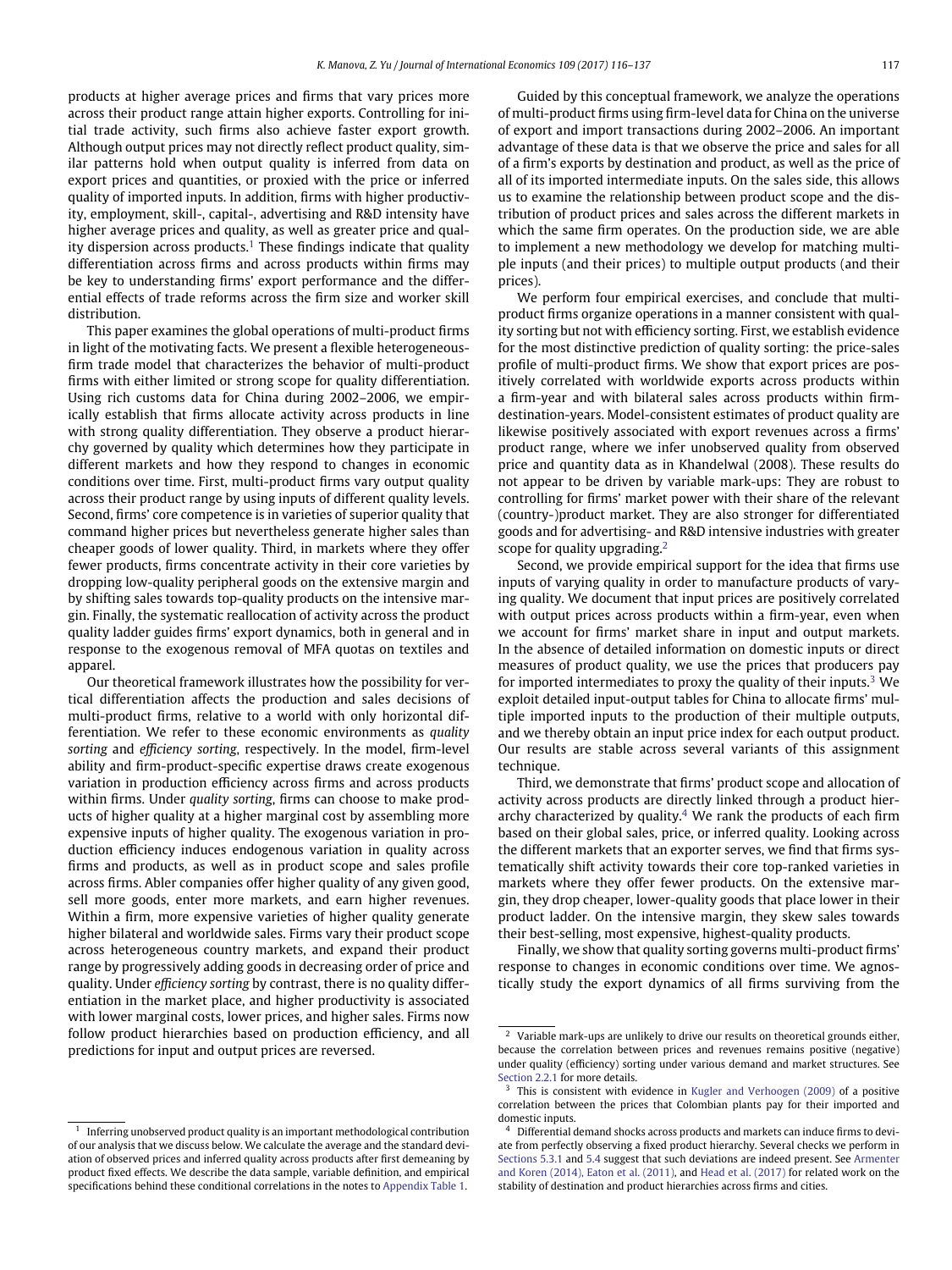beginning to the end of our panel, without taking a stance on why they choose to adjust their trade activity. We also examine how surviving exporters in the textiles and apparel industry respond to a specific exogenous trade shock, namely the removal of export quotas under the Multi-Fiber Agreement in 2005. Both exercises reveal that firms expand (contract) their product scope and global exports by adding (dropping) lower-ranked varieties along the quality ladder and by reducing (increasing) the concentration of sales in top-ranked products.

We contribute to the international trade literatures on multiproduct firms and on firm heterogeneity in efficiency and quality (e.g. Baldwin and Harrigan, 2011; Bernard et al., 2010, 2011; Eckel and Neary, 2010; Hallak and Sivadasan, 2013; Iacovone and Javorcik, 2012; Kugler and Verhoogen, 2012; Manova and Zhang, 2012; Melitz [et al., 2014; Verhoogen, 2008\). We build on insights from both](#page-21-6) literatures, and emphasize how their interaction enriches our understanding of multi-product firms. Theoretically, we highlight the role of quality sorting by presenting a general conceptual framework with minimal assumptions about consumer preferences and market structure. Methodologically, we propose novel strategies for proxying product quality and for mapping multiple inputs to multiple outputs within firms. Empirically, we corroborate and extend concurrent evidence in [Eckel et al. \(2015\)](#page-21-7) that Mexican firms earn higher domestic and global revenues from their more expensive varieties.

We also shed light on the economic impact of globalization. Reallocations across firms and within-firm productivity upgrading mediate welfare gains from trade, with reallocations across products key to the latter (e.g. Bernard et al., 2011; Burstein and Melitz, 2013; Bustos, [2011; Mayer et al., 2016; Melitz and Redding, 2015\). However, finan](#page-21-8)cial and labor market frictions distort the pattern of trade activity within and across firms and their response to trade reforms (e.g. Cosar [et al., 2016; Helpman et al., 2010; Manova, 2013\). Separately, more](#page-21-9) successful exporters hire more skilled workers and pay higher wages, while sophisticated inputs and skilled labor are complementary in the production of output quality (e.g. Bernard et al., 2012; Verhoogen, [2008\). In light of this, our findings suggest that quality-driven reallo](#page-21-10)cations across products within firms are important in understanding how trade liberalization impacts firm performance and aggregate welfare, as well as inequality through differential adjustments along the firm size and worker skill distribution.

More broadly, we speak to fundamental questions in industrial organization about firms' production and sales decisions. Standard balance-sheet data make it difficult to study these questions because they report total firm revenues and input purchases, with no price series or break-down by product and market. By exploiting customs records on the universe of firms' export and import transactions, we add three insights to IO evidence based on case studies of specific industries and markets. First, our findings for the relationship between product scope and sales distribution across products are inconsistent with constant mark-ups featured in models with CES preferences and monopolistic competition. Instead, they point to variable mark-ups that emerge for example in models with CES preferences and linear demand or in models with cross-product synergies or cannibalization (e.g. Dhingra, 2013; Eckel and Neary, 2010; [Melitz et al., 2014\). Second, the variation in marginal costs, quality,](#page-21-11) mark-ups and prices across firms and across products within firms complicates the measurement of firm productivity and mark-ups, and validates recent work that aims to address it (e.g. De Loecker [et al., 2016; De Loecker and Warzynski, 2012\). Third, this implies](#page-21-12) that micro and macro analyses that rely on price data need to take quality and mark-up variation into account. For instance, this applies to studies of exchange rate pass-through to producer and consumer prices (e.g. [Gopinath et al., 2011\)](#page-21-13) and to the design and implementation of anti-dumping and competition policies.

Lastly, we inform policy-relevant questions about export promotion in developing countries as a means to economic growth. While policy debates often center on improving cost competitiveness, our analysis indicates that quality upgrading is key to firms' export success. This suggests that policy makers may want to encourage investment not only in production efficiency, but also in quality capabilities. Recent evidence on the effects of import liberalization is consistent with the role we document for imported intermediates in producing high-quality products: Access to a wider range of foreign inputs and to foreign inputs of superior quality than those domestically available enables firms to expand product scope, productivity and quality (e.g. Amiti and Konings, 2007; Bas and Strauss-Kahn, 2015; De Loecker et al., 2016; Fan et al., 2015; Goldberg et al., 2010; [Gopinath and Neiman, 2014; Halpern et al., 2015\). Equally important](#page-21-14) is access to skilled labor and effective management practices (e.g. [Bloom et al., 2016; Verhoogen, 2008\).](#page-21-15)

The remainder of the paper is organized as follows. [Sections 2](#page-2-0) and [3](#page-5-0) develop the model and its testable predictions. [Sections 4](#page-6-0) and [5](#page-8-0) introduce the data and present the empirical results. The last section concludes.

#### <span id="page-2-0"></span>**2. Conceptual framework**

How do multi-product firms organize their global production and sales activities when there is potential for both horizontal and vertical differentiation in the market space? In this section, we characterize multi-product firms' behavior when they simultaneously compete on production efficiency and product quality. We focus on three decisions that firms make in order to maximize profits: the optimal range of products and markets, the optimal quality of each product, and the optimal distribution of quality, prices, and sales across products and markets. We identify the key economic mechanisms that govern these decisions, and derive empirically testable predictions that allow us to validate them in the data. We emphasize that both the presence and the scope for quality differentiation critically affect observable firm outcomes. While the nature of consumer demand and firm competition matter, they do not qualitatively impact the role of quality differentiation.

We examine multi-product, multi-quality firms in a stylized conceptual framework with minimal assumptions about the underlying demand, production and market structure. This flexible specification illustrates the generality of our theoretical predictions in a transparent manner. We show in an Online Appendix how our main propositions can be formally derived from closed-form solutions under concrete assumptions about consumer preferences (CES and linear demand), production technology (quantity and quality production functions with fixed and variable costs), and market structure (monopolistic competition).[5](#page-2-1) Our theoretical results, and the interpretation of our empirical findings in their light, would thus be valid both in more general settings than we consider here and in fully specified frameworks such as those in the Online Appendix.

# *2.1. Production efficiency and product quality*

Consider a world with  $J + 1$  countries in which heterogeneous firms can produce multiple horizontally and vertically differentiated goods.[6](#page-2-2) Let consumers' utility in country *j* be increasing in product

<span id="page-2-1"></span><sup>&</sup>lt;sup>5</sup> In the Online Appendix, we incorporate efficiency and quality variation across firms and across products within firms into two existing models of multi-product firms: [Bernard et al. \(2010\)](#page-21-1) and [Melitz et al. \(2014\).](#page-21-16) In the former case we follow closely the analysis in [Bloom et al. \(2016\).](#page-21-15)

<span id="page-2-2"></span> $6$  Our theoretical propositions hold whether firms manufacture a granular set or a continuum of products. We consider the former in this section for expositional purposes and in the interest of a transparent mapping between theory and empirics; the Online Appendix illustrates the robustness of our predictions to the latter scenario. Measurement error resulting from the aggregation of unobserved varieties at the barcode level to observed product categories can bridge theoretical predictions for product continua to empirical patterns for product granularity.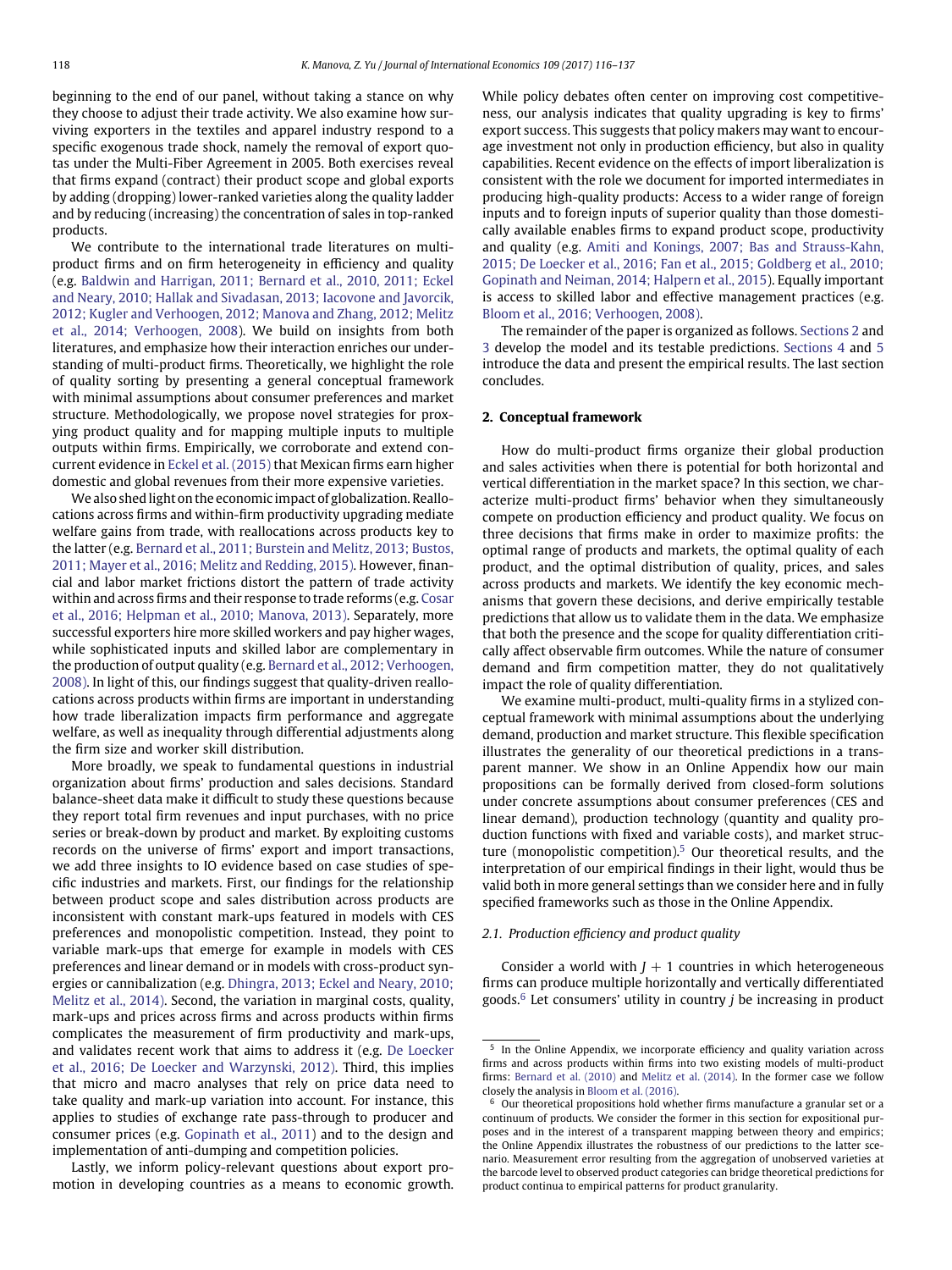variety, product quantity and product quality, such that demand *xji* for variety *i* is increasing in its quality  $q_i$ , decreasing in its price  $p_{ji}$ , and increasing in aggregate demand  $R_i$  and a quality-adjusted aggre-

gate price index  $P_j$ ,  $x_{ji}\left(\begin{matrix} p_{ji},q_iR_j,P_j\ -&+&+ \end{matrix}\right)$ . We define quality as any intrinsic + +

characteristic or taste preference that improves the consumer appeal of a product given its price. This implies that observed output prices will reflect the combined effect of both objective and subjective dimensions of product quality, while observed input prices will capture only the former. Our empirical analysis will encompass both interpretations as we will examine evidence on both output and input prices.

In order to begin production, firms have to incur sunk entry costs associated with research and product development. Firms face exante uncertainty about their production efficiency, and discover it only after completing this irreversible investment. The success of R&D will generally differ across potential product lines within a firm. A firm's production efficiency in variety *i* can therefore be thought of as the product  $\varphi \lambda_i$  of a firm-wide ability draw  $\varphi$  and a firm-product specific expertise draw  $\lambda_i$ , assumed independent of each other.

Two factors determine firms' marginal production cost *ci*: their capacity  $\varphi \lambda_i$  to assemble given inputs efficiently and the marginal cost of their inputs  $w_i$ , where  $c_i = \frac{w_i}{\varphi \lambda_i}$ . In the absence of quality differentiation across inputs, all producers would face the same input cost. This will no longer be the case in the presence of quality differentiation, as firms can endogenously choose to use different inputs.

When there is scope for vertical differentiation, we assume that the technology for quality production exhibits two properties. First, manufacturing goods of higher quality is associated with higher marginal input costs because it requires the use of high-quality inter-mediate inputs, specialized equipment, and skilled workers.<sup>[7](#page-3-1)</sup> Second, there is complementarity between production efficiency and input quality. Such complementarity could be attributed, for example, to the heightened importance of minimizing production errors and ensuring quality control when processing more sophisticated intermediates. These minimal assumptions will be sufficient to generate rich predictions. They are moreover consistent with prior evidence of positive correlations among product quality, output prices, input prices, wages, and management competence across firms within narrow industries (Bloom et al., 2016; Crozet et al., 2011; Iacovone [and Javorcik 2010; Kugler and Verhoogen, 2012; Manova and Zhang,](#page-21-17) 2012; Verhoogen, 2008).

Finally, firms face fixed operation costs of headquarter services  $f$  and fixed management costs  $f_p$  for each active product line. This will imply that companies with different ability draws will choose to produce a different number of products. Entering each foreign market *j* necessitates additional headquarter services  $f_i$  associated with customs, regulatory compliance, and the maintenance of distribution networks. As a result, some low-ability domestic sellers will not become exporters or will supply some but not all countries. Finally, exporting entails additional destination-product specific fixed costs *fjp*, which reflect market research, advertising, product customization and standardization. There are also iceberg transportation costs such that  $\tau_i$  units of a good need to be shipped for 1 unit to arrive. Trade costs are bilateral but we have suppressed the subscripts indicating the exporting country for simplicity. Because of these trade costs, firms will not offer every product they sell at home in every foreign market they enter.

#### *2.2. Firm behavior*

#### <span id="page-3-0"></span>*2.2.1. Quality and price setting*

Upon entry, firms observe their full vector of draws { $\varphi$ ;  $\lambda_i$ ,  $i \in \Omega_i$ }, and decide whether to exit immediately or to commence production. If they begin operations, they determine which products *i* to manufacture, which country markets *j* to serve, and which products to offer in each market. To build intuition, we consider a static world in which firms produce a single quality version of each product in their portfolio and there are no supply or demand interdependencies across destination-products within firms. This allows us to illustrate the key mechanisms at play in a tractable environment that reduces the firms' profit maximization problem to a series of separable decisions.

A manufacturer will maximize total profits by separately maximizing the global profits that it could potentially generate from each product. In particular, a firm with ability  $\varphi$  and product expertise  $\lambda_i$ will simultaneously choose the optimal input cost *wi* and thereby output quality  $q_i$ ; whether to enter market *j* (i.e.  $Z_{ii} = 1$ ) or not (i.e.  $Z_{ji} = 0$ ); and the optimal price  $p_{ji}$  and quantity  $x_{ji}$  to offer in country *j*. This maximization problem can be represented as follows:

<span id="page-3-3"></span>
$$
\max_{\{w_i, Z_{ji}, p_{ji}, x_{ji}\}} \pi_i(\varphi, \lambda_i) = \sum_j \pi_{ji}(\varphi, \lambda_i) =
$$
\n
$$
= \sum_j Z_{ji} [p_{ji} (\varphi, \lambda_i, w_i) x_{ji} (\varphi, \lambda_i, w_i)
$$
\n
$$
-C_{ji} (c_i, x_{ji}, f_{pj}, \tau_j) ]
$$
\ns.t.  $x_{ji} = x_{ji} (p_{ji}, q_i, R_j, P_j), c_i = \frac{w_i}{\varphi \lambda_i}$  and  $q_i = q_i (\varphi, \lambda_i, w_i)$ .

Firms are atomistic and take aggregate demand *Rj* and price indices  $P_i$  as given. The total cost of manufacturing and delivering quantity  $x_{ji}$  to market *j* is denoted  $C_{ji} \begin{pmatrix} c_i, x_{ji}, f_{pj}, \tau_j \ + & + & + \end{pmatrix}$  . It is assumed to increase with marginal costs  $c_i$ , quantity  $x_{ji}$ , fixed and variable production and distribution costs  $f_{pj}$  and  $\tau_j$ . In the case of domestic sales,  $\tau_d = 1$ , and fixed costs correspond to the product-specific overhead costs  $f_n$ . Recall that *ceteris paribus*, demand  $x_{ii}$  is increasing in quality  $q_i$  and decreasing in price  $p_{ii}$ . Moreover, quality is increasing and supermodular in input costs  $w_i$  and production efficiency  $\varphi\lambda_i$ , while marginal costs  $c_i$  are increasing in input costs and decreasing in production efficiency. Although general, these properties allow us to characterize key aspects of firm behavior in equilibrium.

In this environment, the technological complementarity between firm capability and input quality in the production of output quality implies that firms with exogenously higher production efficiency  $\varphi \lambda_i$  will endogenously choose to use more expensive, higher-quality inputs and thereby assemble higher-quality products, such that  $w_i\left(\begin{matrix} \varphi \lambda_i \ \end{matrix}\right)$  and  $q_i\left(\begin{matrix} \varphi \lambda_i, w_i \ \end{matrix}\right)$ in the spirit of Kugler and Verhoogen (2012). [8](#page-3-2) [This will generate quality differences across firms compet](#page-21-18)ing in the same product category, and induce each firm to vary input and output quality across its product range in response to the exogenous variation in its expertise  $\lambda_i$  across products.

To fix ideas, it is conveninent to express the endogenous input costs as a function of the exogenous production efficiency  $w_i(\varphi, \lambda_i) =$  $(\varphi \lambda_i)^{\theta+1}, \theta \geq -1$ , whereby marginal costs become  $c_i(\varphi, \lambda_i) = (\varphi \lambda_i)^{\theta}$ .

<span id="page-3-1"></span>In turn, higher-quality intermediate inputs and more specialized equipment are presumably more expensive because they are produced by more skilled workers that earn a higher wage.

<span id="page-3-2"></span><sup>8</sup> [Kugler and Verhoogen \(2012\)](#page-21-18) and [Johnson \(2012\)](#page-21-19) show that economies of scale in quality production would generate similar predictions. Manufacturing a higherquality product might entail higher fixed costs if it requires more complex assembly processes, more expensive equipment, stricter quality control or more managerial oversight. More productive firms that expect to capture a bigger market share by charging lower quality-adjusted prices would then be incentivized to produce higher-quality goods.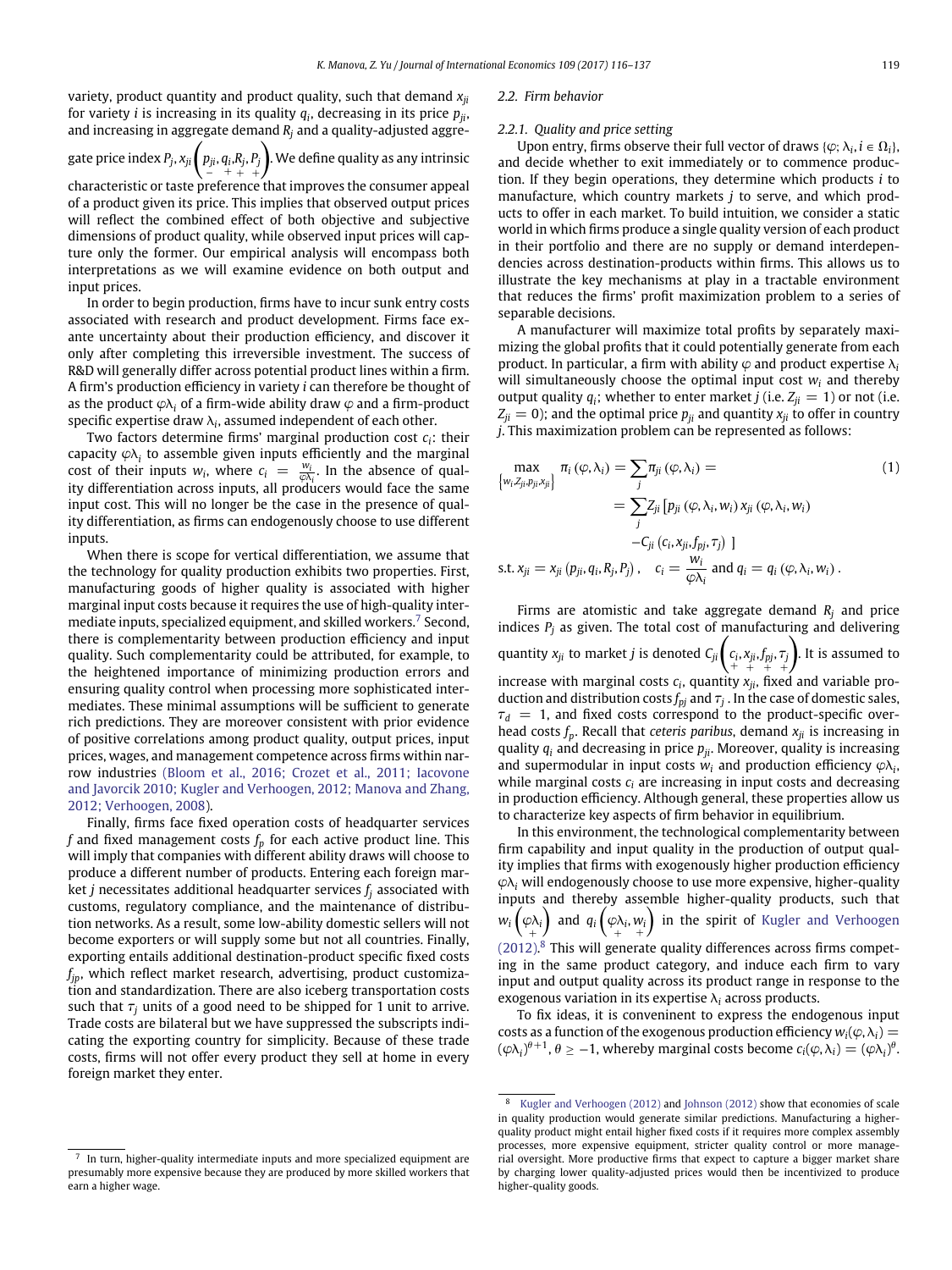This formulation permits a transparent examination of the implications of quality differentiation for various firm outcomes. It is without loss of generality as any monotonic transformation of these functions would preserve our qualitative results. The parameter *h* governs the sensitivity of production costs and implicitly of output quality with respect to input quality and production capacity. It can be thought of as the scope for quality differentiation from the consumer's perspective or the return to quality differentiation from the producer's perspective.

Consider the variation across firms manufacturing the same product category. Exogenously more efficient firms will have endogenously (weakly) lower marginal costs if either (i) products are not vertically differentiated (i.e.  $\theta = -1$ ) or (ii) products are vertically differentiated and more efficient firms use higher-quality inputs, but marginal costs do not increase sufficiently quickly with quality (i.e. −1 *< h* ≤ 0). Conversely, exogenously more efficient firms will have endogenously higher marginal costs if (iii) products are vertically differentiated, more efficient firms use higher-quality inputs, and marginal costs rise sufficiently quickly with quality (i.e.  $\theta > 0$ ). This also applies to the variation in production efficiency and marginal costs across products within firms.

Adopting the nomenclature in the prior literature, we will describe scenarios (i) and (ii) as *efficiency sorting* and scenario (iii) as *quality sorting*. Note that while quality sorting implies the presence of quality differentiation, efficiency sorting does not imply its absence.

In any given market *j*, firms will charge a price equal to their marginal cost plus an optimal mark-up that generally depends on the nature of consumer demand and market competition. In the absence of dynamic strategic interaction among firms, a seller has no incentive to underprice a competitor with lower marginal costs. In a wide class of standard models, the equilibrium ranking of prices across firm-products will therefore inherit the underlying ranking of marginal costs despite the possibility of variable mark-ups,

#### $p_{ji}$  $c_i, \tau_j$ + + Í .

We illustrate this point with three concrete examples. Under CES demand and monopolistic competition as in [Melitz \(2003\),](#page-21-20) all firms extract the same constant mark-up above marginal cost, determined by the demand elasticity of substitution across varieties. Deviating from either assumption about the market structure creates incentives for variable mark-ups. Under CES demand and Bertrand competition as in Bernard et al.(2003), the most efficient supplier of a good captures the entire market by pricing either at the monopolistically competitive level or at the marginal cost of the second most efficient potential supplier, whichever is lower. Under linear demand and monopolistic competition as in Melitz and Otta[viano \(2008\), firms' optimal mark-up depends on their marginal cost](#page-21-21) relative to a choke price at which demand falls to zero, which is governed by demand elasticities and the overall competitiveness in a market.

In all three set-ups, firm-products with exogenously higher production efficiency will sell at lower prices under efficiency sorting and at higher prices under quality sorting. In other words,  $p_{ji}\left(\varphi_{\Delta i}\right)$ if  $\theta \leq 0$  and  $p_{ji}\left(\varphi \lambda_i \right)$  if  $\theta > 0$ . With constant mark-ups, this directly reflects the variation in marginal costs across firms and products. With variable mark-ups, abler producers extract higher mark-ups than less able competitors selling varieties of the same product. Across products within a firm, core goods with higher expertise receive higher mark-ups than peripheral goods with lower expertise.

In the case of quality sorting, a firm's higher-quality products thus sell at higher prices both because they entail higher marginal costs and because they secure bigger mark-ups. In the case of efficiency sorting, a firm's more efficiently produced goods sell at lower prices despite receiving higher mark-ups because of their lower marginal costs.<sup>[9](#page-4-0)</sup>

This framework demonstrates how quality differentiation importantly affects the relationship between prices, revenues and profits across active firms and products in a given market *j*. Since consumer demand decreases with quality-adjusted prices, varieties associated with higher production efficiency will always generate higher sales revenues and profits, such that  $r_{ji}\left(\varphi \lambda_i\right)$  and  $\pi_{ji}\left(\varphi \lambda_i\right)$  regardless of the scope for quality differentiation. Under efficiency sorting (i.e.  $\theta \le 0$ ), firm-products with lower marginal costs  $\varphi \lambda_i$  thus command [lower prices and earn higher revenues and profits as in](#page-21-1) Bernard et al. (2010) and [Melitz et al. \(2014\).](#page-21-16) By contrast, these patterns are reversed under quality sorting (i.e.  $\theta > 0$ ): Within a given product category, more successful firms now enjoy bigger revenues and profits despite charging higher prices because they offer products of superior quality. Across products within a firm, more expensive varieties are of better quality and bring higher revenues and profits.

We have abstracted away from the possibility for cross-product interdependencies in production or consumption in order to emphasize the distinction between efficiency and quality sorting. While cross-product synergies or cannibalization could affect firms' product scope, pricing strategy and sales profile, they would not reorder products in firms' product hierarchy in terms of production efficiency or product quality. As a result, they would not qualitatively change the key predictions for firm behavior in [Propositions 1–](#page-5-1)[4](#page-6-1) that we take to the data.<sup>10</sup>

#### *2.2.2. Activity across multiple products*

The variation in exogenous production efficiency and endogenous product quality across firms and products gives rise to systematic patterns in firms' market entry decisions  $Z_{ji}$ . A key feature of this extensive margin is the observance of a product hierarchy from core to peripheral goods that is governed by the scope for quality differentiation.

Consumer love of variety and the presence of product-specific overhead costs  $f_p$  imply that no firm will export a product without also selling it at home. Firms will therefore manufacture only goods for which they can earn non-negative profits domestically. Since profits increase in production efficiency  $\varphi\lambda_i$ , there is a zero-profit expertise cut-off *k*<sup>∗</sup> (*v*) for each ability level *v*, below which firm *v* will not make product *i*. This cut-off is defined by  $\pi_{di}(\varphi, \lambda^*(\varphi)) = 0$ .

<span id="page-4-0"></span><sup>&</sup>lt;sup>9</sup> Allowing for dynamic strategic pricing behavior might nuance these theoretical predictions, but it would not affect the interpretation of our empirical results. If firms strategically lower or raise all mark-ups across their product range, our results for the variation across products within firms would still hold. If firms strategically increase the spread of mark-ups between core and peripheral goods, this would amplify forces that we already account for. Finally, if firms strategically decrease the spread of markups between core and peripheral goods, the predicted correlation between prices and revenues across products within firms would be less positive or more negative. This would work against us finding evidence for quality differentiation as we do.

<span id="page-4-1"></span><sup>10</sup> Cross-product synergies or cannibalization effects would generate respectively [centrifugal or centripetal forces in firms' product portfolio. For example,](#page-21-22) Eckel and Neary (2010) study cross-product cannibalization in consumption that arises because an increase in the sales of one variety in a firm's portfolio reduces demand for its other varieties. On the production side, there may be synergies in fixed costs such as equipment or managerial supervision across product lines, or, conversely, diseconomies of scope due to capacity constraints or span of control issues in managerial supervision. Intuitively, centrifugal (centripetal) forces would lead firms to offer more (fewer) products than in our baseline. They may also introduce additional motives for variable mark-ups. If so, any centrifugal (centripetal) force that incentivizes firms to widen (narrow) their product scope would also induce them to concentrate sales away from (towards) their top varieties. Relative to peripheral goods, firms' core products would still generate higher sales, sell at lower (higher) prices under efficiency (quality) sorting, and receive weakly higher mark-ups.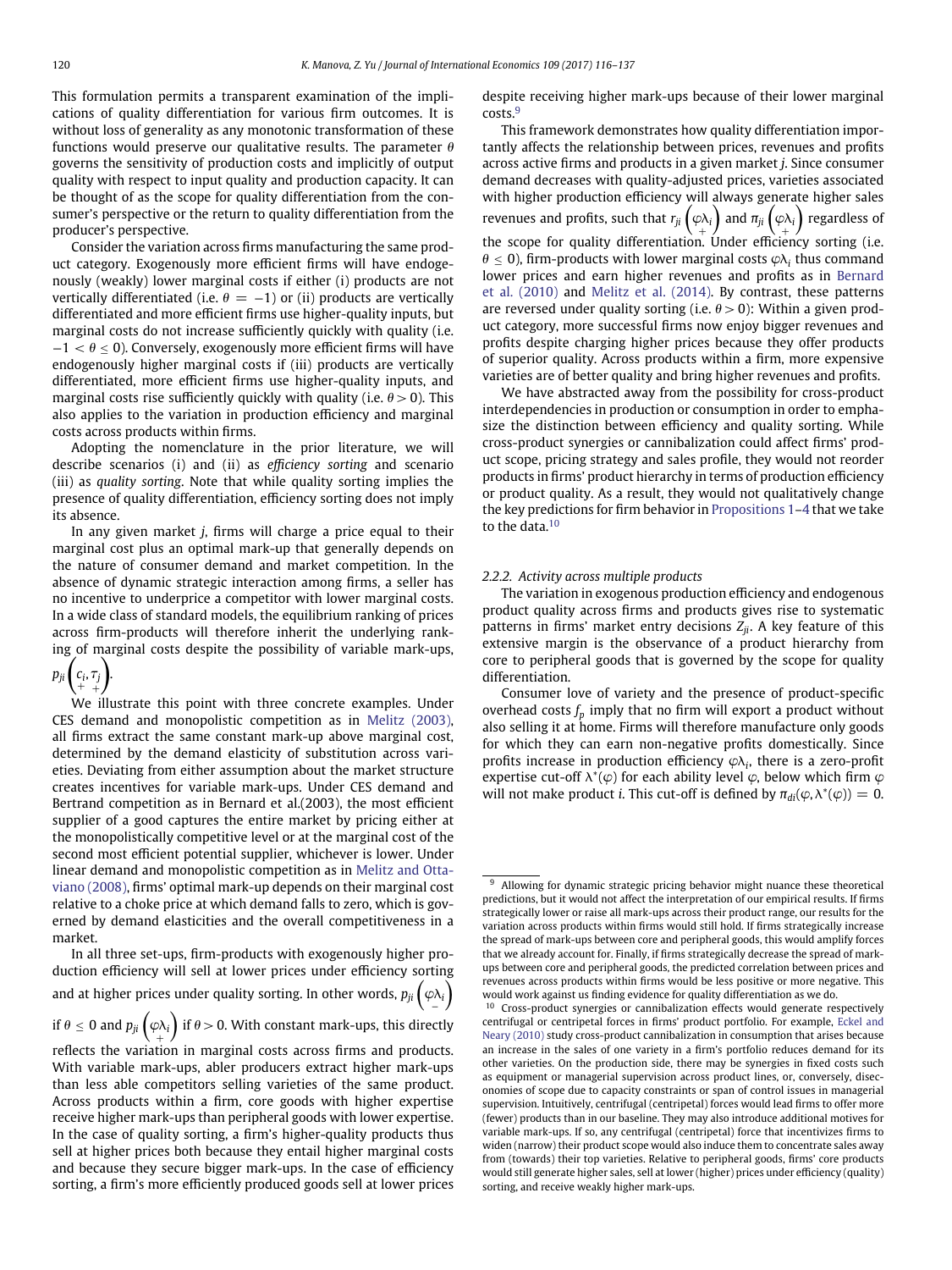Since  $\varphi$  and  $\lambda_i$  are independent draws, higher-ability firms will have a lower threshold  $\lambda^*\bigg(\varphi$ and offer more products.

Turning to trade, firms will only enter a given destination-product market if they expect to earn positive profits there. Given that  $\pi_{ji}\left(\varphi_{\lambda_i}\right)$ , a firm with ability  $\varphi$  will export product *i* to country *j* if its expertise draw  $\lambda_i$  is no lower than a zero-profit cut-off  $\lambda_j^* \left( \varphi \right)$  deter- $\mathsf{mined\ by\ } \pi_{ji}\left(\varphi,\lambda_{j}^{*}\left(\varphi\right)\right) \ =\ 0. \ \mathsf{Following\ the\ same\ logic\ as\ before},$ *λ* $^{*}$   $\Big($   $\frac{\varphi}{\varphi}$ ) and abler firms will sell a bigger number of products  $n_j\left(\begin{matrix} \varphi & \varphi & \varphi & \varphi \ \varphi & \varphi & \varphi & \varphi \end{matrix}\right)$ ). than less able firms to any given destination. Prior evidence indicates that there is selection into exporting such that firms sell only a subset of their domestically-marketed products to country *j*. Similarly, only a subset of domestically active firms in a given product category  $\alpha$  export abroad. This is consistent with  $\lambda_j^*(\varphi) > \lambda^*(\varphi)$  for all *j*.

Firms will generally adjust their product range across destinations because *k*<sup>∗</sup> *<sup>j</sup>* (*v*) depends on market-specific aggregate demand  $R_j$ , price index  $P_j$ , variable  $\tau_j$  and fixed  $f_{pj}$  trade costs. However, sellers will observe a strict hierarchy of products that is stable across destinations. In each market it enters, exporter  $\varphi$  will start with the same core variety and add more goods in decreasing order of expertise  $\lambda_i$ until it reaches the marginal product that brings zero profits. $11$ 

The nature of this product ladder is the main dimension along which the behavior of multi-product firms changes when there is sufficient scope for vertical differentiation in production. Under efficiency sorting (i.e.  $\theta \leq 0$ ), firms' core competences lie in their cheapest varieties. Sellers therefore expand their product range by adding products in increasing order of marginal cost and price. Under quality sorting by contrast (i.e.  $\theta > 0$ ), a firm's best-selling variety is its most expensive, highest-quality item. Producers now widen their product scope by adding goods in decreasing order of marginal cost and price.

When firms adjust their product range across markets, they can modify not only their product mix on the extensive margin, but also the sales distribution across inframarginal products. This will however depend on the market structure. With CES demand and monopolistic competition, for example, the ratio of a supplier's expertise in two varieties uniquely determines the ratio of their sales in a given market, regardless of the supplier's product scope there. This is no longer the case with variable mark-ups. Consider for instance linear demand with monopolistic competition or, alternatively, CES demand with Bertrand competition. In both cases, firms respond to increased market competition by shifting activity towards their core competences along both the extensive and the intensive margins: They sell fewer varieties by dropping peripheral products, and they also skew the sales distribution across their surviving products towards their top varieties. In more general demand structures with variable mark-ups, any centripetal force that incentivizes firms to narrow their product scope will intuitively also induce them to concentrate sales towards their top varieties. This includes demand structures that allow for cross-product interdependencies in production or consumption.

We summarize the solution to firms' maximization problem at the product level in Eq. [\(1\)](#page-3-3) as follows: Within a multi-product firm, core goods will be sold to more markets, earn higher revenues in each market, and generate higher worldwide sales than peripheral goods. Within the firm's product portfolio, core goods are always the ones produced with most expertise. However, while they are the cheapest varieties in the absence of quality differentiation, they represent the most expensive, highest-quality ones in its presence.

#### *2.2.3. Activity across multiple markets*

A firm with ability  $\varphi$  will enter destination market *j* if its expected profits there from all varieties *i* with expertise  $\lambda_i > \lambda_j^*(\varphi)$ exceed the fixed headquarters cost of exporting  $f_{hj}$ , i.e. if  $\pi_j(\varphi)$  =  $\sum_{i:\lambda_i>\lambda_j^*(\varphi)}\pi_{ji}\left(\varphi,\lambda_i\right)-f_{hj}\geq 0.$  Export profits  $\pi_j(\varphi)$  increase with ability because abler firms sell more products to *j* and earn higher revenues from each product, compared to competitors with the same expertise draws but lower ability. Thus only firms with ability above a cut-off level  $\varphi^*_j$  will service destination *j*, where  $\varphi^*_j$  satisfies  $\pi_j\left(\varphi^*_j\right)=0.$ 

With asymmetric countries,  $\varphi^*$  varies across destinations and abler firms enter more markets because they are above the export threshold for more countries. Abler exporters thus outperform less able producers along all three export margins: number of export destinations, product range in each destination, and sales in each destination-product market.

Finally, not all firms that incur the sunk cost of entry survive. Once they observe their ability and expertise draws, firms begin production only if their expected profits from all domestic and foreign operations are non-negative, i.e.  $\pi(\varphi) = \sum_j \pi_j(\varphi) - f_h \geq 0$ , where  $f_h$  is the firm-level fixed cost of headquarter services. Total profits increase in  $\varphi$  because abler firms manufacture and sell more products domestically, earn higher domestic revenues for each product, and have superior export performance as described above. Companies below a minimum ability level *v*<sup>∗</sup> are therefore unable to break even and exit immediately upon learning their attributes. This cut-off is defined by the zero-profit condition  $\pi(\varphi^*) = 0$ .

# <span id="page-5-0"></span>**3. Empirical predictions**

[Section 2](#page-2-0) delivers a number of testable predictions that make it possible to empirically distinguish between models of multi-product firms with and without quality differentiation, as well as between models with constant and with variable mark-ups. We now summarize these predictions.

### *3.1. Variation across firms within a product*

Within a given product category, the correlation between price and revenue across firms depends on the extent of quality differentiation. This is a central result in the prior literature and not novel to our framework, but we restate it here for completeness.

<span id="page-5-1"></span>**Proposition 1.** *Across firms within a destination-product market, export prices and export revenues are positively correlated under quality sorting (h>*0*), but negatively correlated under efficiency sorting*  $(0 \le 0)$ .

#### *3.2. Variation across products within a firm*

In the absence of vertical differentiation across products, firms' core products have low marginal costs and prices. By contrast, when there is scope for quality upgrading, firms' best-selling varieties are associated with superior quality, higher marginal costs, and higher prices.

<span id="page-5-3"></span>**Proposition 2.** *Across products within a firm and across products within a firm-destination, export prices and export revenues are positively correlated under quality sorting (h>*0*), but negatively correlated under efficiency sorting (* $\theta \le 0$ *).* 

<span id="page-5-2"></span><sup>&</sup>lt;sup>11</sup> Product hierarchies will generally vary among producers because the expertise draws are i.i.d. across firms and goods. In practice, the product ranking might also vary across countries within a manufacturer if there are idiosyncractic taste or cost shocks at the firm-destination-product level. Such idiosyncracies would work against us finding empirical support for our theoretical propositions.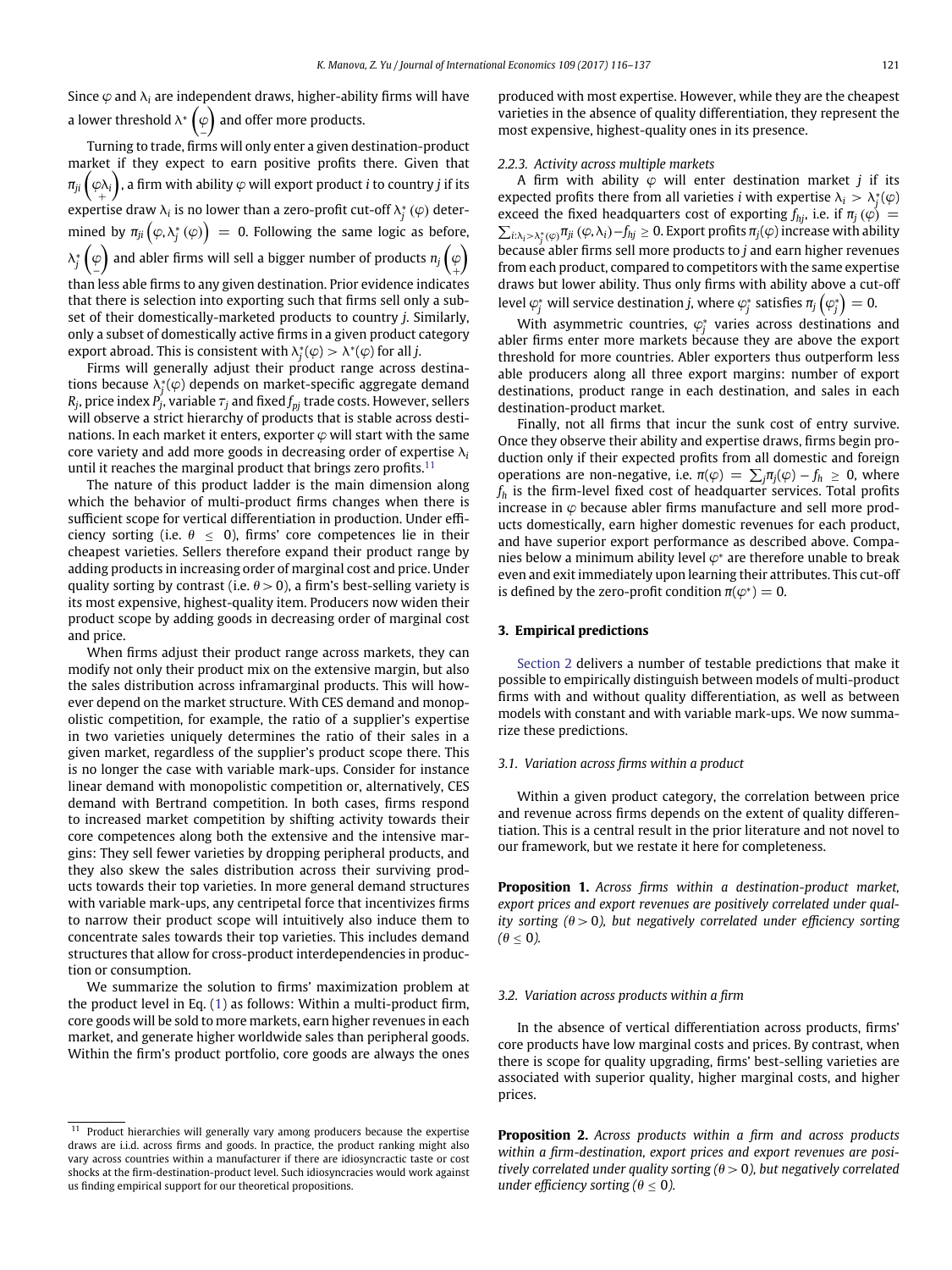# *3.3. Variation across destinations within a firm*

# **4. Data**

#### *3.3.1. Product scope and product hierarchies*

Multi-product firms observe a product hierarchy. Firms focus on their core competences and drop their peripheral goods in destinations where they sell fewer products. With constant mark-ups, this has clear implications for a firm's average price  $\bar{p}_i(\varphi)$  across the products it offers in market *j*. Under quality sorting, exporters add varieties in decreasing order of marginal cost and quality. Firm  $\varphi$  will thus offer lower average quality at a lower average price in countries where it exports more products. Under efficiency sorting by contrast, product scope  $n_j(\varphi)$  and  $\bar{p}_j(\varphi)$  are instead positively correlated across destinations within firms, because exporters add products in increasing order of marginal cost.

The relationship between firms' product range and average price is more nuanced in environments with variable mark-ups. It is still the case that firms offer more cheaper (expensive) varieties when they expand their product scope under quality (efficiency) sorting. At the same time, sellers might also charge higher mark-ups depending on the market structure. In the case of linear demand and monopolistic competition, for example, firms export more products to markets where they face less competition and where they can therefore set higher mark-ups. Under efficiency sorting, variable mark-ups can thus amplify the positive correlation between product scope and  $\bar{p}_i(\varphi)$  across destinations within a firm. Under quality sorting, by contrast, variable mark-ups can make this correlation less negative and possibly even positive.

Note that across markets within a firm, the correlation between the number of exported products  $n_i(\varphi)$  and the simple average product price  $\bar{p}_i(\varphi)$  is driven by the extensive margin of product selection. The corresponding correlation between  $n_i(\varphi)$  and the revenue-weighted average product price  $\tilde{p}_i(\varphi)$  reflects both product selection and the relative sales of different products in the firm's portfolio. Since core varieties generate higher sales,  $\tilde{p}_i(\varphi) > \bar{p}_i(\varphi)$ under quality sorting and  $\tilde{p}_i(\varphi) < \bar{p}_i(\varphi)$  under efficiency sorting. This implies that the correlation between  $n_i(\varphi)$  and  $\tilde{p}_i(\varphi)$  is smaller than the correlation between  $n_i(\varphi)$  and  $\bar{p}_i(\varphi)$  in absolute terms, and its precise sign is theoretically ambiguous.

<span id="page-6-5"></span>**Proposition 3.** *Firms observe a product hierarchy. They expand product scope by adding more peripheral products of lower price under quality sorting*  $(\theta > 0)$  and by adding more peripheral prod*ucts of higher price under efficiency sorting*  $(\theta \le 0)$ *. Across destinations within a firm, product scope and the simple average product price are positively correlated under efficiency sorting; either negatively or positively correlated under quality sorting; and less correlated than product scope and the revenue-weighted average product price.*

# *3.3.2. Product scope and sales distribution*

All else constant, firms earn higher revenues in destinations where they export more goods. Depending on the market structure, the distribution of sales across products may or may not change with the number of varieties sold. These relationships hold regardless of the presence and scope for quality differentiation in production.

<span id="page-6-1"></span><span id="page-6-0"></span>**Proposition 4.** *Across destinations within a firm, export product scope and export revenues are positively correlated. Across destinations within a firm, the distribution of revenues across products is independent of product scope under constant mark-ups, but its skewness towards the firm's core products decreases with product scope under variable mark-ups.*

Our analysis exploits proprietary data from the Chinese Customs Office on the universe of Chinese firms that participated in inter-national trade over the 2002–2006 period.<sup>[12](#page-6-2)</sup> These data report the free-on-board value of all export and import transactions in U.S. dollars by firm, product and trade partner for 239 destination/source countries and 8,908 different products in the 8-digit Harmonized System.<sup>13</sup> They also record the quantities traded in one of 12 different units of measurement (such as kilograms, square meters), which makes it possible to construct unit values. Trade volumes for each HS-8 digit product category are consistently documented in a unique unit of measurement.

In principle, unit values should precisely reflect producer prices. Since trade datasets rarely contain direct information on prices, the prior literature has typically relied on unit values as we do. The level of detail in our data is an important advantage as the unit prices we observe are not polluted by aggregation across firms or across markets and products within firms. We have confirmed that all of our results are robust to excluding potential outliers with price levels below the 1st percentile or above the 99th percentile.

While we observe all trade transactions at the monthly frequency, we work with annualized exports for two reasons. First, there is a lot of seasonality and lumpiness in the monthly data, and most companies do not sell the same product to a given market in every month. By focusing on annual data, we avoid this issue and related concerns with sticky prices. Second, outliers are likely to be of greater concern in the monthly data.

Some state-owned enterprises in China are pure export-import businesses that do not engage in manufacturing but act exclusively as intermediaries between domestic producers (buyers) and foreign buyers (suppliers). Following standard practice in the literature, we identify such wholesalers using keywords in firms' names and exclude them from our sample.<sup>[14](#page-6-4)</sup> We do so in order to focus on the operations of companies that both make and trade goods since we are interested in how production efficiency and product quality affect export activity. Showing direct evidence on the prices firms pay for imported inputs is thus an important part of our analysis as they proxy input quality. We cannot apply this approach to intermediaries because we do not observe their suppliers and cannot interpret their import transactions as input purchases.

We study the variation in the scope for quality differentiation across products using three relatively standard proxies in the literature. These measures are meant to capture technological characteristics of the manufacturing process that are exogenous from the [perspective of an individual firm. The first indicator is the](#page-21-23) Rauch (1999) dummy for differentiated goods that are not traded on an organized exchange or listed in reference manuals. It is available for SITC 4-digit categories, which we concord to the Chinese HS 8-digit classification. We also employ continuous measures of R&D inten[sity or combined advertising and R&D intensity from](#page-21-24) Klingebiel et al. (2007) and [Kugler and Verhoogen \(2012\),](#page-21-18) respectively. These are based on U.S. data for 3-digit ISIC sectors, which we match to the HS-8 products in our data.

<span id="page-6-2"></span><sup>&</sup>lt;sup>12</sup> [Manova and Zhang \(2008\)](#page-21-25) describe these data and provide an overview of Chinese trade patterns. While the raw data covers the 2000–2006 period, the HS 8-digit product classification changed in 2002. Given our interest in the operations of multiproduct firms, we focus on the 2002–2006 period for which products are consistently coded.

<span id="page-6-3"></span><sup>13</sup> Product classification is consistent across countries at the 6-digit HS level. The number of distinct product codes in the Chinese 8-digit HS classification is comparable to that in the 10-digit HS trade data for the U.S.

<span id="page-6-4"></span><sup>14</sup> We drop 23,073 wholesalers who mediate a quarter of China's trade. Using the same data, [Ahn et al. \(2011\)](#page-21-26) identify intermediaries in the same way in order to study wholesale activity.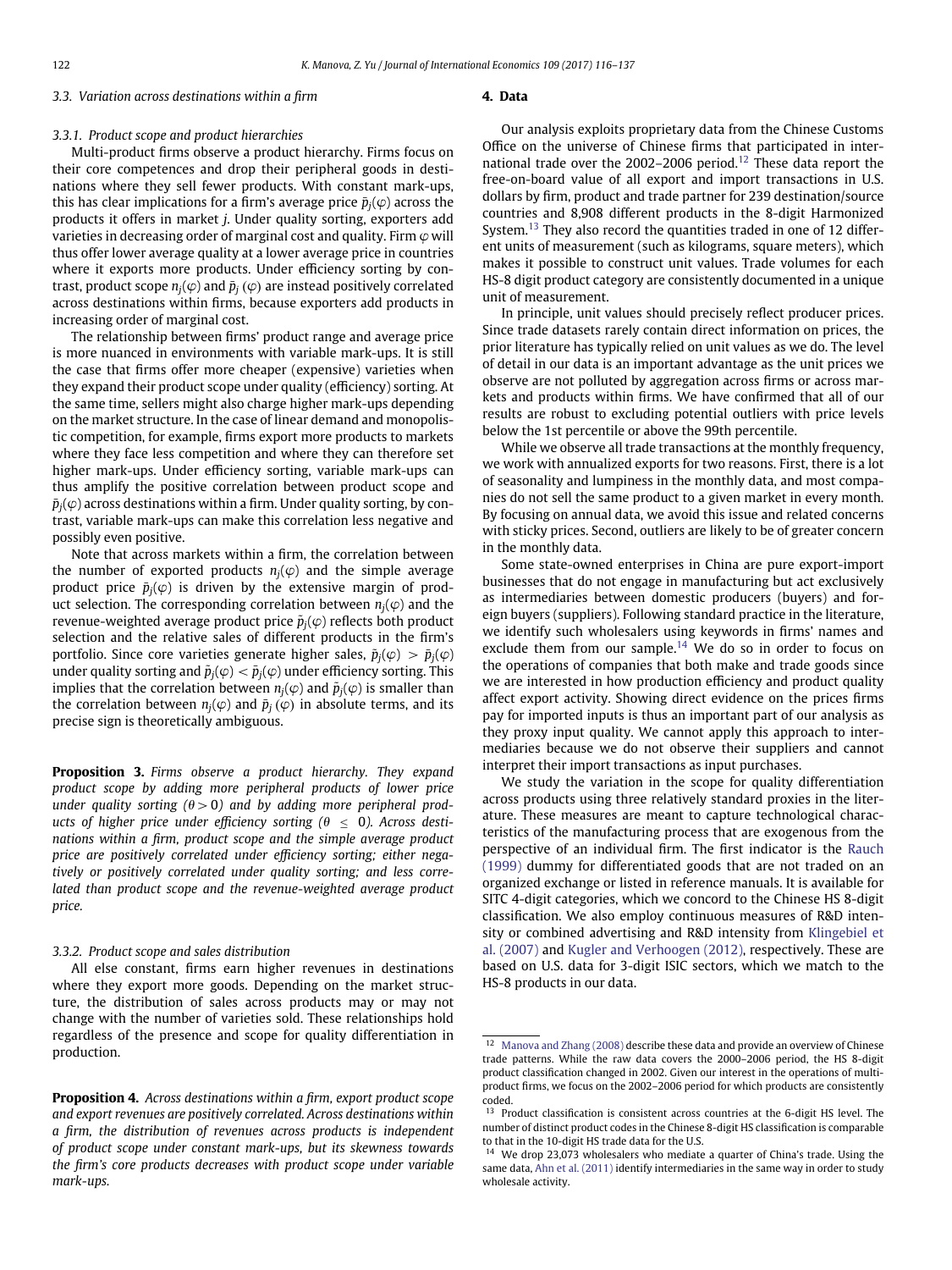# *4.1. Comparing prices across products*

Our empirical strategy critically rests on the comparison of prices across a firm's product range. Conceptually, we are interested in how quality differs across products, where quality is interpreted as the utility consumers derive from a single physical unit of a product. This poses an obvious challenge: Given both horizontal and vertical differentiation across products, we cannot characterize the quality of different goods in a firm's production portfolio in absolute terms. We can, however, rate them in relative terms based on how they compare to the average variety available on the market in their respective product category.

As an illustrative example, consider a firm that sells both printers and cell phones. Let its printer be  $q_p$  times better than the average printer on the market and its cell phone be  $q_c$  times better than the average cell phone on the market, where  $q_p > q_c$ . Through the lens of our model, we would ascribe  $q_p$  and  $q_c$  as the quality levels of the firm's printer and cell phone, respectively. We would moreover expect that the firm's core competence is in manufacturing printers, while cell phones are its peripheral good.

We implement this approach by demeaning every export (import) unit value by the average observed across all firms exporting (importing) that HS 8-digit product category. For example, if firm *f* charges *logprice<sub>fp</sub>* for HS 8-digit product *p*, and the average log export price across all Chinese firms selling *p* is  $\overline{log\, price_p}$ , then we use  $\log price_p - \overline{\log price_p}$  as a standardized price that we can compare across f's different HS 8-digit products. When we examine *f* s operations in a particular destination *d*, we are careful to demean its export prices by the relevant averages across Chinese exporters to that specific market. In other words, if *f* ships products *p* and *p'* to country *d*, we will compare log *price<sub>pd</sub>* − log *price<sub>pd</sub>* to log *price<sub>fn<sup><i>d*</sup></sub> − log price<sub>n<sup>*d*</sub></sup>. Our results for bilateral exports are how-</sub> ever not sensitive to this choice of demeaning, and also obtain if we subtract the global  $\overline{log\,price_p}$  and  $\overline{log\,price_{p'}}$  averages instead.

Working with log prices instead of prices is motivated by two reasons. First, it is what theory calls for, given that we will estimate model-based equations in their log-linear form with Ordinary Least Squares. Second, by demeaning log prices we obtain the distance between a firm's price from the market average in percentage terms rather than in absolute levels. This facilitates the comparison of prices across products by accounting for differences across product categories in both the first and the second moments of the price distribution.

#### *4.2. A first glance at the data*

[Table 1](#page-7-0) illustrates the substantial variation in export prices across the 176,116 Chinese manufacturers, 7,481 export products, and 239 destination countries in the unbalanced 2002–2006 panel. Consider first the average price of each firm-product-year triplet, constructed as the ratio of annual worldwide sales and quantities across all destinations served *d*,  $price_{fpt} = \frac{\sum_{d} revenue_{fpt}}{\sum_{d}quantity_{fpt}}$ . After removing product-year pair fixed effects, the mean log price in the data is 0.00 (by construction), with a standard deviation of 1.32 across goods and manufacturers. There is comparable dispersion at the firm-product-destination-year level, with an average log price of 0.00 (by construction) and standard deviation of 1.24.

Prices vary considerably across Chinese producers selling the same HS 8-digit product, to the same country, in a given year: The standard deviation of firm prices in the average destination-product-year market is 0.89. This highlights the extent of firm heterogeneity in the data.

There is also a lot of variation in unit values across products within firms. The standard deviation of demeaned log prices across goods within a firm-year is 0.84 on average when we consider worldwide exports. This number remains high at 0.75 when we instead look at the spread of bilateral export prices across products for the average firm-destination-year triplet. This demonstrates the heterogeneity in product attributes across an exporter's merchandise.

[Table 2](#page-8-1) indicates that the variation in unit values across products within multi-product firms is not random: Export prices and revenues are in fact systematically positively correlated across a manufacturer's product range. For each year in our sample, we rank each firm's products twice, once based on their worldwide sales and once based on their export price. The best selling or most expensive good is ranked first, the second most receives second rank, etc. We thus obtain every firm's *global* product ranking by sales and by price.

[Table 2](#page-8-1) shows that firms' top-selling varieties tend to be their most expensive ones. Each cell in the table reports what fraction of all firm-product pairs receive a certain rank by price (rows) and sales (columns), averaging across years in the panel. A firm's leading product by export revenues is often also its most or secondmost expensive product (45%=5.47/12.19 and 19%=2.27/12.19 of the time, respectively). Similarly, a firm's most expensive product is usually ranked first or second by export revenues (45% and 18% of the time, respectively). Moreover, the entries along the diagonal contain the biggest fraction of firm-product pairs in any row or column. In other words, across all products in a firm's output basket, the price rank of a given product is most likely to exactly coincide with its sales rank. We view these patterns as suggestive of quality differentiation across products within a firm. In particular, exporters' core expertise appears to lie in expensive, high-quality goods that generate the most revenues, whereas peripheral products are cheap, of low quality and contributing little to sales.

#### <span id="page-7-0"></span>**Table 1**

This table summarizes the variation in f.o.b. export prices across firms, products, and destinations in the 2002-2006 panel. Line 1 (Line 2): summary statistics for firm-productyear (firm-product-destination-year) log prices, after taking out product-year pair fixed effects. Line 3: for each destination-product-year market with multiple Chinese exporters, we record the standard deviation of log prices across firms, after taking out destination-product-year triple fixed effects. Line 3 shows how this standard deviation varies across destination-product-year triplets. Line 4 (Line 5): for each multi-product firm, we record the standard deviation of log prices across products by year (by destination-year). Line 4 (Line 5) shows how this standard deviation varies across firm-year (firm-destination-year) observations.

|                                                                                                            | $#$ Obs    | Average | St Dev | Min      | 5th Percentile | 95th Percentile | Max   |
|------------------------------------------------------------------------------------------------------------|------------|---------|--------|----------|----------------|-----------------|-------|
| Panel A. Variation across firms within products                                                            |            |         |        |          |                |                 |       |
| 1. Firm-product-year prices (product-year FE)                                                              | 6.185.641  | 0.00    | 1.32   | $-15.30$ | $-2.01$        | 2.16            | 14.07 |
| 2. Firm-product-dest-year prices (product-year FE)                                                         | 14,351,836 | 0.00    | 1.24   | $-16.59$ | $-1.92$        | 2.01            | 14.30 |
| 3. St dev of prices across firms within dest-product-year<br>triplets (dest-product-year FE)               | 1.071.478  | 0.89    | 0.73   | 0.00     | 0.07           | 2.28            | 10.02 |
| Panel B. Variation across products within firms                                                            |            |         |        |          |                |                 |       |
| 4. St dev of prices across products within firm-year pairs<br>(firm-year FE, product-year FE)              | 547.534    | 0.84    | 0.63   | 0.00     | 0.12           | 2.05            | 9.29  |
| 5. St dev of prices across products within firm-dest-year<br>triplets (firm-dest-year FE, product-year FE) | 2.200.442  | 0.75    | 0.63   | 0.00     | 0.07           | 1.94            | 9.77  |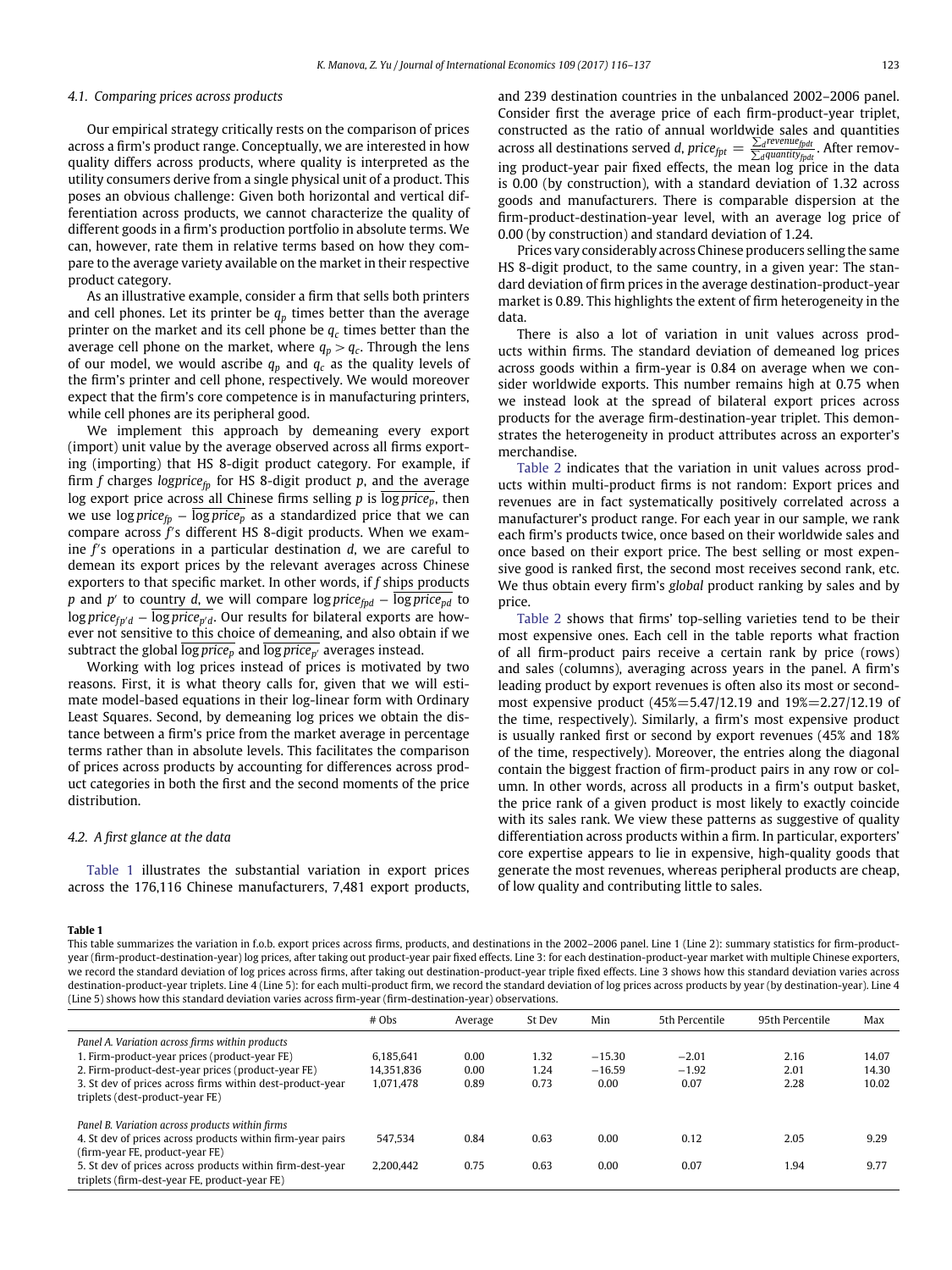<span id="page-8-1"></span>This table ranks products within multi-product firms based on either worldwide export revenues (columns) or export price (rows), separately for each year in the 2002–2006 panel. The product with the highest sales (price) in each firm-year is ranked first, the second highest receives rank 2, etc. For each firm-product-year triplet, we construct the export price as the ratio of worldwide export revenues and quantities, demeaned by its product-year average across firms. Each cell in the table shows what percent of all firm-product pairs receive a certain rank by price and revenue, averaged across all years.

| Product rank by sales 1 2 3 |        |       |                                     | 4     | 5.          | > 5                            | Total   |
|-----------------------------|--------|-------|-------------------------------------|-------|-------------|--------------------------------|---------|
| Product rank by price       |        |       |                                     |       |             |                                |         |
| 1                           | 5.47%  |       | 2.15% 1.18% 0.75% 0.51% 2.13%       |       |             |                                | 12.19%  |
| 2                           | 2.27%  |       | 2.30% 1.14% 0.69%                   |       | 0.47% 1.99% |                                | 8.86%   |
| 3                           | 1 23%  |       | 1.22% 1.26% 0.71% 0.46% 1.91%       |       |             |                                | 6.79%   |
| $\overline{4}$              | 0.76%  |       | $0.74\%$ $0.76\%$ 0.81% 0.48% 1.88% |       |             |                                | 5.43%   |
| 5                           | 0.51%  |       | 0.50% 0.51% 0.51% 0.55% 1.87%       |       |             |                                | 4.45%   |
| >5                          | 195%   | 1 95% | 195%                                | 1.96% |             | 1.97% 52.51% 62.28%            |         |
| Total                       | 12.19% |       |                                     |       |             | 8.86% 6.79% 5.43% 4.45% 62.28% | 100 00% |

Appendix Table 2 provides additional summary statistics for the variation in export revenues across firms, destinations, products and years, as well as in export quality which we infer from the data on export prices and quantities as described below.

# <span id="page-8-0"></span>**5. Empirical results**

Our empirical analysis proceeds in three steps. In [Section 5.1,](#page-8-2) we first revisit evidence in the prior literature that constitutes a starting point for our analysis and informs [Proposition 1.](#page-5-1) We document a positive correlation between export prices and revenues across manufacturers of the same product category, which we interpret as consistent with quality differentiation across firms.

We next turn to our novel contribution, and examine the variation in market activity across products within firms. In [Section 5.2,](#page-8-3) we test the central predictions of [Proposition 2.](#page-5-3) We establish several empirical results which together suggest that multi-product firms use inputs of different quality levels in order to produce goods of different quality levels. Moreover, a firm's core competence is determined by product quality, such that its higher-quality goods command higher prices and generate higher revenues. In [Section 5.3,](#page-12-1) we then study the relationship between product scope, export revenues, average price, and sales skewness across destinations within a firm, as per [Propositions 3](#page-6-5) and [4.](#page-6-1) Our findings indicate that firms concentrate activity towards their core, high-quality goods in markets where they offer fewer products and earn lower export revenues. This occurs through adjustments both on the extensive margin of product scope and on the intensive margin of product sales.

Our baseline analysis considers the cross-sectional variation in export activity across firms and products in the 2002–2006 panel. This allows us to directly project theoretical predictions onto the data. In [Section 5.4,](#page-15-0) we provide additional corroborative evidence based on multi-product firms' export dynamics. This time-series evidence is consistent with firms' expected response to changes in the econonomic environment within our conceptual framework, and helps validate the economic mechanisms of interest.

#### <span id="page-8-2"></span>*5.1. Variation across firms within a product*

Past work has documented that export prices and revenues are positively correlated across firms within narrow segments of the global economy, such as finely disaggregated product categories or country-product markets. In light of [Proposition 1,](#page-5-1) this is indicative of quality differentiation across firms, with more successful exporters offering better-quality goods at higher prices.

Appendix Table 3 confirms that these patterns hold in our data as well. In the spirit of [Manova and Zhang \(2012\)](#page-21-27) who study the crosssection of China's trade transactions in 2005, we regress log export unit values on log export revenues by firm, product, destination, and year. Controlling for destination-product-year triple fixed effects, we find a positive and significant coefficient. The point estimates suggest that a one-standard-deviation increase in export revenues is accompanied by 20% higher free-on-board export prices. This association is moreover stronger for products with arguably greater scope for quality differentiation, such as differentiated goods and sectors intensive in R&D and advertising. Column 6 shows that a theoreticallymotivated proxy for product quality is likewise positively correlated with export revenues across firms in a given market; we describe this proxy in more detail below.

### <span id="page-8-3"></span>*5.2. Variation across products within a firm*

# *5.2.1. Export prices and export revenues*

We now turn to the variation in export activity across products within multi-product firms as informed by [Proposition 2.](#page-5-3) We first consider the relationship between exporters' global sales and prices by product. For each year, we aggregate the data to the firm-product level by summing trade revenues and quantities across markets. We then take their ratio and construct firm *f* s average export price for product *p* across all destinations *d* it serves in year *t* as  $price_{\text{fpt}} = \frac{\sum_{d}r^{e}$  *d*<sub>*d*quantity<sub>fpdt</sub> .</sub> In order to make these prices comparable across goods, we demean them by their product-year specific average across firms. For notational simplicity, ln *price<sub>fpt</sub>* below always refers to these demeaned log prices.

<span id="page-8-5"></span>We estimate the following specification:

$$
\ln price_{fpt} = \alpha + \beta \ln revenue_{fpt} + \delta_{ft} + \varepsilon_{fpt}, \tag{2}
$$

where *revenue<sub>fpt</sub>*  $= \sum_{d}$ *revenue<sub>fpdt</sub>*. As per our model, we include firmyear fixed effects  $\delta_f$  to account for systematic differences in ability across exporters, as well as for changes in this ability level within firms over time. These fixed effects also control for all observed and unobserved firm characteristics outside our model that affect trade outcomes symmetrically across the product range, such as productivity, managerial competence, fixed capital equipment, worker skill, distribution networks, or experience in foreign markets. At this level of aggregation, the sample comprises 4,127,779 observations spanning 175,949 firms and 7,477 products. We cluster errors by firm throughout the paper, to allow for correlated shocks within firms over time.<sup>[15](#page-8-4)</sup> Our results are robust to alternative treatments of the error term, such as clustering by product, by both firm and product, or by destination (where relevant).

We are primarily interested in  $\beta$ , which reflects the sign of the conditional correlation between export price and revenues across goods within a firm. The sign of this correlation allows us to evaluate the importance of product quality for the operations of multi-product exporters. In particular,  $\beta$  > 0 would be consistent with quality sorting and  $\theta > 0$  in the model, while  $\beta < 0$  would correspond to efficiency sorting and  $\theta$  < 0. We emphasize that we

<span id="page-8-4"></span><sup>&</sup>lt;sup>15</sup> This is motivated by the likely structure of the error term. The  $\delta_{ft}$  account for supply and demand shocks that might be correlated across products within a firm at a given point in time, while demeaning the left-hand side variable by product-year accommodates possible correlated shocks across firms exporting the same product in the same year. Clustering by firm addresses the potential additional correlation in supply and demand shocks within firms over time. For example, firms with more effective management might be less affected by negative aggregate shocks than firms with weaker management subject to the same shocks.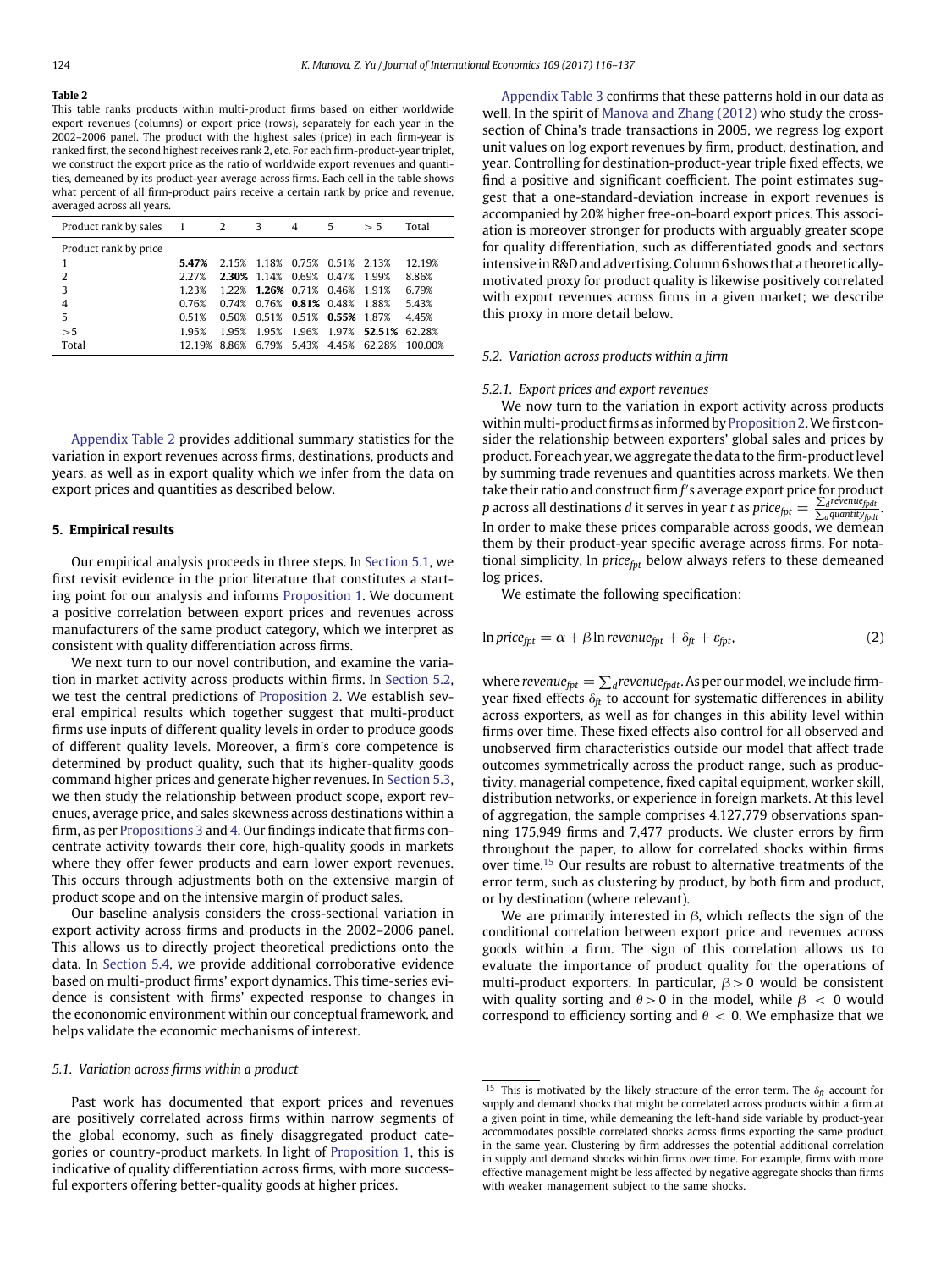<span id="page-9-0"></span>This table examines the relationship between worldwide export prices and revenues across products within firm-years. For each firm-product-year triplet, the log export price is the log ratio of worldwide export revenues and quantities, demeaned by its product-year average across firms. In Column 2 market power is proxied by the firm's share of total Chinese exports by product-year. Product scope for quality differentiation is proxied by the Rauch dummy for differentiated goods (Column 3), sectors' R&D intensity (Column 4), or sectors' combined advertising and R&D intensity (Column 5). Column 6 uses products' rank by price and revenues across products within each firm-year instead of log price and log revenues. In Column 7 log price is replaced by a proxy for log quality constructed from data on export prices and quantities. All regressions include a constant term and firm-year pair fixed effects. Robust T-statistics in parentheses based on standard errors clustered by firm. \*\*\*, \*\*, and \* indicate significance at the1%, 5%, and 10% level.

| Dependent variable: (log) export price by firm, product and year |                       |                           |                       |                       |                              |                      |                      |
|------------------------------------------------------------------|-----------------------|---------------------------|-----------------------|-----------------------|------------------------------|----------------------|----------------------|
|                                                                  | Baseline<br>(1)       | Market power<br>(2)       | Rauch dummy<br>(3)    | R&D intensity<br>(4)  | $Adv + R&D$ intensity<br>(5) | Product rank<br>(6)  | (log) Quality<br>(7) |
| (log) Sales                                                      | $0.038***$<br>(61.07) | $0.040***$<br>(62.28)     | $0.026***$<br>(19.75) | $0.035***$<br>(47.91) | $0.038***$<br>(44.61)        | $0.055***$<br>(3.79) | 1.006***<br>(385.57) |
| Market share                                                     |                       | $-0.415***$<br>$(-17.58)$ |                       |                       |                              |                      |                      |
| $(log)$ Sales x                                                  |                       |                           | $0.019***$            | $0.270***$            | $0.065**$                    |                      |                      |
| Quality differentiation                                          |                       |                           | (13.94)               | (9.94)                | (2.28)                       |                      |                      |
| Quality differentiation                                          |                       |                           | $-0.206***$           | $-4.767***$           | 0.336                        |                      |                      |
|                                                                  |                       |                           | $(-15.93)$            | $(-18.95)$            | (1.48)                       |                      |                      |
| Firm-Year FE                                                     | v                     | v                         |                       |                       | v                            | Y                    | v                    |
| R-squared                                                        | 0.43                  | 0.43                      | 0.46                  | 0.43                  | 0.43                         | 0.72                 | 0.56                 |
| # Observations                                                   | 4.127.779             | 4.127.779                 | 2.857.087             | 3.995.973             | 4.013.020                    | 4.127.779            | 4,127,779            |
| $#$ Firms                                                        | 175.949               | 175.949                   | 156.088               | 170.785               | 171.608                      | 175,949              | 175,949              |

cannot and do not want to give  $\beta$  a causal interpretation, since unit values and sales are joint outcomes of producers' profit maximization and are both determined by firm ability and product expertise.

The results in [Table 3](#page-9-0) lend strong support to quality differentiation across a firm's products. Within firms, more expensive goods generate systematically higher global sales. The estimates in Column 1 imply that a one-standard-deviation increase in exports is associated with 10.6% higher prices. Column 2 confirms that this result is unrelated to the variation in a company's market power across products, which could influence its pricing strategy for reasons outside our model. For instance, strategic interactions among firms could lead them to charge variable mark-ups that depend on their market presence relative to competitors. For each product *p* and year *t*, we proxy firm *f* s market power with its share of total Chinese exports of  $p, \frac{r_{revenue}}{\sum_f rev enue_{fpt}}$ , where the sum in the denominator is taken over all firms exporting *p*.

We conduct two further sensitivity analyses to ensure that our findings are not driven by measurement error (ME) in export values or quantities that could bias  $\beta^{16}$  $\beta^{16}$  $\beta^{16}$  First, we explore the variation in the scope for quality differentiation across products using three common measures for  $\theta$  in the model. In Column 3, we regress export prices on export revenues, the [Rauch \(1999\)](#page-21-23) indicator for differentiated goods, and the interaction of the two. The rational for this diff-indiff approach is that while ME might be present, it arguably does not vary systematically across industries. ME is thus more likely to affect  $\beta$  than the coefficient on the interaction term. Indeed, the positive correlation between export prices and revenues is 73% higher for differentiated products. Similar results obtain in Columns 4 and 5 when we instead proxy *h* with sectors' R&D intensity or combined advertising and R&D intensity. For example, prices increase 5.4 percentage points faster with revenues in an industry with 20% higher R&D intensity. All of these patterns are highly significant at 1% or 5%.

As a second specification check, we study the *rank* of firms' export price and revenues instead of their *level*. This allows us to rely much less directly on the construction of unit prices. We order each manufacturer's products based on its worldwide sales, such that the top-selling good is ranked first, the second-most receives rank 2, etc. We also array firms' products by their demeaned unit values. We allow for changes in firms' product hierarchy over time by calculating these rankings separately for each year. As Column 6 illustrates, there is a strong positive correlation between products' global rank by price and by revenue across goods within exporters. In unreported regressions, we have confirmed that this correlation increases with sectors' scope for quality differentiation. These results reinforce our conclusion that  $\beta$  > 0 is not driven by ME bias, since such bias would have to be severe to systematically distort product rankings.

We next perform a more stringent test of the model and examine the variation across exporters' goods within specific destination markets. We estimate an expanded version of Eq. [\(2\)](#page-8-5) with the firm-product-country-year quadruplet as the unit of observation:

$$
\ln price_{fpdf} = \alpha + \beta \ln revenue_{fpdf} + \delta_{fdt} + \varepsilon_{fpdf}.
$$
\n(3)

Here ln *price<sub>fpdt</sub>* is firm *f's* log price for product *p* in destination *d* in year *t*, after it has been demeaned by the product-country-year specific average price. Similarly, bilateral instead of global trade values enter on the right-hand side. We include firm-destination-year triple fixed effects  $\delta_{\text{fdt}}$ , which implicitly account for the variation in total expenditure, trade costs, consumer price indices, and market toughness across countries as directed by theory. The  $\delta_{fdt}$  dummies additionally control for cross-country differences in consumer preferences and other institutional frictions that are outside our model, as well as for firms' market-specific distribution networks and export experience. For simplicity, we use the same coefficient notation in all estimating equations, although the coefficients differ conceptually across specifications.

As evidenced in [Table 4,](#page-10-0) exporters earn higher revenues from their more expensive products not only in terms of worldwide sales, but also within each destination. This correlation is not driven by differences in market power across a firm's product lines, which we<br>now proxy with bilateral market shares  $\frac{revenue_{fpdt}}{\sum_f revenune_{fpdt}}.$  The relationship is also significantly stronger for goods with greater scope for quality upgrading. It is furthermore robust to using products' price and revenue ranks instead of levels, where these ranks have been constructed separately for each firm, year, and importing country based on bilateral sales.

Overall, the point estimates in [Table 4](#page-10-0) and their statistical significance are very similar to those for global exports in [Table 3.](#page-9-0) For example, a one-standard-deviation increase in bilateral exports is accompanied by 9.5% higher bilateral unit values. This comovement

<span id="page-9-1"></span> $16$  See [Manova and Zhang \(2012\)](#page-21-27) for a discussion of why the direction of such bias is ex-ante ambiguous and depends on the nature of ME in revenues and/or quantities. They also show that the correlation of price and revenue is not mechanically positive by construction.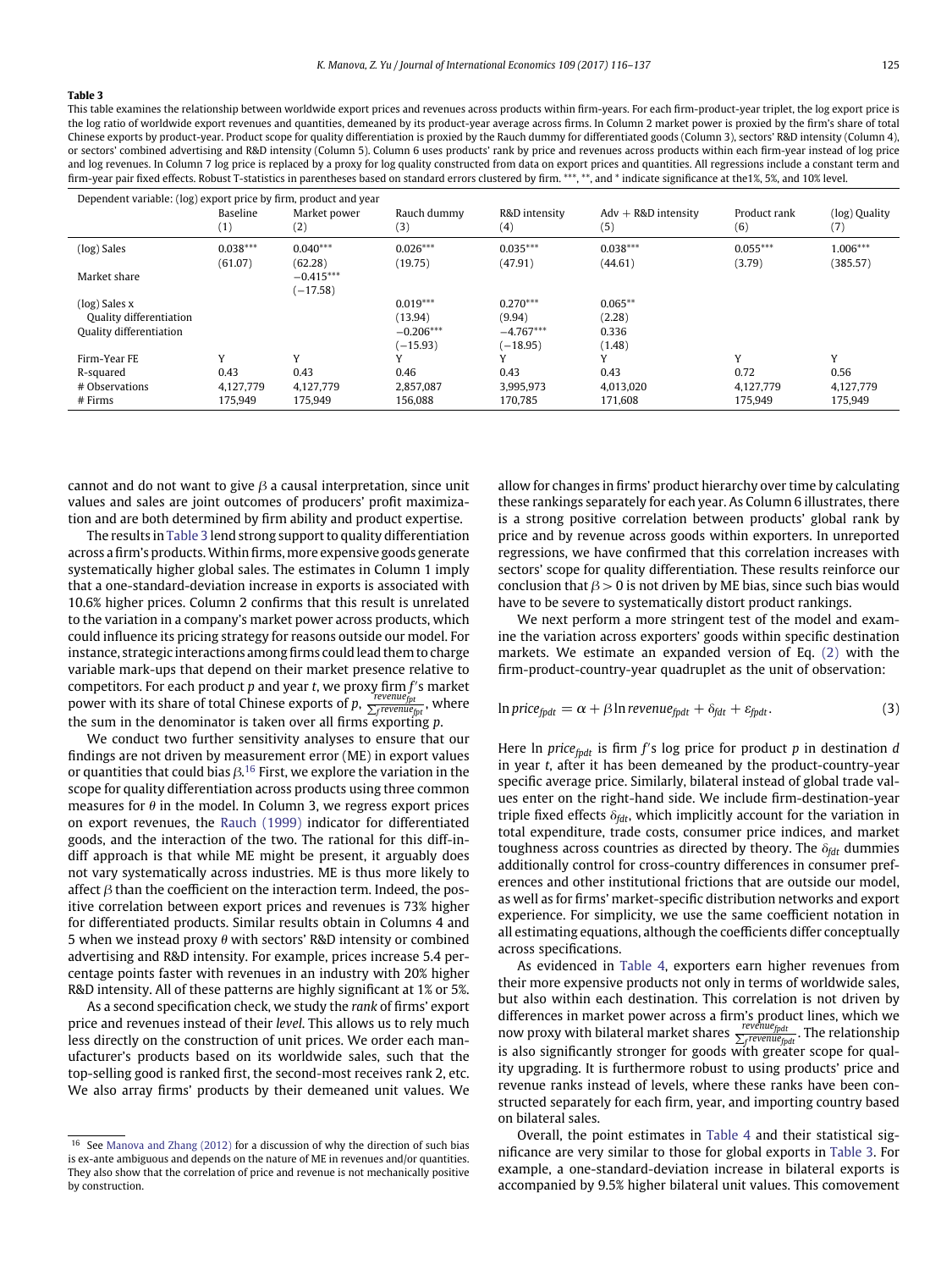<span id="page-10-0"></span>This table examines the relationship between bilateral export prices and revenues across products within firm-destination-years. For each firm, product, destination and year, the log price is demeaned by its product-destination-year average across firms. In Column 2 market power is proxied by the firm's share of total Chinese exports by productdestination-year. Product scope for quality differentiation is measured as in [Table 3.](#page-9-0) Column 6 uses products' rank by price and revenues across products within each firm-destination-year triplet instead of log price and log revenues. In Column 7 log price is replaced by inferred log quality as in [Table 3.](#page-9-0) All regressions include a constant term and firm-destination-year triple fixed effects. Robust T-statistics in parentheses based on standard errors clustered by firm. \*\*\*, \*\*, and \* indicate significance at the1%, 5%, and 10% levels.

| Dependent variable: (log) export price by firm, product, destination and year |                        |                          |                       |                       |                              |                      |                        |
|-------------------------------------------------------------------------------|------------------------|--------------------------|-----------------------|-----------------------|------------------------------|----------------------|------------------------|
|                                                                               | <b>Baseline</b><br>(1) | Market power<br>(2)      | Rauch dummy<br>(3)    | R&D intensity<br>(4)  | $Adv + R&D$ intensity<br>(5) | Product rank<br>(6)  | (log) Quality<br>(7)   |
| (log) Sales                                                                   | $0.038***$<br>(41.24)  | $0.040***$<br>(41.99)    | $0.032***$<br>(19.95) | $0.031***$<br>(28.64) | $0.034***$<br>(27.68)        | $0.065***$<br>(3.40) | $0.898***$<br>(219.13) |
| Market share                                                                  |                        | $-0.072***$<br>$(-6.94)$ |                       |                       |                              |                      |                        |
| $(log)$ Sales $x$                                                             |                        |                          | $0.012***$            | $0.396***$            | $0.188***$                   |                      |                        |
| Quality differentiation                                                       |                        |                          | (7.09)                | (11.45)               | (5.12)                       |                      |                        |
| Quality differentiation                                                       |                        |                          | $-0.178***$           | $-6.331***$           | $-1.570***$                  |                      |                        |
|                                                                               |                        |                          | $(-12.35)$            | $(-20.21)$            | $(-5.47)$                    |                      |                        |
| Firm-Dest-Year FE                                                             | Y                      | V                        | $\mathbf{v}$          |                       | Y                            | Y                    | v                      |
| R-squared                                                                     | 0.53                   | 0.53                     | 0.57                  | 0.54                  | 0.54                         | 0.72                 | 0.61                   |
| # Observations                                                                | 9.481.443              | 9.481.443                | 6.533.138             | 9.247.765             | 9.290.452                    | 9.481.443            | 9.481.443              |
| # Firm-dest pairs                                                             | 175,949                | 175,949                  | 156,088               | 170,785               | 171,608                      | 175,949              | 175,949                |

in export sales and prices across products within firms amounts to half of the corresponding comovement across firms within product markets reported in the previous section. This signals the empirical relevance of the model in rationalizing both patterns in the data.

#### <span id="page-10-2"></span>*5.2.2. Inferred export quality and export revenues*

The results in [Tables 3](#page-9-0) and [4](#page-10-0) show that firms' best-selling products are their most expensive varieties. In our model, this outcome obtains only when there is quality variation across goods within a firm, and when it is sufficiently powerful to dominate the price effects of efficiency heterogeneity, i.e.  $\theta > 0$ . It is thus possible that firms actively vary quality across their product range, but this force is overpowered by the correlated variation in production efficiency across goods. A separate concern is that theoretical frameworks other than the ones we have considered might generate a positive relationship between prices and revenues without the quality mechanism.

The systematic patterns that we document across sectors with different potential for quality upgrading go a long way towards establishing our quality interpretation. Nevertheless, we would ideally like to show corroborative evidence using direct measures of product quality. In the absence of such information, we first construct an indicator  $\hat{q}_{fpt}$  for unobserved product quality  $q_{fpt}$  from observed data on export quantities  $x_{fpt}$  and prices  $p_{fpt}$ . We proxy quality with  $\ln \hat{q}_{fpt} = \sigma \ln x_{fpt} + \ln p_{fpt}$ , where we set the elasticity of substitution across varieties at the commonly used value  $\sigma = 5$ ; our results are robust to alternative choices over  $\sigma$ . This quality proxy can be structurally motivated in theoretical models that feature CES preferences and constant mark-ups such as [Khandelwal \(2010\),](#page-21-28) and it has been used for example in [Khandelwal et al. \(2013\)](#page-21-29) and [Fan et al. \(2015\).](#page-21-30) We remove product-year fixed effects from this calculation to ensure that prices and quantities are comparable across products.

The results in Column 7 of [Table 3](#page-9-0) reveal that export revenues are positively correlated with inferred quality  $\ln \hat{q}_{\text{fnt}}$  across products within a firm. In Column 7 of [Table 4,](#page-10-0) we similarly find a strong positive correlation between bilateral export revenues and quality across products within a firm-destination, where we impute marketspecific product quality as  $\ln \hat{q}_{fpdt} = \sigma \ln x_{fpdt} + \ln p_{fpdt}$ . We obtain substantially higher point estimates than in our baseline price regressions in Column 1, suggesting that firms' core products feature both high quality and high production efficiency as manifested in low quality-adjusted prices. A one-standard-deviation rise in bilateral export revenues is on average attained with 280% higher product quality. While this evidence is consistent with the quality channel we emphasize, an important caveat is that  $\hat{q}_{fpt}$  and  $\hat{q}_{fpt}$  would not

accurately proxy product quality in theoretical frameworks with variable mark-ups.

#### *5.2.3. Export prices and imported-input prices*

To more conclusively establish the quality mechanism, we exploit the rich nature of our data to obtain measures for the quality of firms' inputs in production. A large number of Chinese exporters use imported inputs (59% of all exporters and 57% of all exporter-year observations), and the customs files record all such input purchases. While we do not observe manufacturers' use of domestic materials, inputs, and labor, we can therefore use the prices they pay for imported parts as an indicator for the quality of all of their inputs. A positive correlation between this indicator and export prices across a firm's products would then signal that producers vary the quality of their outputs by using inputs of different quality levels.<sup>[17](#page-10-1)</sup>

Combining information on input and output prices has two additional advantages. From an economics perspective, input prices in principle capture the objective quality of an input and, by extension, its resultant output; output prices by contrast reflect both products' objective quality and consumers' subjective quality valuation. From an econometrics perspective, input and output prices are obtained from independent data series, such that their relationship is not subject to ME concerns that could bias the correlation between output sales and prices.

Operationalizing this methodology poses some challenges. We are interested in exporters that make multiple products using multiple intermediates. For each firm *f* and product *p* at time *t*, we would thus like to calculate ln *input price<sub>fpt</sub>*, the average input price across all imported inputs that *f* uses to manufacture *p*. We therefore need to allocate inputs to outputs in order to develop quality proxies that vary across products within a firm. We pursue two different strategies, and find very similar results that are consistent with quality differentiation.

We first focus on foreign inputs in the same broad industry classification as the output product. For example, if a firm buys tyres and steering wheels and sells cars, both its exports and imports would

<span id="page-10-1"></span> $^{17}\,$  If such a positive correlation instead reflected producers passing on cost shocks to consumers for reasons outside our model, we would have observed a negative correlation between export prices and revenues, because in that case higher export prices would have implied less efficient production rather than higher quality.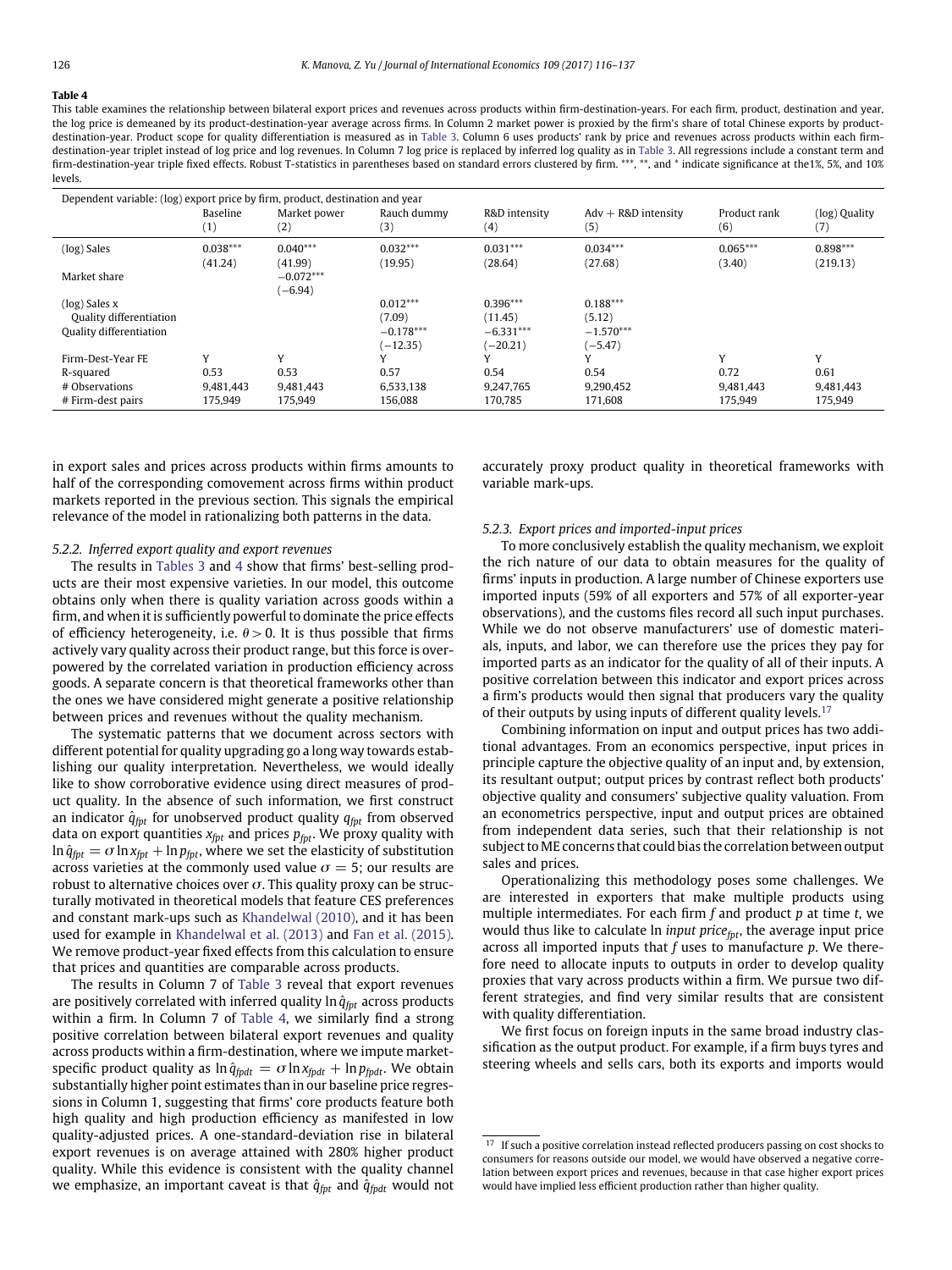be recorded in the automobile industry. The average price across the tyres and wheels that it uses would then proxy the quality of the cars that it makes. If the company also manufactures cell phones, the price that it pays for SIM cards would enter the measured quality of its cell phones but not that of its cars.

Recall that we observe trade flows by HS 8-digit product. For every producer *f*, we construct a weighted average log input price across all materials that *f* imports (e.g. tyres, steering wheels) in a given HS 3-digit category (e.g. vehicles), which we label ln *input priceHS*<sup>3</sup> *fpt* . We use import values as weights, but our results are robust to taking an unweighted average instead.[18](#page-11-0) We assign ln *input priceHS*<sup>3</sup> *fpt* to all HS 8-digit products *p* that *f* exports in a given HS 3-digit industry (e.g. cars and trucks). This allows us to obtain input quality proxies for 25% of the observations at the firm-export product-year level in our data, for a sample of 1,031,424 observations.

Our second approach to matching firms' imported inputs to exported products relies on detailed input-output tables for China. These tables report the total value of inputs used from one sector for production in another sector, in a matrix of 139 sectors. The relative contribution of two inputs varies significantly across output sectors. For example, manufacturing a car might require tyres, multiple LED displays and some cloth for upholstery; assembling a cell phone might demand only one display, no tyres and no cloth; and sewing a dress might need only cloth.

For each firm, we can therefore apply the input-output tables to allocate some part of its every imported input to each of its exported products. Let *uij* be the value of input *i* used in the production of sector *j* in the IO tables. Let the set of sectors *j* exported by firm *f* be J.<br>We assume that a share  $\frac{u_{ij}}{\sum_{j\in j}u_{ij}}$  of *f'*s total imports of *i* are employed in manufacturing *j*. Using these inferred input values as weights, we construct the weighted average input price for firm *f* s output *j* across its inputs *i* in year *t*. [19](#page-11-1) We refer to this measure as ln *input priceIO fpt*, and assign it to all HS-8 digit products that *f* exports in IO sector *j*. This generates input quality proxies for 58% of the observations at the firm-export product-year level in our data, for a sample of 2,403,309 observations.

We believe that parsing out inputs to outputs in this way is informative if imperfect. It gauges the variation in marginal costs across a firm's products in a more comprehensive way than focusing only on inputs within the same narrow sector as the output, as we did for ln *input priceHS*<sup>3</sup> *fpt* . At the same time, companies need not necessarily combine intermediates in the same proportion as in the IO tables. To the extent that individual firms' input sourcing strategy and production process deviate from the aggregate patterns reflected in the IO tables, this would introduce classical measurement error and bias our results downwards. For robustness, in unreported regressions we have considered a slightly different formula for ln *input price* $^{l0}_{\it fpt}$  and reassuringly obtained very similar results.[20](#page-11-2)

We examine the relationship between producers' output and input prices by estimating:

<span id="page-11-4"></span>
$$
\ln price_{\text{fpt}} = \alpha + \beta \ln input price_{\text{fpt}} + \delta_{\text{fft}} + \varepsilon_{\text{fpt}},\tag{4}
$$

where ln *price<sub>fpt</sub>* is firm *f's* demeaned export price for product *p* in year *t* based on worldwide sales. We measure ln *input price<sub>fpt</sub>* with either ln *input priceHS*<sup>3</sup> *fpt* (Panel A of [Table 5\)](#page-12-2) or ln *input priceIO fpt* (Panel B); the two deliver point estimates of comparable magnitude and significance. As before, we exploit purely the variation across output goods within a manufacturer by including firm-year pair fixed effects  $\delta_{ft}$ . We are once again interested in  $\beta$  as a conditional correlation that does not permit a causal interpretation: The choices of input and output quality are intimately related in exporters' profit maximization problem in a framework with endogenous quality choice.

Consistently with our theoretical predictions for  $\theta > 0$ , we find a highly statistically and economically significant positive association between input and output prices across products within a firm. Our baseline in Column 1 indicates an elasticity of 0.11 to 0.13. These results are robust to explicitly controlling for manufacturers' market power both in the output market for their export goods and in the input market for their imported parts (Column 2). As earlier, we capture the former with *f*'s share of total Chinese exports of output product *p* in year *t*,  $\frac{F}{\sum_{f}f$  *frevenue*<sub>*fpt</sub>*. To measure the latter symmetrically,</sub> for each year we average f's share of total Chinese imports across all of its inputs that are matched to its output product *p* and used in the calculation of ln *input price<sub>fpt</sub>*.<sup>[21](#page-11-3)</sup>

Through the lens of our model, we interpret this as strong evidence that Chinese exporters use inputs of different quality levels to produce goods of different quality levels. To shed more light on this mechanism, we re-estimate Eq. [\(4\)](#page-11-4) separately for homogeneous and differentiated export products in Columns 3 and 4. Firms' export prices rise substantially more quickly with their input prices when the output product is differentiated. This is in line with the model's prediction that output price and quality increase faster with marginal cost and input quality in sectors with greater scope for quality differentiation (i.e. higher *h* ).

Our results survive two additional sensitivity checks. All Chinese customs transactions are recorded as occurring under one of two main trade regimes: processing and ordinary trade.<sup>22</sup> Processing firms import inputs specifically for further processing, assembly, and re-exporting. Ordinary exporters may or may not use imported materials when producing for foreign markets. Since we have removed all trade intermediaries from our sample, we can interpret the import transactions of both ordinary and processing exporters as purchases of foreign inputs. We have nevertheless confirmed that all patterns in [Table 5](#page-12-2) hold when we focus on processing imports only. Column 5 replicates our baseline regression for this subsample.

We also verify that our results are not driven by potential aggregation bias in the matching of inputs to outputs. By design, the two algorithms we use can map multiple HS 8-digit export products to the same imported-input price (at the HS 3-digit or IO-sector level). In Column 6, we collapse the data such that output prices on the lefthand side are at the same level of aggregation as input prices on the right-hand side. Our results continue to hold, with the point estimate for *b* increasing. All findings in Columns 2–5 also obtain at this level of aggregation.

Finally, Column 7 shows that a strong positive relationship holds not only between input and output prices, but also between inferred input and output quality across products within a firm. Following the same methodology as in [Section 5.2.2,](#page-10-2) we back out proxies for

<span id="page-11-0"></span> $18$  Before this manipulation, we demean all import prices by their product-year specific average across firms. This makes import prices comparable across inputs and parallels our standardization of export prices.

<span id="page-11-1"></span><sup>&</sup>lt;sup>19</sup> As before, we use import prices demeaned by their product-specific average import price across firms.

<span id="page-11-2"></span><sup>&</sup>lt;sup>20</sup> In particular, we constructed the weighted average input price using the ratios  $\frac{u_{ij}}{\sum_{i\in I}u_{ij}}$  as weights without exploiting information on firms' import values. These weights implicitly assume that all firms use different inputs *i* in the same proportion when making a given product *j*. This is the counterpart to the assumption behind ln *input priceIO fpt* that all firms allocate a given input *i* in the same proportion across different outputs *j*.

<span id="page-11-3"></span> $21$  It is not obvious ex ante whether and how market power would enter. Manufacturing more of a certain product requires bigger input quantities. A bigger export market share might thus allow firms to charge higher mark-ups and to negotiate lower input prices. This would tend to bias  $\beta$  downwards. On the other hand, input scarcity or convexity in production costs might bias *b* upwards.

<span id="page-11-5"></span><sup>&</sup>lt;sup>22</sup> See [Manova and Yu \(2016\)](#page-21-31) among others for more details on these regimes.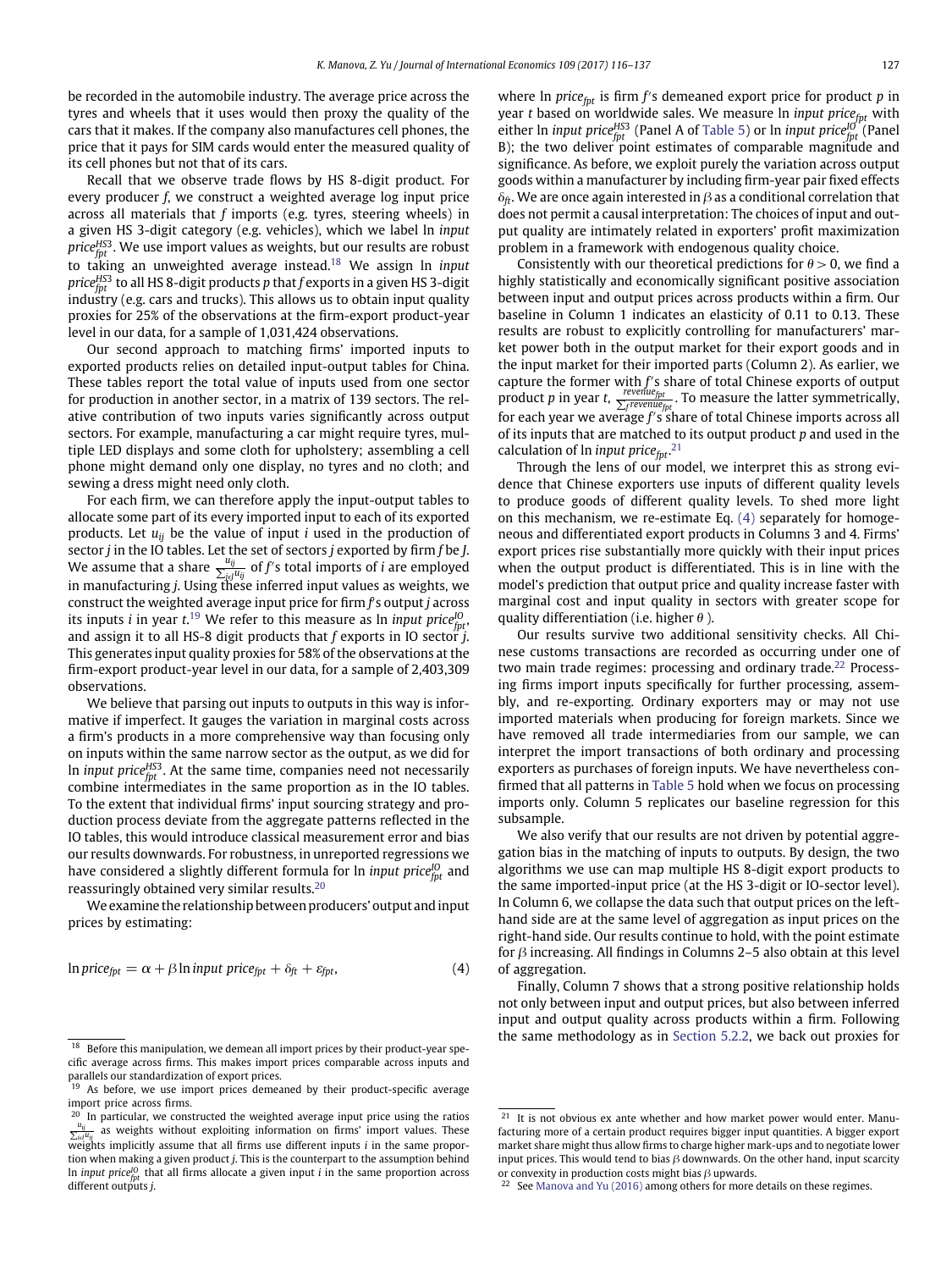<span id="page-12-2"></span>This table examines the relationship between firms' export prices and imported-input prices across products within firm-years. The outcome variable is firms' log export price by HS 8-digit product and year, except in Column 6 where it is the weighted average annual log export price by HS 3-digit product or by IO sector using export revenues as weights. The input price is the weighted average of log import prices for inputs matched to the output product, using import values as weights. It is based on imports in the same HS 3-digit product category (Panel A) or on all inputs using input-output tables (Panel B). All prices have been demeaned by their product-year average across firms before any further manipulation. In Column 2 market power in output markets is proxied by the firm's share of total Chinese exports by product category and year; market power in input markets is proxied by the firm's average share of total Chinese imports across all inputs matched to the output product, by year. Column 3 (4) restricts the sample to homogeneous (differentiated) export products. In Column 5 only processing imports enter the calculation. In Column 7 the export and imported-input log prices are replaced by inferred exportproduct and imported-input log quality as in [Table 3.](#page-9-0) All regressions include a constant term and firm-year pair fixed effects. Robust T-statistics in parentheses based on standard errors clustered by firm. \*\*\*, \*\*, and \* indicate significance at the1%, 5%, and 10% levels.

| Dependent variable: (log) export price by firm, product category and year |            |              |            |            |              |             |               |  |  |  |
|---------------------------------------------------------------------------|------------|--------------|------------|------------|--------------|-------------|---------------|--|--|--|
|                                                                           | Baseline   | Market power | Hom goods  | Diff goods | Proc imports | HS3 product | (log) Quality |  |  |  |
|                                                                           | (1)        | (2)          | (3)        | (4)        | (5)          | (6)         | (7)           |  |  |  |
| Panel A. Input price based on imports in same HS-3 product category       |            |              |            |            |              |             |               |  |  |  |
| (log) Input price                                                         | $0.134***$ | $0.134***$   | $0.088***$ | $0.111***$ | $0.176***$   | $0.191***$  | $0.120***$    |  |  |  |
|                                                                           | (30.66)    | (30.69)      | (7.25)     | (29.89)    | (20.88)      | (34.89)     | (27.35)       |  |  |  |
| Input market share                                                        |            | 0.275        |            |            |              |             |               |  |  |  |
|                                                                           |            | (1.55)       |            |            |              |             |               |  |  |  |
| Output market share                                                       |            | $-0.120***$  |            |            |              |             |               |  |  |  |
|                                                                           |            | $(-4.60)$    |            |            |              |             |               |  |  |  |
| Firm-Year FE                                                              | Y          | Y            | Y          | Y          | Y            | Y           | Y             |  |  |  |
| R-squared                                                                 | 0.43       | 0.43         | 0.53       | 0.41       | 0.45         | 0.58        | 0.40          |  |  |  |
| # Observations                                                            | 1,031,424  | 1,031,424    | 60,165     | 621,297    | 534,580      | 393.820     | 1,031,424     |  |  |  |
| $#$ Firms                                                                 | 68,925     | 68,925       | 12,748     | 53,240     | 40,508       | 68,925      | 68,925        |  |  |  |
| # Product categories                                                      | 7,039      | 7,039        | 1,283      | 3,026      | 6,231        | 171         | 7,039         |  |  |  |
| Panel B. Input price based on all imports and IO tables                   |            |              |            |            |              |             |               |  |  |  |
| (log) Input price                                                         | $0.118***$ | $0.118***$   | $0.032**$  | $0.110***$ | $0.142***$   | $0.161***$  | $0.109***$    |  |  |  |
|                                                                           | (17.86)    | (17.86)      | (2.04?     | (14.00)    | (11.81)      | (25.35)     | (14.12)       |  |  |  |
| Input market share                                                        |            | $-0.165$     |            |            |              |             |               |  |  |  |
|                                                                           |            | $(-0.76)$    |            |            |              |             |               |  |  |  |
| Output market share                                                       |            | 2.473        |            |            |              |             |               |  |  |  |
|                                                                           |            | (1.26)       |            |            |              |             |               |  |  |  |
| Firm-Year FE                                                              | Y          | Y            | Y          | Y          | Y            | Y           | Y             |  |  |  |
| R-squared                                                                 | 0.40       | 0.40         | 0.58       | 0.43       | 0.38         | 0.50        | 0.39          |  |  |  |
| # Observations                                                            | 2,403,309  | 2,403,309    | 153,737    | 1,519,333  | 1,487,247    | 818,560     | 2,403,309     |  |  |  |
| $#$ Firms                                                                 | 99,694     | 99,694       | 27,540     | 83,356     | 61,035       | 99,694      | 99,694        |  |  |  |
| # Product categories                                                      | 6,418      | 6,418        | 1,275      | 2,759      | 6,175        | 92          | 6,418         |  |  |  |

the quality of every imported input at the firm-product-country level from the available information on import prices and quantities. For each of a firm *f'*s output products *p*, we construct ln *input quality* $_{\it{fpt}}^{\it HS3}$ and ln *input quality* $_{\textit{fpt}}^{\textit{IO}}$  as the weighted average quality of *f'* s imported inputs used in the production of  $p$ , based on the same assignment of inputs to output products as above. In line with our quality interpretation, we observe  $\beta > 0$  when we re-estimate Eq. [\(4\)](#page-11-4) replacing input and output price levels with their respective imputed quality.

#### <span id="page-12-1"></span>*5.3. Variation across destinations within a firm*

The analysis so far has established robust positive correlations between export prices, export revenues, input prices, and inferred quality across a manufacturer's product range. As per [Proposition 2,](#page-5-3) these results are consistent with quality differentiation across products within multi-product firms, whereby exporters earn higher revenues from their core expensive goods that are of superior quality.

We next examine how exporters adjust their product scope and sales distribution across destinations. Our interest here is not in the underlying differences across markets that trigger such adjustments, but rather in the attributes of the goods that firms choose to offer and to sell more of when they adjust their product range. This analysis is guided by [Propositions 3](#page-6-5) and [4.](#page-6-1)

#### <span id="page-12-0"></span>*5.3.1. Product scope and product hierarchies*

We first study how firms vary their export activity across destination countries along the extensive margin of product entry. Specifically, we assess the extent to which exporters observe a product hierarchy by introducing their core products in all markets and progressively adding goods that they have less expertise in when they enlarge the set of products on offer. We also study how average prices and average inferred quality change with the number of traded products, to gauge to what extent firms' product hierarchy is determined by efficiency vs. quality sorting.

We begin with the joint variation in product scope, average price and export revenues across destinations within a company. For each firm *f*, country *d* and year *t*, we obtain total bilateral exports, *revenue<sub>fdt</sub>* =  $\sum_{p}$ *revenue<sub>fpdt</sub>*, and record the number of products shipped, *Nproducts<sub>fdt</sub>*. We construct the simple average log price across the products that *f* sells to *d* at time *t*, after these prices have been demeaned by their product-destination-year average. We likewise compute the weighted average of these demeaned prices, using firms' bilateral exports as weights.

We evaluate the implications of [Propositions 3](#page-6-5) and [4](#page-6-1) for the extensive margin of multi-product firms' exports by estimating:

<span id="page-12-3"></span>In revenue<sub>fit</sub> = 
$$
\alpha + \beta \ln N
$$
 products<sub>fit</sub> +  $\delta_{ft} + \varepsilon_{fdt}$  and  
In avg price<sub>fat</sub> =  $\alpha + \beta \ln N$  products<sub>fat</sub> +  $\delta_{ft} + \varepsilon_{fdt}$ . (5)

Given the firm-year pair fixed effects  $\delta_f$  in these regressions,  $\beta$  is identified purely from the cross-sectional variation across countries within manufacturers. As before, it reflects conditional correlations of interest and does not support a causal interpretation: In the model, product scope, export revenues and average prices are jointly pinned down by a producer's ability draw and characteristics of the destination market.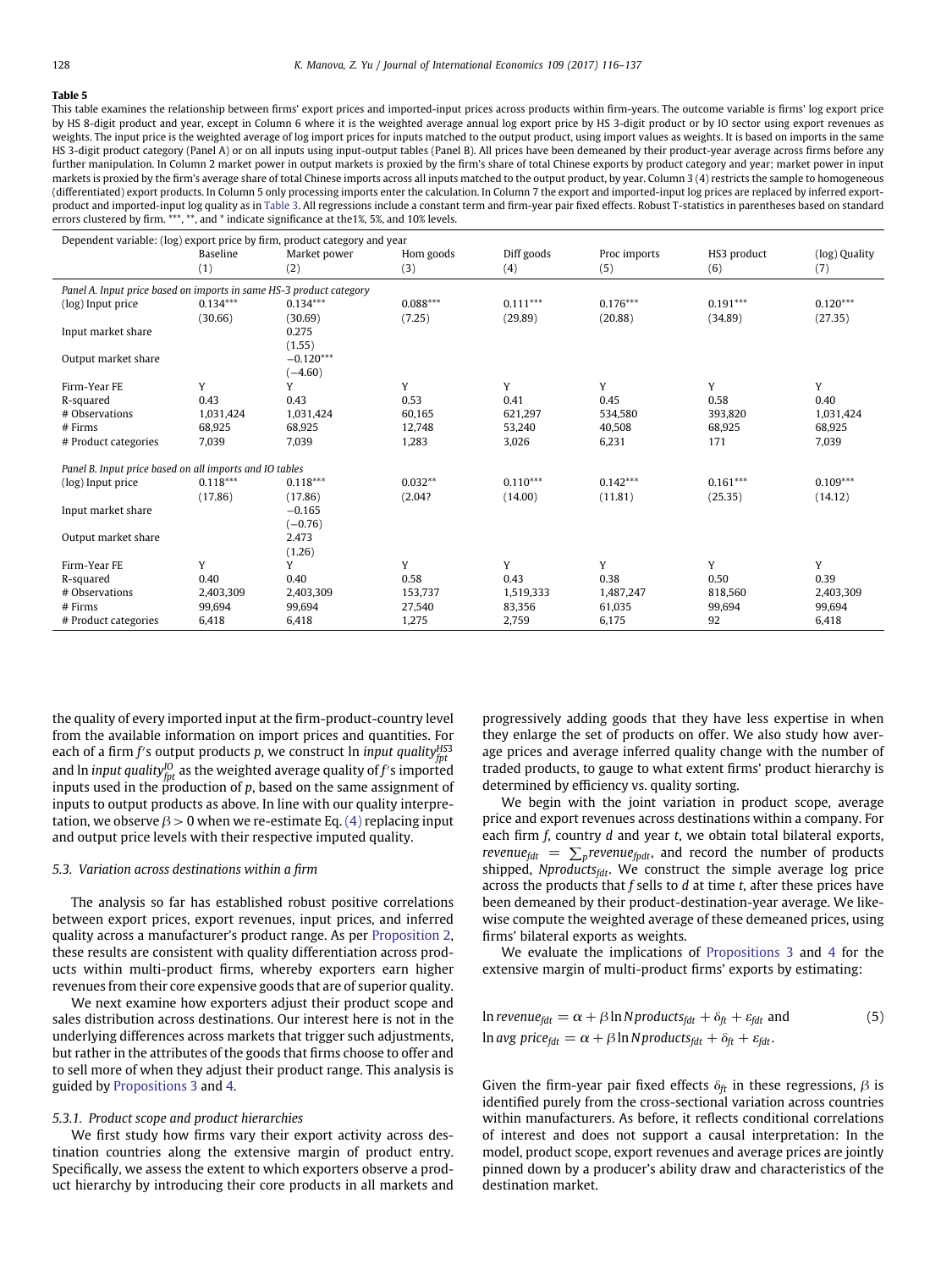<span id="page-13-0"></span>This table examines the relationship between bilateral export revenues, average export price, average quality, and product scope across destinations within firm-years. Product scope is measured by the log number of products a firm exports to a given destination, by year. For each firm, product, destination and year, we first demean the log price by its product-destination-year average across firms. We then construct the average log export price at the firm-destination-year level as the arithmetic average of these demeaned prices (Columns 2-5) or their weighted average using the firms' export revenues in that destination and year as weights (Column 6). In Column 3 market power is proxied by the firm's average share of total Chinese exports across all its products by destination-year. Column 4 (5) restricts the sample to homogeneous (differentiated) goods. In Columns 7-8 log price is replaced by inferred log quality as in [Table 3.](#page-9-0) All regressions include a constant term and firm-year pair fixed effects. Robust T-statistics in parentheses based on standard errors clustered by firm. \*\*\*, \*\*, and \* indicate significance at the1%, 5%, and 10% level.

| Dep variable               | (log) Sales            | Avg (log) price           |                           |                       |                           |                       | Avg (log) Quality        |                        |
|----------------------------|------------------------|---------------------------|---------------------------|-----------------------|---------------------------|-----------------------|--------------------------|------------------------|
|                            | (1)                    | Baseline<br>(2)           | Market power<br>(3)       | Hom goods<br>$^{(4)}$ | Diff goods<br>(5)         | Weighted Avg<br>(6)   | Baseline<br>(7)          | Weighted Avg<br>(8)    |
| $(\log)$ # Products        | $1.714***$<br>(333.42) | $-0.020***$<br>$(-15.53)$ | $-0.020***$<br>$(-15.69)$ | 0.001<br>(0.28)       | $-0.024***$<br>$(-15.90)$ | $-0.002$<br>$(-1.35)$ | $-0.035***$<br>$(-5.65)$ | $0.899***$<br>(124.08) |
| Market share               |                        |                           | $-0.011**$<br>$(-2.48)$   |                       |                           |                       |                          |                        |
| Firm-Year FE               | v                      |                           |                           | $\mathbf{v}$          | $\mathbf{v}$              | $\overline{V}$        | $\mathbf{v}$             | v                      |
| R-squared                  | 0.54                   | 0.57                      | 0.57                      | 0.62                  | 0.59                      | 0.58                  | 0.54                     | 0.56                   |
| #Observations<br>$#$ Firms | 3,236,020<br>175.949   | 3.236.020<br>175,949      | 3.236.020<br>175,949      | 388.613<br>50,659     | 2.272.354<br>142,559      | 3.236.020<br>175,949  | 3.236.020<br>175,949     | 3,236,020<br>175,949   |

In line with our theoretical predictions, exporters earn systematically higher revenues in countries where they sell more products (Column 1 of [Table 6\)](#page-13-0). At the same time, product scope is negatively correlated with the average price across products (Column 2). This pattern is not driven by cross-country differences in a firm's market power, as proxied by the average market share across its products in a destination-year (Column 3). Moreover, it holds in the sample of differentiated goods with potential for quality upgrading, but is absent among homogeneous commodities (Columns 4 and 5). Finally, the theoretically ambiguous relationship between product scope and the revenue-weighted average price is markedly less negative and not statistically different from 0 (Column 6).

These relationships are economically significant. The typical firm generates 85% higher bilateral revenues and lowers its average bilateral f.o.b. price by 1% when it exports 50% more products to a given destination. The latter correlation is 20% higher for differentiated varieties.

Through the lens of our model, these results suggest that exporters expand (restrict) their product offering across markets by consistently exporting core expensive varieties of high quality and adding (dropping) peripheral cheaper goods of inferior quality. In particular, [Proposition 3](#page-6-5) indicates that a firm's number of products and their average price would be negatively associated only with quality sorting  $(\theta > 0)$ , but not with efficiency sorting. This conclusion is further bolstered by the results in Columns 7–8, where we re-estimate Eq. [\(5\)](#page-12-3) for the average inferred output quality across a firm's products, rather than their average price. Moreover, compared to the simple average quality, the weighted average quality is not only less negatively correlated, but it is in fact significantly positively correlated with product scope across destinations within a firm-year. In light of [Proposition 3,](#page-6-5) this illustrates the large adjustments that firms make across markets, both along the extensive margin of product scope and along the intensive margin of product sales.

While the evidence in [Table 6](#page-13-0) points to the validity of [Propositions 3](#page-6-5) and [4](#page-6-1) for the case of quality sorting, it does not directly establish whether firms adhere to the same global product hierarchy in all destinations. We next present empirical patterns consistent with an important role for such a hierarchy. While the exact rankings of products by export sales, by price, and by inferred quality do differ to some degree across the multiple markets that a firm serves, the data suggest that such deviations from a strict product hierarchy are small in magnitude.

We begin with informative summary statistics. For each firmdestination pair, we obtain the cross-product correlation between the global and the bilateral revenue rank of products in the firm's export portfolio. We record the average and the standard deviation of these correlations across destinations within each firm. For the median firm, the average correlation is 0.69, with a standard deviation of 0.30. We then ask how much of the total variation in product ranks across products and destinations within a firm can be ascribed to fixed factors at the firm-product level. In particular, we regress the bilateral rank of product *p* exported by firm *f* to destination *d* on firmproduct pair fixed effects. The R-squared from this regression is very high at 0.85 in the cross-section for year 2006, and increases further to 0.93 when we control for the number of firms' bilaterally exported products.

We next systematically examine the relationship between the number of products that a firm sells in a given market and where these products enter in the firm's global product ranking. We first consider the agnostic ranking of firm  $f$ 's products based on their global sales, ignoring the underlying cause for this ranking. For each company and year, the good that generates the highest revenues worldwide receives rank 1, the second-highest revenues rank 2, etc. We record the average, minimum and maximum ranks observed across the products that *f* sells to destination *d* in year *t*. If the exporter follows a strict product ladder in all countries, then the minimum global product rank would be 1 in every market. The maximum rank, on the other hand, would equal the number of products shipped, *Nproducts<sub>fdt</sub>*. Thus, product scope would be uncorrelated with the minimum product rank across destinations within a firm-year, but it would be positively correlated with the maximum and with the average product rank. Deviations from these patterns would signal that firms do not maintain a strict product hierarchy, and instead re-order products across markets. In practice, we work with the 10th and 90th percentiles instead of the minimum and the maximum to guard against idiosyncratic outliers. $23$ 

We evaluate these predictions by regressing each of the three rank measures on the number of bilaterally traded products in specifications at the firm-destination-year level. Firm-year pair fixed effects ensure that the conditional correlation  $\beta$  is estimated from

<span id="page-13-1"></span> $23$  Qualitatively similar results obtain if we instead use these extreme values.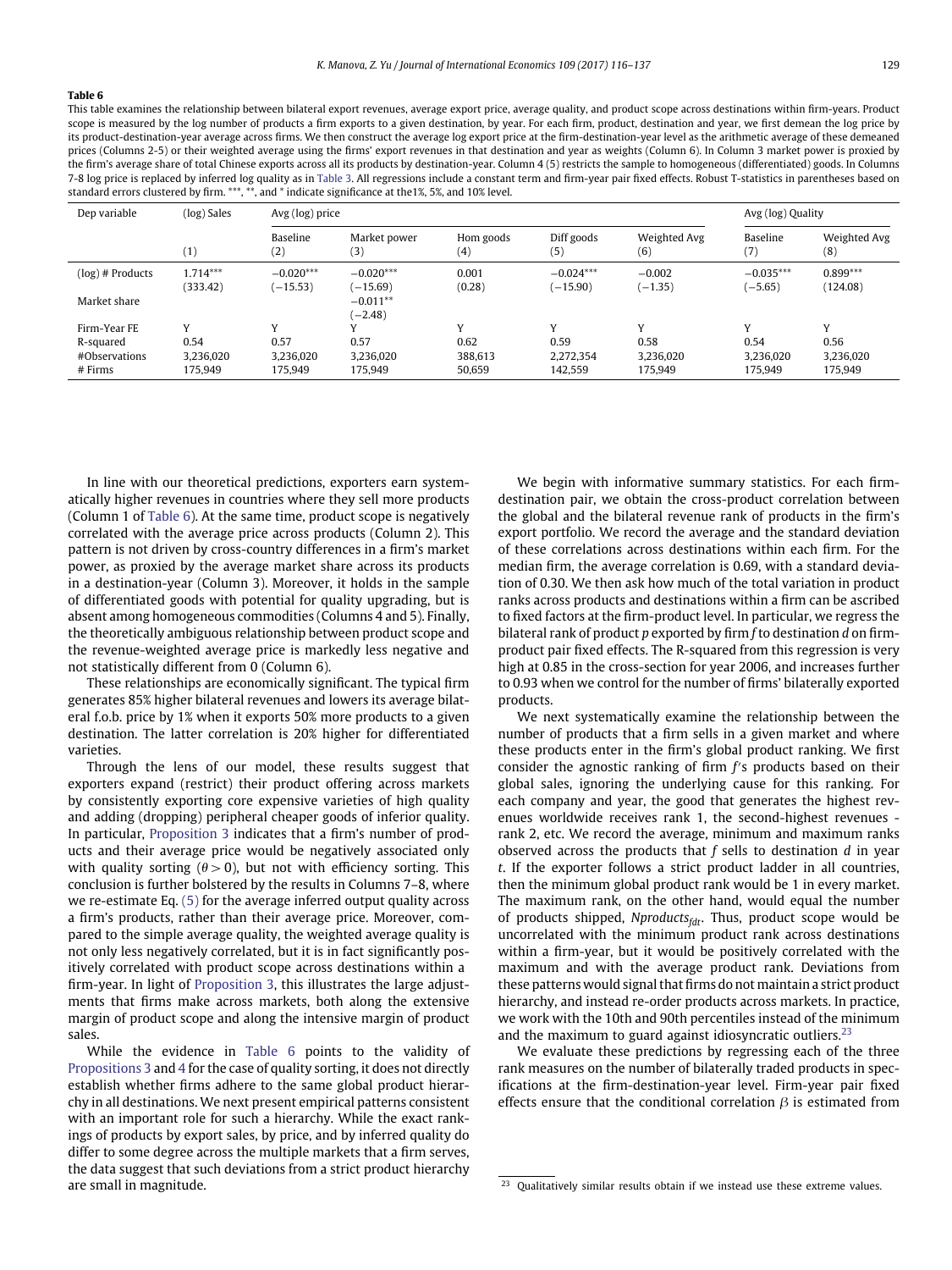<span id="page-14-0"></span>This table shows that firms focus on their core, expensive, high-quality products in markets where they export fewer products. Product scope is measured by the log number of products a firm exports to a given destination, by year. For each firm-year, we rank products globally based on the firm's worldwide export revenues (Panel A), worldwide export prices (demeaned by their product-year average across firms) (Panel B), or inferred worldwide quality as in [Table 3](#page-9-0) (Panel C). The top product receives rank 1 and the bottom product - a rank equal to the number of products the firm exports. Using these global product rankings, we record the average, 10th percentile and 90th percentile rank observed across the products a firm exports to a given destination-year. Column 2 (3) restricts the sample to homogeneous (differentiated) goods. Columns 4-5 restrict the sample to firm-destination-years with 2 or more products. All regressions include a constant term and firm-year pair fixed effects. Robust T-statistics in parentheses based on standard errors clustered by firm. \*\*\*, \*\*, and \* indicate significance at the1%, 5%, and 10% levels.

| Dep variable                               | Average rank |             |              | 10th Perc       | 90th Perc    |
|--------------------------------------------|--------------|-------------|--------------|-----------------|--------------|
|                                            | All          | Hom goods   | Diff goods   | All             | All          |
|                                            | (1)          | (2)         | (3)          | (4)             | (5)          |
| Panel A. Products ranked by global sales   |              |             |              |                 |              |
| # Products                                 | $0.450***$   | $0.351***$  | $0.440***$   | $-0.018***$     | $0.851***$   |
|                                            | (39.67)      | (14.70)     | (39.39)      | $(-2.45)$       | (34.81)      |
| Firm-Year FE                               | Y            | Y           | Y            | Y               | Y            |
| R-squared                                  | 0.72         | 0.67        | 0.70         | 0.30            | 0.83         |
| # Observations                             | 3,236,020    | 388.613     | 2.272.355    | 1.445.003       | 1,445,003    |
| # Firms                                    | 175.949      | 50.659      | 142.559      | 130.631         | 130.631      |
|                                            |              |             |              |                 |              |
| Panel B. Products ranked by global price   |              |             |              |                 |              |
| # Products                                 | $0.030**$    | $-0.000$    | $0.036***$   | $-0.319***$     | $0.367***$   |
|                                            | (2.11)       | $(-0.05)$   | (3.38)       | $(-19.80)$      | (30.48)      |
| Firm-Year FE                               | Υ            | Y           | Y            | Y               | Y            |
| R-squared                                  | 0.91         | 0.86        | 0.90         | 0.69            | 0.96         |
| # Observations                             | 3,236,020    | 388.613     | 2,272,355    | 1,445,003       | 1,445,003    |
| # Firms                                    | 175.949      | 50.659      | 142,559      | 130.631         | 130.631      |
|                                            |              |             |              |                 |              |
| Panel C. Products ranked by global quality | $0.235***$   | $0.013***$  | $0.227***$   |                 | $0.585***$   |
| # Products                                 |              |             |              | $-0.147***$     |              |
|                                            | (15.24)<br>Y | (6.11)<br>Y | (17.74)<br>Υ | $(-13.32)$<br>Y | (30.66)<br>Y |
| Firm-Year FE                               |              |             |              |                 |              |
| R-squared                                  | 0.85         | 0.77        | 0.84         | 0.57            | 0.91         |
| # Observations                             | 3,236,020    | 388.613     | 2,272,355    | 1,445,003       | 1,445,003    |
| # Firms                                    | 175.949      | 50.659      | 142,559      | 130.631         | 130.631      |

the variation across markets within an exporter at a given point in time:

<span id="page-14-1"></span>
$$
\{avg\ rank_{fdt},\min\ rank_{fdt},\max\ rank_{fdt}\} = \alpha + \beta N\ products_{fdt} + \delta_{ft} + \varepsilon_{fdt}.
$$
\n
$$
(6)
$$

As Panel A of [Table 7](#page-14-0) shows, the average sales product rank indeed rises significantly with product scope. This pattern is more pronounced among differentiated goods, although it is also present among homogeneous varieties. Moreover, the 90th percentile rank increases about twice as fast with the number of goods shipped as the average, whereas the 10th percentile rank is essentially unaffected.

We next impose more structure on the origin of product hierarchies in firms' export portfolios, and rank products based on their global price (i.e. global sales/global quantities) instead of their global sales. Now in each year, exporters' most expensive product receives rank 1, their second-most expensive product - rank 2, etc. We similarly develop a global product ladder for each firm and year based on inferred product quality.

observation for our purposes is that the 90th percentile rises faster than that in absolute terms.

Together, [Tables 6](#page-13-0) and [7](#page-14-0) suggest that exporters' core competence lies with their expensive products, which correspond to their highest-quality goods. In destinations where firms choose to offer fewer varieties, they focus on these high-quality, core products. At the same time, product hierarchies are not perfectly observed across destinations as per the baseline model. This is consistent with unobserved supply and demand shocks at the product-destination or firm-product-destination level, such as variation in transportation costs and in consumer tastes as in [Bernard et al. \(2010\).](#page-21-1) [24](#page-14-2)

#### *5.3.2. Product scope and sales distribution*

We next examine how firms vary their export activity across destination countries along the intensive margin. We consider the distribution of sales across products within a firm, and assess if and how product scope relates to the concentration of sales towards core goods. This is informative because according to [Proposition 4,](#page-6-1) such a systematic relationship would emerge only in frameworks with variable mark-ups, but not in environments with constant mark-ups and monopolistic competition.

For each firm *f*, destination *d* and year *t*, we measure export sales concentration with the log ratio of the revenues generated by f's top and second-best product in *d* at time *t*, ln (*revenuefdt*,1*/revenuefdt*,2).[25](#page-14-3) We identify these top two products in three different ways, based on bilateral export sales, prices, or inferred qualities. We rely on firms' bilateral trade activity to account for the fact that they may not observe the same product hierarchy in all markets. We regress each concentration ratio on the exporter's log number of products sold in destination *d* and year *t*. Since we are interested in the variation across importing countries within a firm, we include firm-year pair fixed effects  $\delta_{ft}$ :

<span id="page-14-4"></span> $\ln$  (*revenue<sub>fdt,1</sub>*/*revenue<sub>fdt,2</sub>*) =  $\alpha + \beta \ln N$  products<sub>fdt</sub> +  $\delta_{ft}$  +  $\varepsilon_{fdt}$ . (7)

As [Table 8](#page-15-1) shows, firms skew their exports more towards their topselling, most expensive, and highest-quality good in markets where they sell fewer varieties (Columns 1, 4, 7). Halving the product range is associated with a 21% rise in revenues from the best-selling product relative to the second-best. This number reaches 8.5% when we consider the concentration of sales towards the most expensive good, and 15.5% when we instead focus on the concentration of sales towards the highest-quality product. In the rest of [Table 7](#page-14-0) we estimate Eq. [\(7\)](#page-14-4) separately for firms' homogeneous and differentiated products, and document that qualitatively similar results hold for both categories.<sup>[26](#page-14-5)</sup>

In unreported regressions, we have confirmed that similar results obtain when we use an alternative measure of sales concentration: the Herfindahl index for the distribution of bilateral exports across all of *f* s products sold to destination *d*. An advantage of this measure is that it takes into account the complete sales distribution across f's full product range, rather than the relative sales of the top two

In Panels B and C of [Table 7,](#page-14-0) we re-estimate Eq.[\(6\)](#page-14-1) using exporters' global price and quality product rankings. We obtain qualitatively similar results as in Panel A with two exceptions. The average rank becomes independent of or veryweakly correlatedwith product scope for non-differentiated products, which strengthens our conclusions. While the 10th percentile now falls with *Nproducts<sub>fdt</sub>*, the important

<span id="page-14-2"></span><sup>&</sup>lt;sup>24</sup> For completeness, we have checked that the results for the variation across destinations within firms in [Tables 6](#page-13-0) and [7](#page-14-0) also apply to the variation across firms within a destination-year. We do so by re-estimating the relevant equations with destination-year instead of firm-year fixed effects. This implies that within a market, firms exporting more products have higher revenues and focus on their core expensive goods. These findings are consistent with the model and further corroborate our interpretaion.

<span id="page-14-3"></span> $25$  As [Melitz et al. \(2014\),](#page-21-16) we use the log ratio in order to capture the relative contribution of different products in percentage terms.

<span id="page-14-5"></span><sup>&</sup>lt;sup>26</sup> Of note, the concentration of sales towards expensive and towards high-quality products falls faster with product scope for differentiated varieties than for homogeneous goods. On the other hand, the opposite is true of the concentration of sales towards the best-selling product.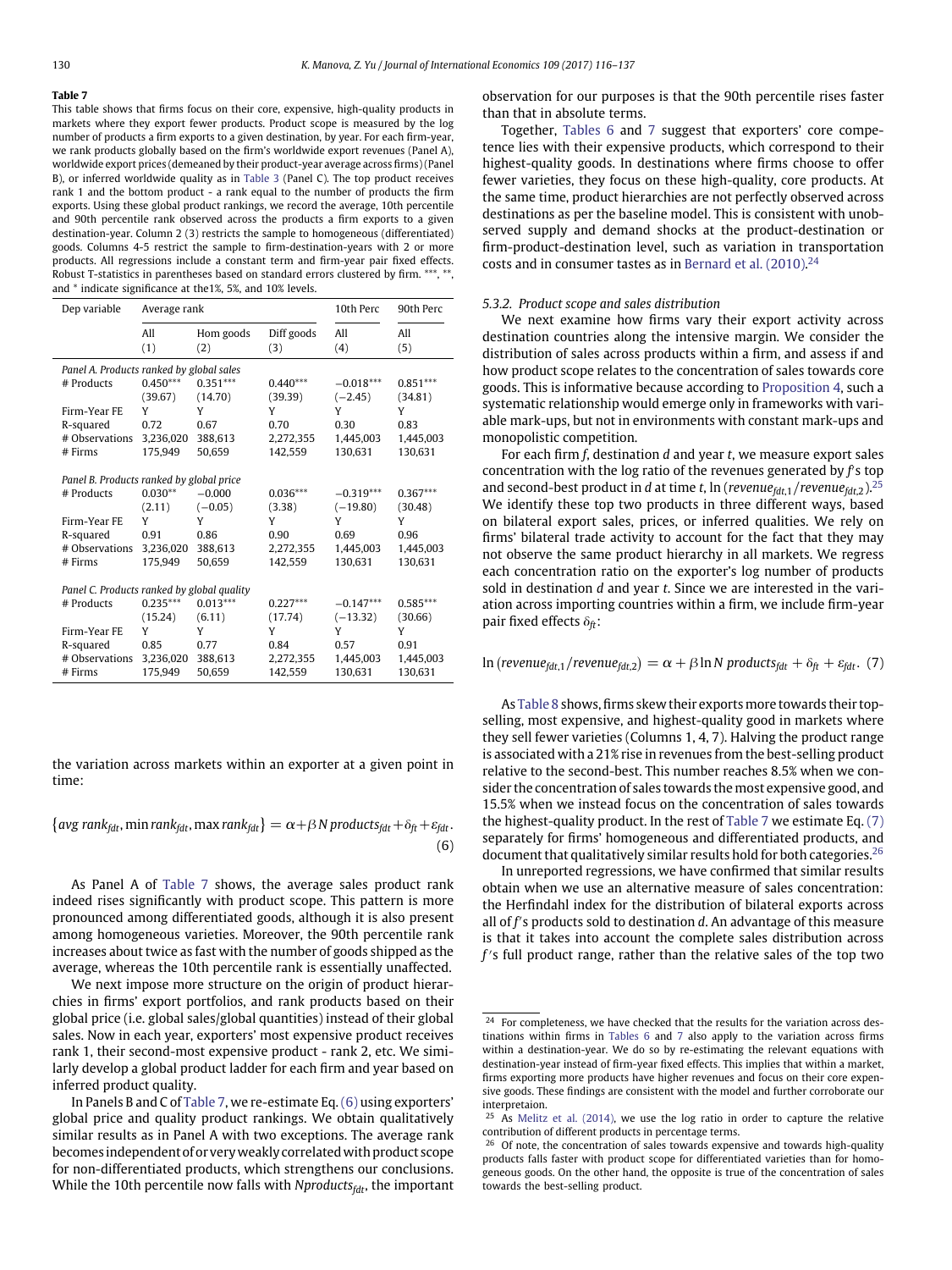<span id="page-15-1"></span>This table shows that firms concentrate sales in their core, expensive, high-quality products in markets where they export fewer products. The outcome variable is the log ratio of the sales of a firm's top-ranked product to the sales of its second-ranked product, by destination-year. For each firm-destination-year, we rank products bilaterally based on the firm's bilateral export revenues (Columns 1-3), bilateral export prices (demeaned by their product-destination-year average across firms) (Columns 4-6), or bilateral inferred quality as in [Table 3](#page-9-0) (Columns 7-9). Columns 2, 5 and 8 (3, 6 and 9) restrict the sample to homogeneous (differentiated) goods. All regressions include a constant term and firm-year pair fixed effects. Robust T-statistics in parentheses based on standard errors clustered by firm. \*\*\*, \*\*, and \* indicate significance at the1%, 5%, and 10% levels.

| Dependent variable: (log) ratio of exports of top-ranked to second-ranked product, by firm, destination and year<br>Product rank by | Bilateral sales |                   |             | <b>Bilateral price</b> |             |             | Bilateral quality |             |             |
|-------------------------------------------------------------------------------------------------------------------------------------|-----------------|-------------------|-------------|------------------------|-------------|-------------|-------------------|-------------|-------------|
|                                                                                                                                     | All             | Hom goods         | Diff goods  | All                    | Hom goods   | Diff goods  | All               | Hom goods   | Diff goods  |
|                                                                                                                                     | $^{\prime}1)$   | $\left( 2\right)$ | 3)          | (4)                    | (5)         | (6)         | (7)               | (8)         | (9)         |
| $(log)$ # Products                                                                                                                  | $-0.419***$     | $-0.628***$       | $-0.415***$ | $-0.169***$            | $-0.189***$ | $-0.205***$ | $-0.314***$       | $-0.144***$ | $-0.301***$ |
|                                                                                                                                     | $(-99.11)$      | $-26.81$          | $(-83.44)$  | $(-27.00)$             | $(-24.31)$  | $(-17.22)$  | $(-49.82)$        | $(-4.97)$   | $(-42.40)$  |
| Firm-Year FE                                                                                                                        |                 |                   |             |                        |             |             |                   |             |             |
| R-squared                                                                                                                           | 0.50            | 0.60              | 0.53        | 0.28                   | 0.51        | 0.34        | 0.32              | 0.53        | 0.36        |
| # Observations                                                                                                                      | 1.445.003       | 95.380            | 954,562     | 1.445.003              | 95.380      | 954.562     | 1.445.003         | 95.380      | 954,562     |
| $#$ Firms                                                                                                                           | 130,631         | 21.640            | 98,684      | 130,631                | 21.640      | 98,684      | 130.631           | 21,640      | 98,684      |

products alone. However, it provides a consistency check only for Column 1, where products are ranked based on sales. It cannot shed light on the attributes (production efficiency, product quality) of the products that generate high revenues.

These findings imply that in tougher markets where firms opt to sell fewer products, they shift activity towards their core, highquality goods both along the extensive margin (by dropping lowerquality varieties) and along the intensive margin (by concentrating sales further towards high-quality products). In light of [Proposition 4,](#page-6-1) these patterns are inconsistent with the constant mark-ups implied by the combination of CES demand and monopolistic competition. Instead, they suggest that variable mark-ups importantly affect the sales decisions of multi-product firms, where such variable markups may arise from deviations from CES demand, monopolistic competition, and/or cross-product independence in production or consumption.

#### <span id="page-15-0"></span>*5.4. Export dynamics within firms over time*

The analysis so far has examined the cross-sectional variation in export activity across firms, products, and destinations. This elucidates how firms make decisions about their optimal product scope and revenues in each consumer market, given the prevailing market conditions at a certain point in time. It also informs how firms determine the level and cross-sectional distribution of product quality, prices, and sales across country-product markets.

In this section, we provide complementary evidence on how multi-product, multi-quality firms adjust their export activity in response to changes in economic conditions over time. In particular, we examine the pattern of reallocation across products within firms along the extensive margin of product entry and exit, as well as along the intensive margin of changes in sales levels and concentration among surviving products.

The static conceptual framework in [Section 2](#page-2-0) can be generalized to accommodate exogenous supply and demand shocks. Consider first shocks that affect all products symmetrically, such as aggregate expenditure growth in a given destination which raises demand proportionately for all varieties. [Propositions 3](#page-6-5) and [4](#page-6-1) would have clear predictions for exporters' optimal response: Conditional on expanding export activity and sales, firms will enlarge their export product scope by going down their product ladder and adding more of their peripheral goods. Compared to surviving varieties, these newly introduced products will generate lower revenues and sell at higher (lower) prices under efficiency (quality) sorting. In addition, firms will preserve the concentration of sales among inframarginal varieties in

the case of constant mark-ups, but reduce it under variable markups. Conversely, negative shocks would induce firms to contract total exports by narrowing their product range, dropping marginal varieties that occupy the bottom of the product hierarchy, and possibly skewing sales further towards the top inframarginal products that survive.

Consider next supply and demand shocks that differentially affect products, such as exogenous shifts in product-specific input costs or consumer tastes. Such shocks would reorder the ranking of products by profitability in a firm's output portfolio. As a result, should firms optimally choose to increase total exports (for example because of a large positive shock across the board), they might introduce new varieties that generate higher sales and rank higher in terms of efficiency or quality than incumbent products in their export basket. Moreover, firms might simultaneously add and drop products. While the predictions of [Proposition 4](#page-6-1) regarding product scope and sales concentration would still hold, the implications of [Proposition 3](#page-6-5) regarding product hiearchies would remain qualitatively valid but quantitatively less relevant.

The analysis of firms' export dynamics thus serves several purposes. First, it allows us to assess how important the allocation of activity across products is to the operations of multi-product firms, not only in the cross-section but also for export dynamics.

Second, export dynamics reveal to what extent firms' product hierarchy is stable over time and governed by the same factors as in the cross-section. As discussed above, product-specific shocks can reshuffle products' relative profitability. Firms may also actively upgrade their production technology to improve efficiency and/or quality, but the associated costs and returns may vary across products. Either force could lead to product hierarchies changing significantly within firms over time. Moreover, quality sorting might characterize the pattern of export activity in the cross section in line with our results above, but reallocations across products over time might be determined by differential adjustments in production efficiency.

Finally, panel analysis can inform how multi-product companies respond to trade reforms that affect export opportunities. We can document how product characteristics prior to exogenous policy shocks shape export behavior following reforms. In addition to being policy-relevant, this exercise allows us to overcome outstanding concerns with endogeneity or omitted variable bias.

We perform our analysis in two different ways. We first study the export dynamics of all firms surviving from the beginning to the end of our panel, and consider the change in their trade behavior from 2002 to 2006. We can thus agnostically identify the roles of production efficiency and product quality in guiding adjustments across products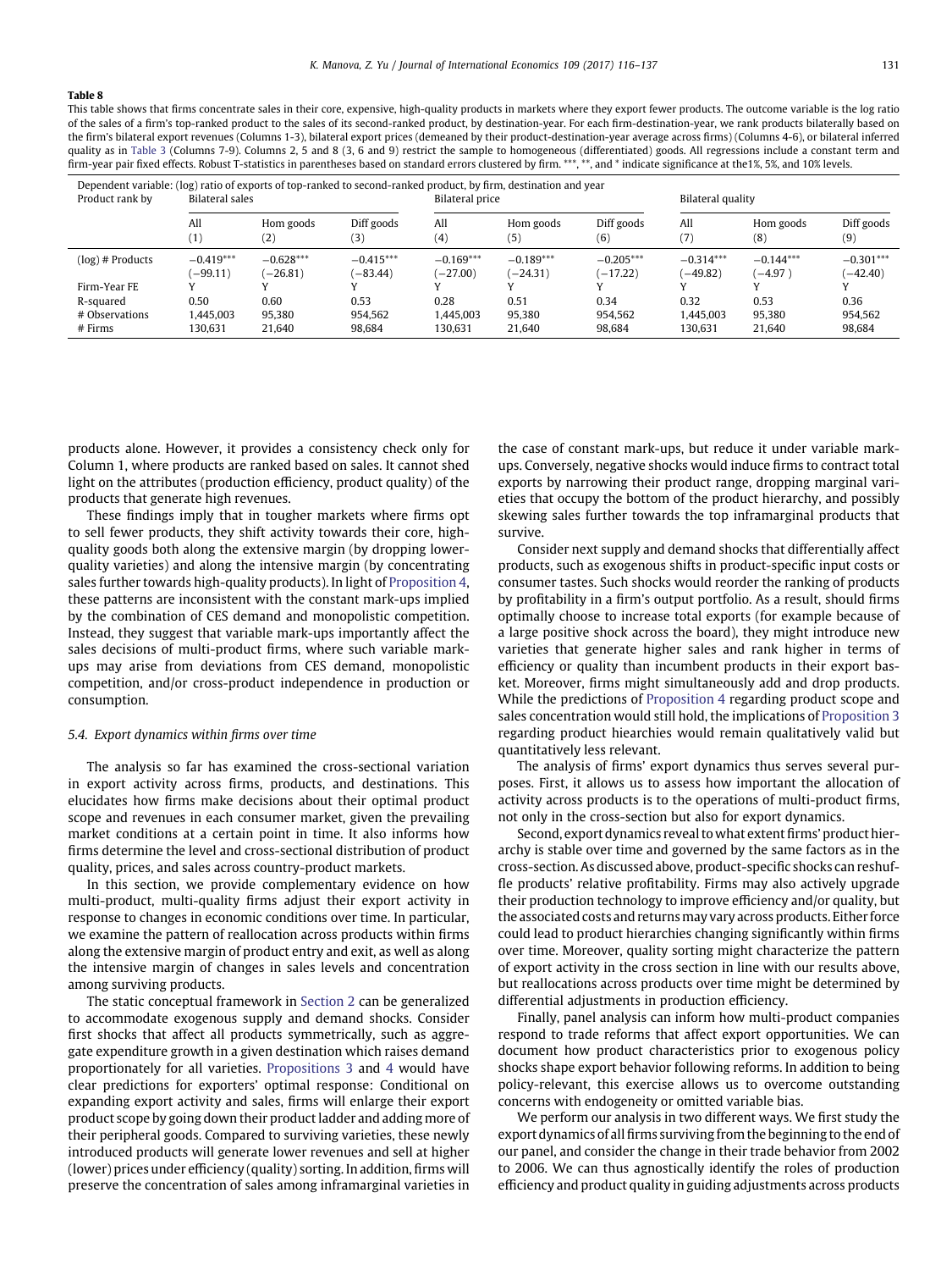<span id="page-16-4"></span>This table examines how firms adjust activity across products over time. Panel A considers adjustments within surviving firms from 2002 to 2006. Panel B considers adjustments within surviving firms in the textiles and apparel industries from 2004 to 2006 in response to the removal of MFA quotas in 2005. In Columns 1-3 the sample includes all firmproducts exported at t=0, and the dependent variable is a binary indicator equal to 1 if the firm does not export the product at t=1. In Columns 4-6 the sample includes all firm-products exported at t=1, and the dependent variable is a binary indicator equal to 1 if the firm did not export the product at t=0. In Columns 7-9 the sample includes all firm-products exported at both t=0 and t=1, and the dependent variable is the change in log export revenues from t=0 to t=1. The product attribute on the right-hand side is worldwide log revenues, log price or log quality by firm-product at t=0 or t=1 as indicated in the column heading. All regressions include a constant term and firm fixed effects. Robust T-statistics in parentheses based on standard errors clustered by firm. \*\*\*, \*\*, and \* indicate significance at the1%, 5%, and 10% levels.

| Dep variable<br>(Sample)       | Drop dummy, $t=1$<br>(Products traded at $t=0$ ) |                               |                                 | Add dummy, $t=1$<br>(Products traded at $t=1$ ) |                               |                                 | $\Delta$ (log) Sales          | (Products traded at $t=0$ & $t=1$ ) |                                 |
|--------------------------------|--------------------------------------------------|-------------------------------|---------------------------------|-------------------------------------------------|-------------------------------|---------------------------------|-------------------------------|-------------------------------------|---------------------------------|
| Product attribute              | (log) Sales<br>$t = 0$<br>(1)                    | (log) Price<br>$t = 0$<br>(2) | (log) Quality<br>$t = 0$<br>(3) | (log) Sales<br>$t = 1$<br>(4)                   | (log) Price<br>$t = 1$<br>(5) | (log) Quality<br>$t = 1$<br>(6) | (log) Sales<br>$t = 0$<br>(7) | (log) Price<br>$t = 0$<br>(8)       | (log) Quality<br>$t = 0$<br>(9) |
| Panel A. Full panel, 2002-2006 |                                                  |                               |                                 |                                                 |                               |                                 |                               |                                     |                                 |
| Product attribute              | $-0.061***$<br>$(-96.13)$                        | $-0.002**$<br>$(-2.10)$       | $-0.012***$<br>$(-48.18)$       | $-0.056***$<br>$(-117.55)$                      | $0.004***$<br>(5.92)          | $-0.010***$<br>$(-53.26)$       | $-0.421***$<br>$(-92.64)$     | $-0.126***$<br>$(-11.02)$           | $-0.142***$<br>$(-55.06)$       |
| Firm FE                        |                                                  |                               | Υ                               |                                                 | Y                             |                                 |                               | Y                                   | Υ                               |
| R-squared                      | 0.37                                             | 0.29                          | 0.31                            | 0.35                                            | 0.26                          | 0.27                            | 0.48                          | 0.35                                | 0.40                            |
| # Observations                 | 347,288                                          | 347,288                       | 347,288                         | 407,412                                         | 407,413                       | 407,414                         | 143,881                       | 143,882                             | 143,883                         |
| $#$ Firms                      | 42,521                                           | 42,521                        | 42,522                          | 42,521                                          | 42,522                        | 42,523                          | 37.867                        | 37,868                              | 37,869                          |
| Panel B. MFA reform, 2004-2006 |                                                  |                               |                                 |                                                 |                               |                                 |                               |                                     |                                 |
| <b>Product Attribute</b>       | $-0.075***$                                      | $-0.013***$                   | $-0.022***$                     | $-0.068***$                                     | $-0.003$                      | $-0.022***$                     | $-0.449***$                   | $-0.115***$                         | $-0.186***$                     |
|                                | $(-57.15)$                                       | $(-3.39)$                     | $(-26.23)$                      | $(-66.63)$                                      | $(-0.80)$                     | $(-32.01)$                      | $(-37.33)$                    | $(-3.47)$                           | $(-27.57)$                      |
| Firm FE                        | Y                                                | Y                             | Y                               | V                                               | Y                             | Y                               | v                             | v                                   | Y                               |
| R-squared                      | 0.39                                             | 0.31                          | 0.33                            | 0.37                                            | 0.29                          | 0.31                            | 0.51                          | 0.38                                | 0.44                            |
| # Observations                 | 46,625                                           | 46,625                        | 46,625                          | 63,828                                          | 63,828                        | 63,828                          | 24,178                        | 24,178                              | 24,178                          |
| $#$ Firms                      | 8,682                                            | 8,682                         | 8,682                           | 8,682                                           | 8,682                         | 8,682                           | 7,226                         | 7,226                               | 7,226                           |

in the medium run, without taking a stance on why firms choose to adjust export activity in the first place.

We then exploit the removal of export quotas under the Multi-Fiber Agreement (MFA) in 2005, and explore the export dynamics of surviving firms in the textiles and apparel industry in the short run from 2004 to 2006. We focus on the HS 6-digit product categories that are considered affected by the reform because they faced binding quotas (i.e. exports prior to the reform exceeded 90% of the quota level) and on the export destinations for which these quotas applied (US and all EU countries). Although this reform impacted only 8.7% of the firm population in 2004, exploring its effects has two benefits compared to the full-panel analysis. First, it constituted a large, exogenous shock to foreign demand from the perspective of individual producers, and indeed triggered rapid growth in aggregate exports of textiles and apparel. The MFA episode thus identifies a precise rather than agnostic reason for exporters to expand trade activity, and it has been exploited as an exogenous shock for identification purposes in several studies (cf. [Khandelwal et al., 2013; Manova and Yu, 2016\).](#page-21-29) Second, focusing on the textiles and apparel industries serves as a case study of manufacturers that operate in a well-defined product space and use relatively transparent production technologies. $27$ 

#### *5.4.1. Adjustment across products within firms*

We first evaluate how exporters reallocate activity across products by dropping some varieties from their export portfolio, introducing new ones, and adjusting the sales of surviving goods. We estimate the following three specifications at the firm-product level:

$$
Drop_{fp,t=1} = \alpha + \beta ProductAttribute_{fp,t=0} + \delta_f + \varepsilon_{fp},
$$
\n(8a)

<span id="page-16-2"></span> $Add_{fp,t=1} = \alpha + \beta$  Product Attribute<sub>fp,t=1</sub> +  $\delta_f + \varepsilon_{fp}$ , (8b)

<span id="page-16-3"></span>
$$
\Delta \ln \text{revenue}_{fp} = \alpha + \beta \text{ Product Attribute}_{fp,t=0} + \delta_f + \varepsilon_{fp}. \tag{8c}
$$

<span id="page-16-5"></span>In Eq. [\(8a\),](#page-16-1) the sample comprises all products *p* that firm *f* exports at time  $t = 0$ , and the outcome variable  $Drop_{fp,t=1}$  is an indicator set to 1 if the firm does not export *p* at time  $t = 1$ . In [\(8b\),](#page-16-2) the sample comprises all products  $p$  that  $f$  exports at time  $t = 1$ , and the outcome variable  $Add_{fp,t=1}$  is an indicator set to 1 if the firm did not export *p* at time  $t = 0$ . In [\(8c\),](#page-16-3) the sample comprises all surviving products *p* that *f* exports at both  $t = 0$  and  $t = 1$ , and the outcome variable is the change in log export revenues from  $t = 0$  to  $t = 1$ ,  $\Delta \ln$ *revenue*<sub>fp</sub> = ln *revenue*<sub>fp,t=1</sub> – ln *revenue*<sub>fp,t=0</sub>. The explanatory variables of interest, *Product Attribute* $_{fp,t=0}$  and *Product Attribute* $_{fp,t=1}$ , refer to the log export revenue, price, or quality of a firm's product at time  $t = 0$  and  $t = 1$  respectively. We include firm fixed effects, such that  $\beta$  is estimated from the variation in export dynamics across varieties within a firm.

The results in [Table 9](#page-16-4) reveal patterns strongly consistent with the implications of [Proposition 3](#page-6-5) for the evolution of multi-product firms' exports over time. In Panel A, we study the balanced panel of surviving firms in our data, such that  $t_0$  and  $t_1$  correspond to years 2002 and 2006. We find that exporters are more likely to discontinue products that generate lower revenues, that sell at lower prices, and that feature lower quality (Columns 1–3). In the quality-sorting version of our conceptual framework, these are precisely the goods that would be classed as peripheral and most prone to being cut when firms scale down operations. Likewise, the new varieties that exporters introduce tend to have lower sales and quality than incumbent products, but they do attain slightly higher prices (Columns 4–6). This is consistent with firms expanding their product range by going further down their product ladder, if there is both quality and efficiency differentiation across varieties and prices reflect their net effect on marginal costs.

<span id="page-16-1"></span>These adjustments on the extensive margin of product scope are accompanied by reallocations on the intensive margin of sales levels for inframarginal products: Goods that initially rank higher on the product hierarchy in terms of sales, price, or quality experience less revenue growth over time (Columns 7–9). In light of [Proposition 4,](#page-6-1) this is in line with companies concentrating their exports less in core varieties when they expand their product range. Having said that, these findings are also consistent with product-specific

<span id="page-16-0"></span><sup>&</sup>lt;sup>27</sup> See [Upward and Wang \(2013\)](#page-21-32) for complementary evidence that the MFA reform induced firms to expand their product scope. We study instead the differential adjustments that firms made across their product range.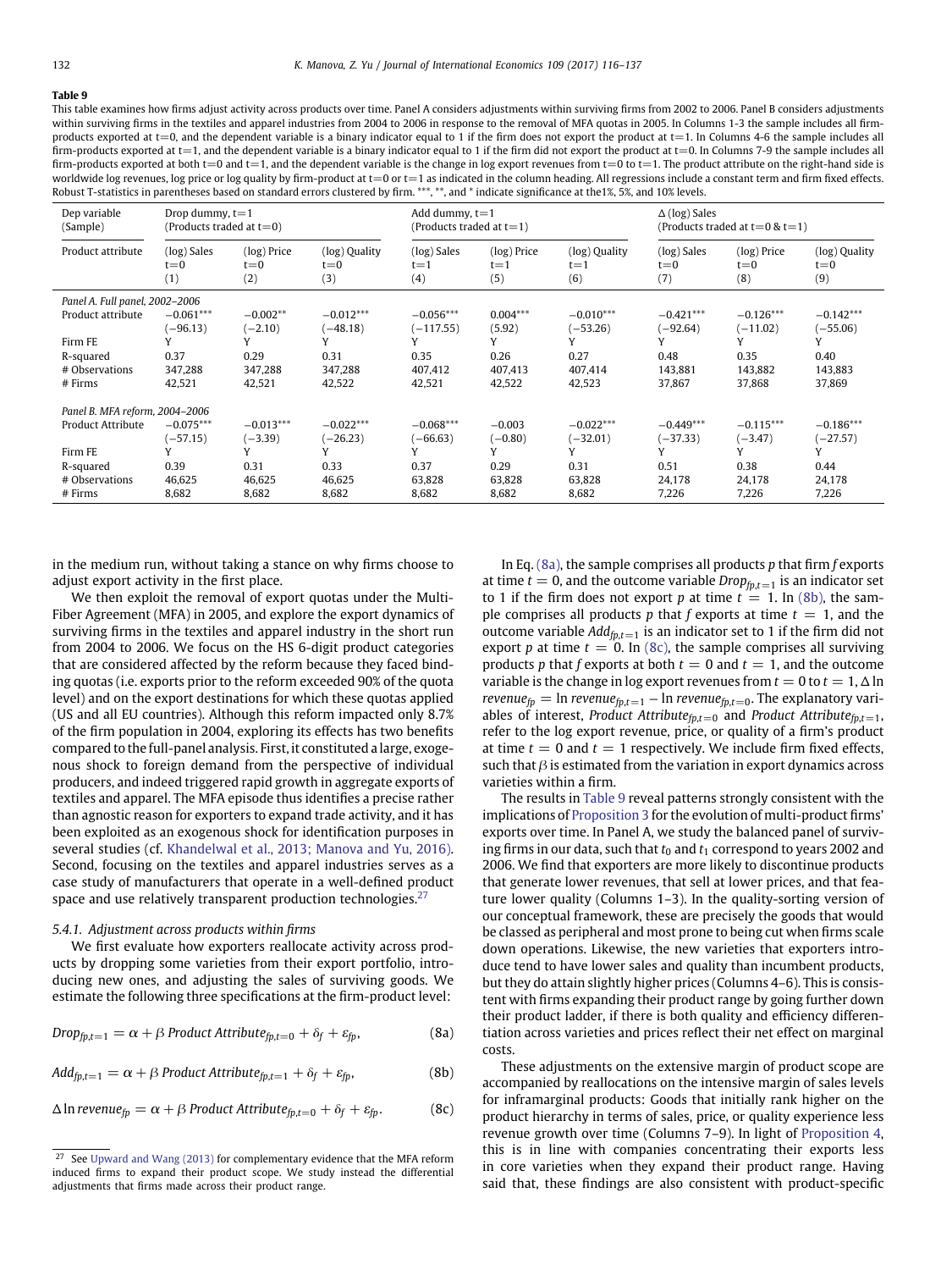shocks that re-order the product hierarchy and generate mean reversion in product-level exports. The analysis in the next subsection, however, provides more direct evidence in support of the former interpretation.

We obtain qualitatively and quantitatively similar results when we turn to the MFA reform in Panel B. We now restrict the sample to firms in the textiles and apparel industries that enjoyed a large exogenous increase in foreign demand in 2005, and set  $t_0$  and  $t_1$  to years 2004 and 2006, respectively. In response to this policy shock, exporters systematically added (and occasionally dropped) products that rank lower on their product hierarchy as reflected in export sales, prices and quality, while also flattening the distribution of sales across their product range. Of note, the coefficient on initial product price turns from positive to negative and insignificant, lending further support to quality sorting.

As a robustness check, in Appendix Table 4 we replicate this analysis using ordinal ranks instead of continuous measures for the product attributes of interest (sales, price, quality). We observe the same, highly significant patterns. (Note that as expected,  $\beta$  flips sign since a core product with high attribute values receives a lower rank number by construction.) We further establish that firms not only tend to add/drop products from the lower end of their product hierarchy, but they also generally preserve the ranking of inframarginal products in their export basket: There is a strong positive correlation between the initial and end ranks of surviving varieties. This correlation is the strongest when we rank products by sales (48.8%, 61.1%), but remains high when we rank them by quality (40.8%, 45.6%) or price (32.4%, 35.4%).

#### *5.4.2. Adjustment across destinations within firms*

We next assess how firms adjust their export activity differentially across destination markets. Changes in aggregate economic conditions that affect all products in an exporter's output portfolio are not perfectly correlated across countries. Similarly, product-level supply and demand shocks can be destination-specific. We can thus exploit the variation across countries to further evaluate the empirical relevance of [Propositions 3](#page-6-5) and [4](#page-6-1) for export dynamics. We estimate the following three specifications:

<span id="page-17-1"></span>
$$
\Delta \ln \text{revenue}_{fd} = \alpha + \beta \Delta \ln N \text{ products}_{fd} + \delta_f + \varepsilon_{fd}, \tag{9a}
$$

<span id="page-17-2"></span>
$$
\Delta \ln (revenue_{fd,1}/revenue_{fd,2}) = \alpha + \beta \Delta \ln N \text{ products}_{fd} + \delta_f + \varepsilon_{fd}, (9b)
$$

<span id="page-17-3"></span>
$$
\Delta \text{ avg } rank_{fd} = \alpha + \beta \Delta N \text{ products}_{fd} + \delta_f + \varepsilon_{fd}. \tag{9c}
$$

The unit of observation in these specifications is now the firmdestination pair, and the sample comprises all destination markets *d* that firm *f* serves at both  $t = 0$  and  $t = 1$ . The explanatory variable of interest is the change in the (log) number of products that *f* exports to *d* from  $t = 0$  to  $t = 1$ . We include firm fixed effects to identify  $\beta$  from the variation in export patterns across countries within a firm. We report our findings for the 2002–2006 long difference in the full panel in Panel A of [Table 10,](#page-17-0) and for the 2004–2006 short-term response to the MFA reform in Panel B of [Table 10.](#page-17-0)

Eqs. [\(9a\)](#page-17-1) and [\(9b\)](#page-17-2) speak to the validity of [Proposition 4.](#page-6-1) In [\(9a\),](#page-17-1) the outcome variable is the change in firm *f* s log exports to destination *d*,  $\Delta$  ln *revenue*<sub>*fd*</sub> = ln *revenue*<sub>*fd*,*t*=1</sub> − ln *revenue*<sub>*fd*,*t*=0</sub>. As Column 1 indicates, expanding their product scope in a given market indeed allows firms to generate higher sales there. In [\(9b\),](#page-17-2) the outcome variable is the change in sales concentration in  $f$ 's core products,  $\Delta$  ln (*revenue<sub>fd,1</sub>*/*revenue<sub>fd,2</sub>*) = ln (*revenue<sub>fd1,t=1</sub>*/*revenue<sub>fd2,t=1</sub>)* − ln (*revenue*<sub>fd1,t=0</sub>/*revenue*<sub>fd2,t=0</sub>). As in [Table 8,](#page-15-1) we measure sales concentration with the log ratio of exports of the top and secondbest product, where these two products are ranked based on bilateral export sales, prices, and inferred qualities. Columns 2–4 show that widening the product range is accompanied by flattening the sales distribution across products, as indirectly implied by the evidence for product-level sales in [Table 9.](#page-16-4)

Finally, Eq. [\(9c\)](#page-17-3) provides further support for [Proposition 3.](#page-6-5) The outcome variable is now the change in the average global rank across the products that firm *f* sells in country *d*,  $\Delta avg$  rank $f_d = avg$ 

#### <span id="page-17-0"></span>**Table 10**

This table examines how firms adjust activity across destinations over time. Panel A considers adjustments within surviving firms from 2002 to 2006. Panel B considers adjustments within surviving firms in the textiles and apparel industries from 2004 to 2006 in response to the removal of MFA quotas in 2005. In Column 1 the outcome variable is the change in bilateral log export revenues from  $t=0$  to  $t=1$ . In Columns 2-4 the outcome variable is the change in the log ratio of the sales of a firm's top-ranked product to the sales of its second-ranked product, where product rank is based on firms' bilateral export revenues, price and quality as in [Table 8.](#page-15-1) In Columns 5-7 the outcome variable is the change in the average global product rank across the products a firm exports to a given destination, where product rank is based on firms' worldwide export revenues, price and quality as in [Table 7.](#page-14-0) All regressions include a constant term and firm fixed effects. Robust T-statistics in parentheses based on standard errors clustered by firm. \*\*\*, \*\*, and \* indicate significance at the1%, 5%, and 10% levels.

| Dep variable                   | $\Delta$ (log) Sales   | $\Delta$ Concentration ratio |                               |                                 | $\Delta$ Average rank |                     |                       |
|--------------------------------|------------------------|------------------------------|-------------------------------|---------------------------------|-----------------------|---------------------|-----------------------|
| Product rank by                | (1)                    | Bilateral sales<br>(2)       | <b>Bilateral price</b><br>(3) | <b>Bilateral quality</b><br>(4) | Global sales<br>(5)   | Global price<br>(6) | Global quality<br>(7) |
| Panel A. Full panel, 2002-2006 |                        |                              |                               |                                 |                       |                     |                       |
| $\Delta$ (log) # Products      | $1.234***$<br>(121.85) | $-0.551***$<br>$(-29.65)$    | $-0.175***$<br>$(-4.30)$      | $-0.455***$<br>$(-11.44)$       |                       |                     |                       |
| $\Delta$ # Products            |                        |                              |                               |                                 | $0.532***$<br>(15.48) | 0.028<br>(0.94)     | $0.346***$<br>(9.17)  |
| Firm FE                        | Y                      | Y                            | Y                             | Y                               | Y                     | Υ                   | Y                     |
| R-squared                      | 0.47                   | 0.49                         | 0.39                          | 0.39                            | 0.40                  | 0.72                | 0.55                  |
| # Observations                 | 170,083                | 68,538                       | 68,538                        | 68,538                          | 170,083               | 170,083             | 170,083               |
| # Firms                        | 39,701                 | 24,206                       | 24,206                        | 24,206                          | 39,701                | 39,701              | 39,701                |
| Panel B. MFA reform, 2004-2006 |                        |                              |                               |                                 |                       |                     |                       |
| $\Delta$ (log) # Products      | $1.183***$             | $-0.503***$                  | $-0.231*$                     | $-0.470***$                     |                       |                     |                       |
|                                | (40.31)                | $(-10.39)$                   | $(-1.87)$                     | $(-4.69)$                       |                       |                     |                       |
| $\Delta$ # Products            |                        |                              |                               |                                 | $0.762***$            | 0.165               | $0.550***$            |
|                                |                        |                              |                               |                                 | (9.93)                | (1.03)              | (5.63)                |
| Firm FE                        | Y                      | Y                            | Y                             | Y                               | Y                     | Υ                   | Y                     |
| R-squared                      | 0.61                   | 0.59                         | 0.48                          | 0.49                            | 0.39                  | 0.69                | 0.48                  |
| # Observations                 | 20,569                 | 8,988                        | 8,988                         | 8,988                           | 20,569                | 20,569              | 20,569                |
| # Firms                        | 7,474                  | 4,034                        | 4,034                         | 4,034                           | 7,474                 | 7,474               | 7,474                 |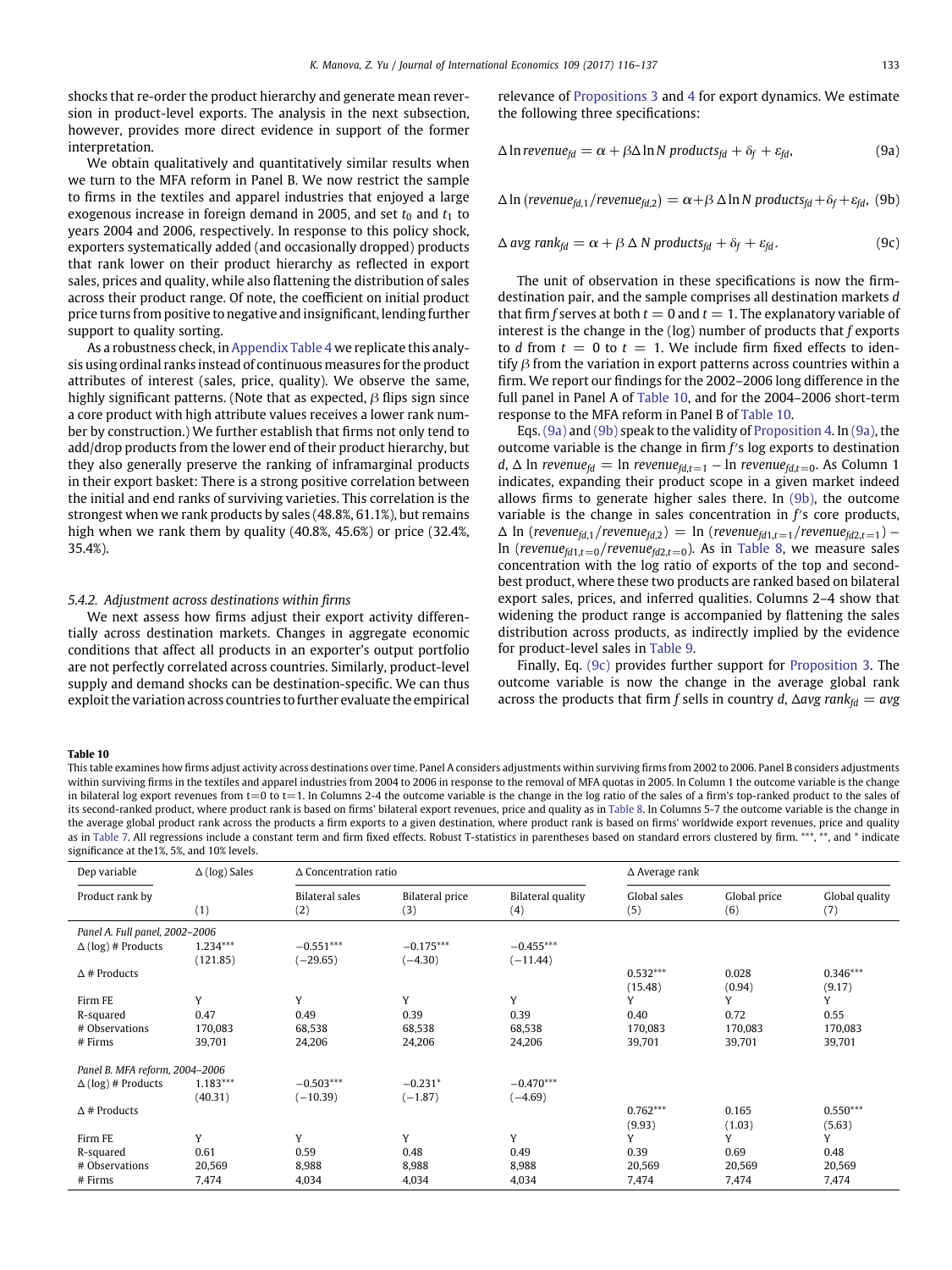$rank_{fd,t=1} - avg \ rank_{fd,t=0}$ . As in [Table 7,](#page-14-0) for each year  $t = 0$  and  $t = 1$ , we first rank f's products globally based on their worldwide sales, price, and inferred quality. We then take the average of these global ranks across the varieties exported bilaterally to *d*. If firms observe the same global product hierarchy in all markets at a given point in time, then  $\Delta avg$  *rank*<sup>*fd*</sup> will increase with  $\Delta N$  *products*<sup>*fd*</sup>, even if this global product hierarchy changes over time because of aggregate or product-level shocks that are not destination-specific. This is in fact what we find in Columns 5–7. By contrast, if firms experienced destination-product specific shocks that dominated any aggregate or product-level shocks, they would differentially adjust their product hierarchy across countries and  $\Delta avg$  rank<sub>fd</sub> would be unrelated to  $\Delta$  *N* products<sub>fd</sub>. Through the lens of our conceptual framework, the combined evidence in [Tables 9](#page-16-4) and [10](#page-17-0) therefore indicates that firmproduct level characteristics (production efficiency, product quality) are powerful enough to generate stable product hieararchies within multi-product firms, both in the cross-section of countries and in the time-series within countries.

# **6. Conclusion**

This paper establishes that product hierarchies and quality differentiation govern the operations of multi-product firms. We present a general conceptual framework in which manufacturers draw different production efficiencies across products and optimally choose the distribution of prices, quality, and sales across their product range. This framework delivers a set of predictions that allow us to empirically assess how efficiency and quality sorting interact with the product margin inside firms.

Using detailed customs data for China, we empirically establish that firms allocate activity across products in line with strong quality differentiation. Multi-product firms vary output quality across their products by using inputs of different quality levels. Their core competence is in varieties of superior quality that command higher prices but nevertheless generate higher sales. In markets where they offer fewer products, firms concentrate activity in these core varieties by dropping low-quality peripheral goods on the extensive margin and by shifting sales towards top-quality products on the intensive margin. Finally, firms' export dynamics follow systematic reallocations of activity across the product quality ladder, both in general and in response to exogenous trade reforms such as the removal of MFA quotas on textiles and apparel.

Our results inform the determinants of firms' export success and the design of export-promoting policies in developing economies. They also have implications for the measurement of multi-product firms' productivity and performance in environments with efficiency, quality, and mark-up variation across firms and products. More broadly, we shed light on the impact of trade reforms and other economic shocks such as exchange rate fluctuations at the firm and aggregate levels, as well as on the adjustment process mediating this impact. An important avenue for future research is understanding how quality differentiation across firms and across products within firms affects the welfare and distributional consequences of international trade. Two key considerations in this context are the production complementarities between input quality, worker skill, and managerial capacity, and frictions in the allocation of resources across firms and across product lines within firms.

# **Appendix A**

#### **Appendix Table 1**

This table examines the relationship between firms' trade activity, production attributes and product profile. In Panel A the sample comprises all exporters in 2002, and the outcome variable is firms' log worldwide exports in 2002. In Panel B the sample comprises all firms that exported in both 2002 and 2006, and the outcome variable is the 2002-2006 change in firms' log worldwide exports. In Panels C and D the sample comprises all exporter-years with balance-sheet data on firm production attributes, and the outcome variable is indicated in the column heading. For each firm, the average and standard deviation of log export price, log export quality, log imported-input price, and log imported-input quality are taken over the firm's export products and imported inputs, after these have been demeaned by their product-year average. Capital intensity is log fixed capital per worker. Skill intensity is the share of employees with a high-school degree. R&D + Advert Intensity is the share of R&D and advertising expenditures in total sales. All regressions include a constant term and fixed effects for firms' primary industry of activity, province and ownership type. Panel D also includes year fixed effects. Robust T-statistics in parentheses. \*\*\*, \*\*, and \* indicate significance at the1%, 5%, and 10% levels.

| Dep variable                                                       | Log exports $_{2002}$      |                                                                        |                                  |                                    |                               |                                 |                                     |                                       |
|--------------------------------------------------------------------|----------------------------|------------------------------------------------------------------------|----------------------------------|------------------------------------|-------------------------------|---------------------------------|-------------------------------------|---------------------------------------|
| Firm Attribute                                                     | Avg export<br>price<br>(1) | Avg export<br>quality<br>(2)                                           | Avg import<br>input price<br>(3) | Avg import<br>input quality<br>(4) | St dev<br>export price<br>(5) | St dev export<br>quality<br>(6) | St dev import<br>input price<br>(7) | St dev import<br>input quality<br>(8) |
| Firm attribute $2002$                                              | $0.055***$<br>(5.88)       | $0.099***$<br>(43.86)                                                  | $0.078***$<br>(7.74)             | $0.054***$<br>(23.67)              | $0.105***$<br>(6.59)          | $0.072***$<br>(19.53)           | $0.346***$<br>(9.45)                | $0.081***$<br>(9.87)                  |
| R-squared                                                          | 0.05                       | 0.09                                                                   | 0.04                             | 0.05                               | 0.03                          | 0.04                            | 0.04                                | 0.04                                  |
| # Observations                                                     | 67,416                     | 67,416                                                                 | 43,180                           | 43,180                             | 48,466                        | 48,466                          | 22,731                              | 22,731                                |
| Panel B. Export growth, prices and quality across firms, 2002-2006 |                            |                                                                        |                                  |                                    |                               |                                 |                                     |                                       |
| Dep variable<br>Firm Attribute                                     | Avg export<br>price        | Log exports $_{2006}$ - Log exports $_{2002}$<br>Avg export<br>quality | Avg import<br>input price        | Avg import<br>input quality        | St dev<br>export price        | St dev export<br>quality        | St dev import<br>input price        | St dev import<br>input quality        |
|                                                                    | (1)                        | (2)                                                                    | (3)                              | (4)                                | (5)                           | (6)                             | (7)                                 | (8)                                   |
| Firm attribute $_{2002}$                                           | $0.046***$<br>(4.99)       | 0.002<br>(1.02)                                                        | $0.168***$<br>(16.9)             | $0.041***$<br>(17.98)              | $0.108***$<br>(6.73)          | $0.019***$<br>(5.09)            | $0.108***$<br>(6.73)                | $0.019***$<br>(5.09)                  |
| $Log$ exports <sub>2002</sub>                                      | $-0.376***$<br>$(-72.32)$  | $-0.377***$<br>$(-71.95)$                                              | $-0.349***$<br>$(-54.19)$        | $-0.357***$<br>$(-54.68)$          | $-0.288***$<br>$(-46.39)$     | $-0.290***$<br>$(-46.37)$       | $-0.288***$<br>$(-46.39)$           | $-0.290***$<br>$(-46.37)$             |
| R-squared                                                          | 0.20                       | 0.20                                                                   | 0.18                             | 0.18                               | 0.12                          | 0.12                            | 0.12                                | 0.12                                  |

(*continued on next page*)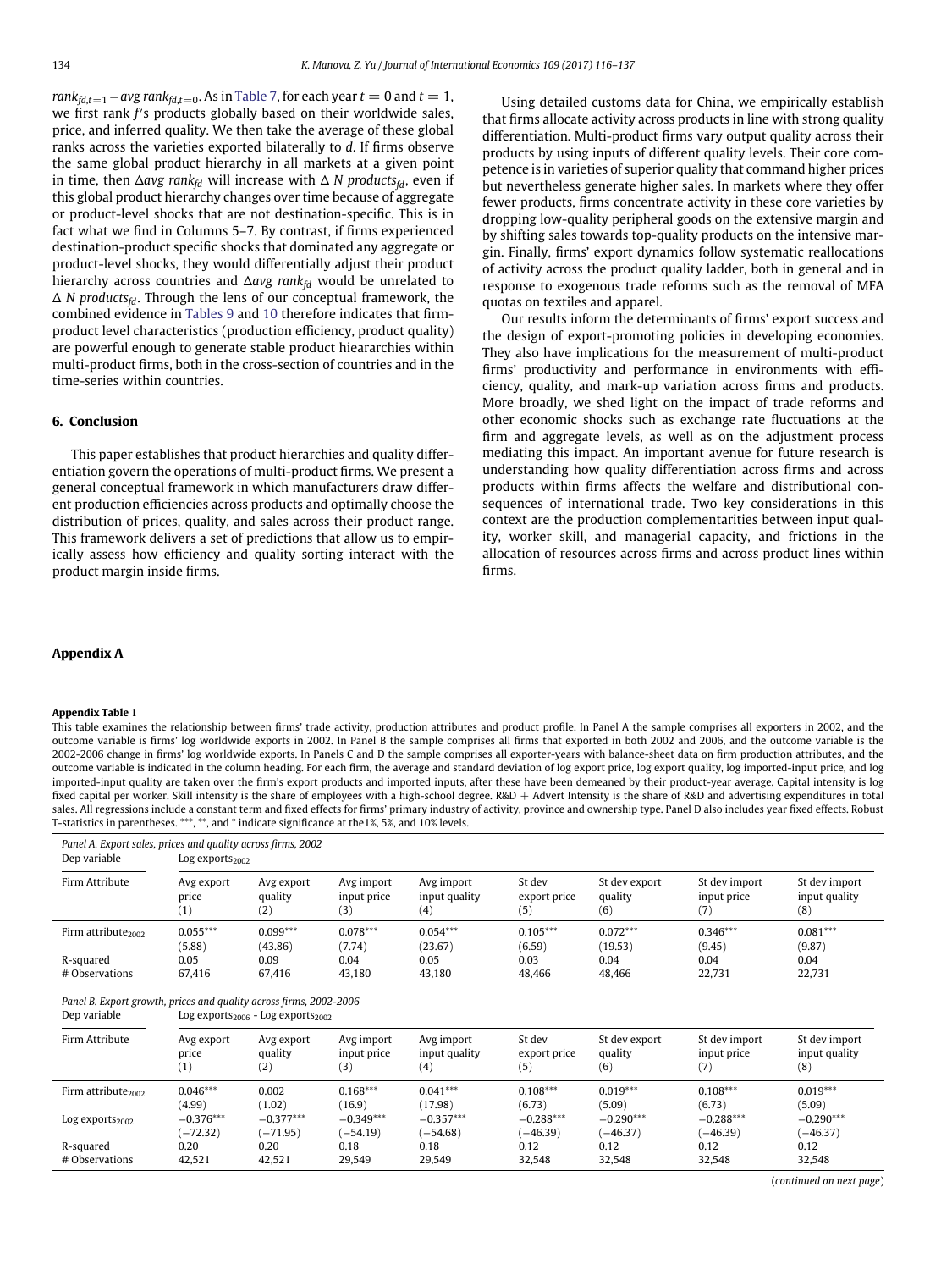### **Appendix Table 1** (*continued*)

| Panel C. Production attributes, prices and quality across firms, 2004             |                            |                              |                                  |                                    |                               |                                 |                                     |                                       |
|-----------------------------------------------------------------------------------|----------------------------|------------------------------|----------------------------------|------------------------------------|-------------------------------|---------------------------------|-------------------------------------|---------------------------------------|
| Dep variable                                                                      | Avg export<br>price<br>(1) | Avg export<br>quality<br>(2) | Avg import<br>input price<br>(3) | Avg import<br>input quality<br>(4) | St dev<br>export price<br>(5) | St dev export<br>quality<br>(6) | St dev import<br>input price<br>(7) | St dev import<br>input quality<br>(8) |
| Productivity                                                                      | $0.022***$                 | $0.173***$                   | $0.054***$                       | $0.389***$                         | $0.008**$                     | $0.071***$                      | $0.007*$                            | 0.012                                 |
| (Levinsohn-Petrin)                                                                | (4.08)                     | (7.25)                       | (7.56)                           | (12.19)                            | (2.10)                        | (4.00)                          | (1.87)                              | (0.75)                                |
| Log employment                                                                    | $0.009*$                   | $0.176***$                   | $0.087***$                       | $0.589***$                         | $0.027***$                    | $0.207***$                      | $0.028***$                          | $0.130***$                            |
|                                                                                   | (1.93)                     | (8.50)                       | (14.12)                          | (21.60)                            | (8.70)                        | (14.41)                         | (8.72)                              | (9.40)                                |
| Capital intensity                                                                 | $0.017***$                 | $0.144***$                   | $0.126***$                       | $0.624***$                         | $0.011***$                    | $0.070***$                      | $0.017***$                          | $0.047***$                            |
|                                                                                   | (3.67)                     | (7.04)                       | (20.41)                          | (22.61)                            | (3.69)                        | (4.87)                          | (5.61)                              | (3.41)                                |
| Skill intensity                                                                   | $0.249***$                 | $0.724***$                   | $0.275***$                       | $1.118***$                         | $0.107***$                    | $0.494***$                      | $0.056***$                          | $0.210***$                            |
|                                                                                   | (12.30)                    | (7.92)                       | (9.84)                           | (9.06)                             | (7.81)                        | (7.82)                          | (4.12)                              | (3.47)                                |
| Log avg wage                                                                      | $0.258***$                 | $0.970***$                   | $0.240***$                       | $1.062***$                         | $0.087***$                    | $0.414***$                      | $0.026***$                          | $0.131***$                            |
| R-squared                                                                         | (21.77)<br>0.17            | (18.25)<br>0.14              | (16.63)<br>0.25                  | (16.68)<br>0.23                    | (11.00)<br>0.28               | (11.17)<br>0.23                 | (3.54)<br>0.16                      | (4.10)<br>0.15                        |
| # Observations                                                                    | 44,086                     | 44,086                       | 28,009                           | 28,009                             | 34,158                        | 34,158                          | 16,673                              | 16,673                                |
|                                                                                   |                            |                              |                                  |                                    |                               |                                 |                                     |                                       |
| Panel D. Production attributes, prices and quality across firms, 2002, 2005, 2006 |                            |                              |                                  |                                    |                               |                                 |                                     |                                       |
| Dep variable                                                                      | Avg export                 | Avg export                   | Avg import                       | Avg import                         | St dev                        | St dev export                   | St dev import                       | St dev import                         |
|                                                                                   | price                      | quality                      | input price                      | input quality                      | export price                  | quality                         | input price                         | input quality                         |
|                                                                                   | (1)                        | (2)                          | (3)                              | (4)                                | (5)                           | (6)                             | (7)                                 | (8)                                   |
| Productivity                                                                      | $0.013***$                 | $0.133***$                   | $0.009***$                       | $0.096***$                         | $0.057***$                    | $0.425***$                      | $0.010***$                          | $0.022**$                             |
| (Levinsohn-Petrin)                                                                | (4.07)                     | (9.22)                       | (4.07)                           | (9.12)                             | (13.57)                       | (22.60)                         | (4.47)                              | (2.28)                                |
| Log employment                                                                    | $0.024***$                 | $0.238***$                   | $0.024***$                       | $0.188***$                         | $0.089***$                    | $0.595***$                      | $0.023***$                          | $0.112***$                            |
|                                                                                   | (8.49)                     | (19.07)                      | (12.98)                          | (21.88)                            | (23.82)                       | (35.87)                         | (12.46)                             | (13.73)                               |
| Capital intensity                                                                 | $0.029***$                 | $0.187***$                   | $0.013***$                       | $0.092***$                         | $0.142***$                    | $0.686***$                      | $0.015***$                          | $0.040***$                            |
|                                                                                   | (11.03)                    | (15.67)                      | (6.93)                           | (10.69)                            | (40.05)                       | (43.43)                         | (8.24)                              | (4.94)                                |
| $R&D +$ Advert                                                                    | $1.000***$                 | 2.950***                     | $0.704***$                       | $2.970***$                         | $1.033***$                    | 3.546***                        | $0.269***$                          | $1.104***$                            |
| Intensity                                                                         | (2.61)                     | (2.97)                       | (2.97)                           | (3.44)                             | (3.53)                        | (3.73)                          | (2.89)                              | (3.03)                                |
| Log avg wage                                                                      | $0.244***$                 | $0.900***$                   | $0.093***$                       | $0.429***$                         | $0.264***$                    | $1.169***$                      | $0.035***$                          | $0.150***$                            |
|                                                                                   | (35.5)                     | (29.65)                      | (21.01)<br>0.27                  | (20.97)                            | (31.85)                       | (31.95)                         | (8.30)                              | (8.11)                                |
| R-squared<br># Observations                                                       | 0.15<br>122,272            | 0.13<br>122,272              | 96,909                           | 0.22<br>96,909                     | 0.24<br>77,146                | 0.23<br>77,146                  | 0.14<br>47,548                      | 0.12<br>47,548                        |
|                                                                                   |                            |                              |                                  |                                    |                               |                                 |                                     |                                       |

#### **Appendix Table 2**

 $\overline{a}$ 

This table summarizes the variation in f.o.b. log export revenues, prices and inferred quality across firms, products, and destinations in the 2002–2006 panel. The unit of observation is the firm-product-year triplet in Panel A and the firmproduct-destination-year quadruplet in Panel B. Log prices and log quality have been demeaned by product-year pair fixed effects in Panel A and by destination-product-year triple fixed effects in Panel B.

|                                                             | $#$ Obs   | Average | St dev | Min      | Max   |  |  |  |  |
|-------------------------------------------------------------|-----------|---------|--------|----------|-------|--|--|--|--|
| Panel A. Unit of observation: firm-product-year             |           |         |        |          |       |  |  |  |  |
| Log exports                                                 | 4.127.779 | 9.42    | 2.78   | 0.00     | 22.51 |  |  |  |  |
| Log price                                                   | 4.127.779 | 0.00    | 1.32   | $-12.62$ | 13.71 |  |  |  |  |
| Log quality                                                 | 4.127.779 | 0.00    | 6.28   | $-56.18$ | 58.21 |  |  |  |  |
| Panel B. Unit of observation: firm-destination-product-year |           |         |        |          |       |  |  |  |  |
| Log exports                                                 | 9.508.299 | 9.17    | 2.50   | 0.00     | 21.99 |  |  |  |  |
| Log price                                                   | 9.481.443 | 0.00    | 1.09   | $-12.90$ | 13.68 |  |  |  |  |
| Log quality                                                 | 9,481,443 | 0.00    | 5.08   | $-56.81$ | 59.39 |  |  |  |  |

# **Appendix Table 3**

This table examines the relationship between export prices and revenues across firms within a destination-product-year market in the spirirt of [Manova and Zhang \(2012\).](#page-21-27) Product scope for quality differentiation is measured as in [Table 3.](#page-9-0) All regressions include a constant term and destination-product-year triple fixed effects. Robust T-statistics in parentheses based on standard errors clustered by destination-product. \*\*\*, \*\*, and \* indicate significance at the1%, 5%, and 10% levels.

| Dependent variable: (log) export price by firm, product, destination and year |                        |                       |                        |                        |                        |  |  |
|-------------------------------------------------------------------------------|------------------------|-----------------------|------------------------|------------------------|------------------------|--|--|
|                                                                               | Baseline               | Rauch dummy           | R&D intensity          | $Adv + R&D$ intensity  | (log) Quality          |  |  |
|                                                                               | (1)                    | (2)                   | (3)                    | $^{(4)}$               | (5)                    |  |  |
| (log) Sales                                                                   | $0.083***$<br>(70.38)  | $0.038***$<br>(10.57) | $0.079***$<br>(54.58)  | $0.068***$<br>(36.40)  | $1.332***$<br>(282.50) |  |  |
| (log) Sales x<br>Quality differentiation                                      |                        | $0.055***$<br>(13.99) | $0.216***$<br>(3.43)   | $0.581***$<br>(9.90)   |                        |  |  |
| Dest-Product-Year FE                                                          | Y                      |                       | γ                      |                        | v                      |  |  |
| R-squared                                                                     | 0.024                  | 0.028                 | 0.025                  | 0.025                  | 0.285                  |  |  |
| # Observations<br># Dest-product pairs                                        | 9,481,443<br>1,156,681 | 6,533,138<br>737.451  | 9,247,765<br>1.109.223 | 9,290,452<br>1,118,503 | 9,481,443<br>1,156,681 |  |  |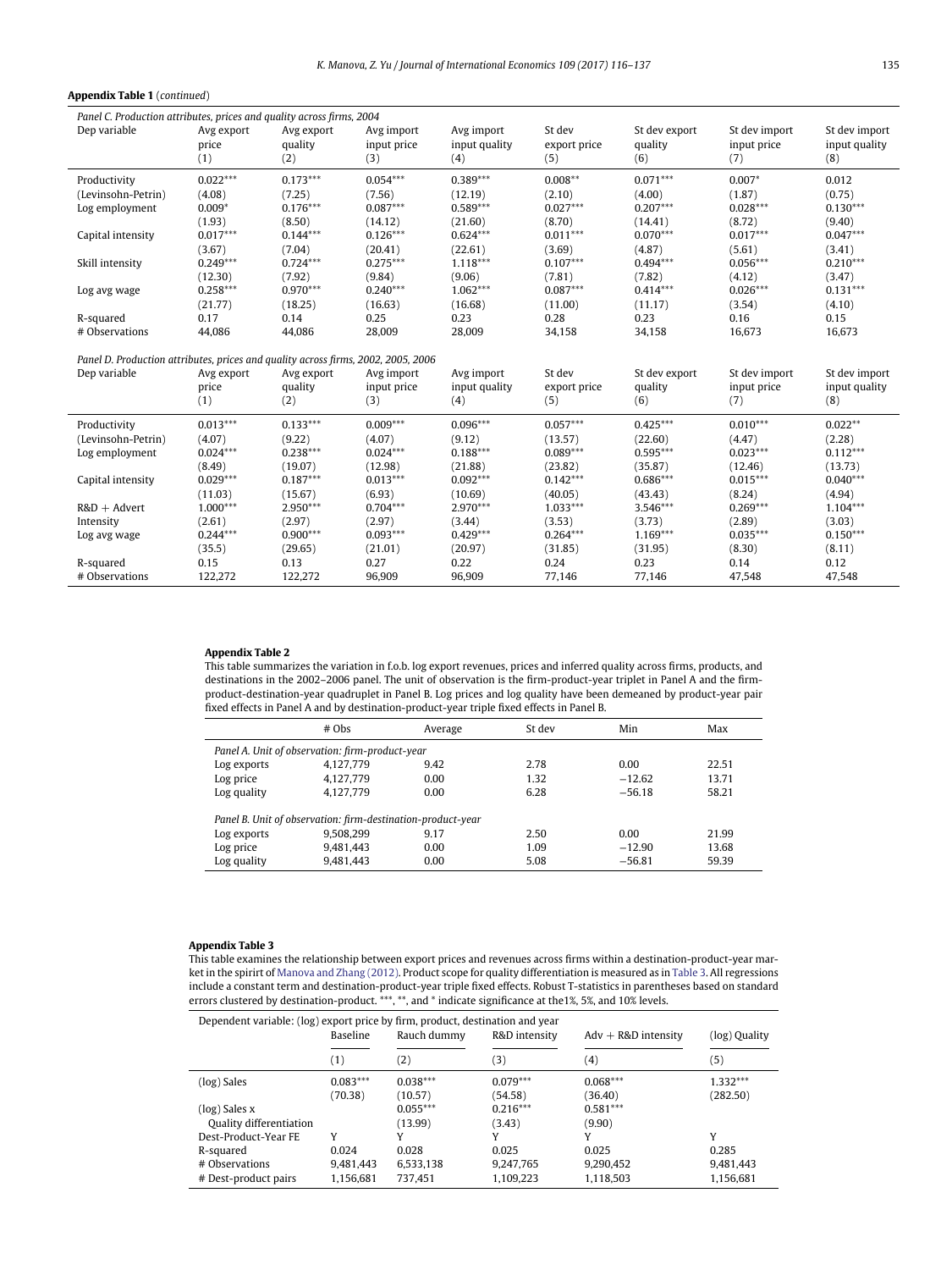| Appendix Table 4                            |                                                  |             |                                                                                                                                                                                                                                                                                                                                                                                                                                                                  |             |                                     |               |                      |                                     |               |             |             |               |
|---------------------------------------------|--------------------------------------------------|-------------|------------------------------------------------------------------------------------------------------------------------------------------------------------------------------------------------------------------------------------------------------------------------------------------------------------------------------------------------------------------------------------------------------------------------------------------------------------------|-------------|-------------------------------------|---------------|----------------------|-------------------------------------|---------------|-------------|-------------|---------------|
|                                             |                                                  |             | This table examines how firms adjust activity across products over time as in Table 9, but focuses on the role of product ranks instead of continuous values for export revenues, price and quality. Panel A considers adjustm                                                                                                                                                                                                                                   |             |                                     |               |                      |                                     |               |             |             |               |
|                                             |                                                  |             | surviving firms from 2002 to 2006. Panel B considers adjustments within surviving firms in the textiles and apparel industries from 2004 to 2006 in response to the removal of MFA quotas in 2005. In Columns 1-3 the sample i                                                                                                                                                                                                                                   |             |                                     |               |                      |                                     |               |             |             |               |
|                                             |                                                  |             | all firm-products exported at t=0, and the dependent variable is a binary indicator equal to 1 if the firm does not export the product at t=1. In Columns 4-6 the sample includes all firm-products exported at t=1, and the                                                                                                                                                                                                                                     |             |                                     |               |                      |                                     |               |             |             |               |
|                                             |                                                  |             | variable is a binary indicator equal to 1 if the firm did not export the product at t=0. In Columns 7-9 the sample includes all firm-products exported at both t=0 and t=1, and the dependent variable is the change in log r                                                                                                                                                                                                                                    |             |                                     |               |                      |                                     |               |             |             |               |
|                                             |                                                  |             | t=0 to t=1. In Columns 10-12 the sample includes all firm-products exported at both t=0 and t=1, and the dependent variable is the change in product rank from t=0 to t=1. Product rank is based on firms' worldwide log reven<br>log price or log quality at t=0 or t=1 as indicated in the column heading. All regressions include a constant term and firm fixed effects. Robust T-statistics in parentheses based on standard errors clustered by firm. ***, |             |                                     |               |                      |                                     |               |             |             |               |
| significance at the 1%, 5%, and 10% levels. |                                                  |             |                                                                                                                                                                                                                                                                                                                                                                                                                                                                  |             |                                     |               |                      |                                     |               |             |             |               |
| Dep variable                                |                                                  |             |                                                                                                                                                                                                                                                                                                                                                                                                                                                                  |             |                                     |               | $\Delta$ (log) Sales |                                     |               | Rank. $t=1$ |             |               |
| (Sample)                                    | Drop dummy, $t=1$<br>(Products traded at $t=0$ ) |             | Add dummy, $t=1$<br>(Products traded at $t=1$ )                                                                                                                                                                                                                                                                                                                                                                                                                  |             | (Products traded at $t=0$ & $t=1$ ) |               |                      | (Products traded at $t=0$ & $t=1$ ) |               |             |             |               |
| Product rank                                | Sales Rank,                                      | Price Rank, | Quality Rank,                                                                                                                                                                                                                                                                                                                                                                                                                                                    | Sales Rank, | Price Rank,                         | Quality Rank, | Sales Rank,          | Price Rank,                         | Quality Rank, | Sales Rank, | Price Rank, | Quality Rank, |
|                                             | $t = 0$                                          | $t=0$       | $t = 0$                                                                                                                                                                                                                                                                                                                                                                                                                                                          | $t = 1$     | $t = 1$                             | $t = 1$       | $t = 0$              | $t = 0$                             | $t = 0$       | $t = 0$     | $t = 0$     | $t = 0$       |
|                                             | (1)                                              | (2)         | (3)                                                                                                                                                                                                                                                                                                                                                                                                                                                              | (4)         | (5)                                 | (6)           | (7)                  | (8)                                 | (9)           | (10)        | (11)        | (12)          |
| Panel A. Full panel, 2002-2006              |                                                  |             |                                                                                                                                                                                                                                                                                                                                                                                                                                                                  |             |                                     |               |                      |                                     |               |             |             |               |
| Product rank                                | $0.0007***$                                      | $0.0001***$ | $0.0004***$                                                                                                                                                                                                                                                                                                                                                                                                                                                      | $0.0009***$ | $-0.0000$                           | $0.0004***$   | $0.0122***$          | 0.0006                              | $0.0069***$   | $0.488***$  | $0.354***$  | $0.408***$    |
|                                             | (12.58)                                          | (3.53)      | (11.43)                                                                                                                                                                                                                                                                                                                                                                                                                                                          | (10.12)     | $(-0.40)$                           | (10.06)       | (4.18)               | (1.40)                              | (4.36)        | (17.46)     | (15.98)     | (19.01)       |
| Firm FE                                     |                                                  |             |                                                                                                                                                                                                                                                                                                                                                                                                                                                                  |             |                                     |               |                      |                                     |               |             |             |               |
| R-squared                                   | 0.30                                             | 0.29        | 0.29                                                                                                                                                                                                                                                                                                                                                                                                                                                             | 0.27        | 0.26                                | 0.26          | 0.37                 | 0.35                                | 0.35          | 0.79        | 0.76        | 0.77          |
| # Observations                              | 347.288                                          | 347.288     | 347.288                                                                                                                                                                                                                                                                                                                                                                                                                                                          | 407.412     | 407.413                             | 407.414       | 143.881              | 143.882                             | 143.883       | 143.881     | 143.882     | 143.883       |
| $#$ Firms                                   | 42,521                                           | 42,522      | 42,523                                                                                                                                                                                                                                                                                                                                                                                                                                                           | 42,521      | 42.522                              | 42.523        | 37,867               | 37.868                              | 37,869        | 37,867      | 37,868      | 37.869        |
| Panel B. MFA Reform, 2004-2006              |                                                  |             |                                                                                                                                                                                                                                                                                                                                                                                                                                                                  |             |                                     |               |                      |                                     |               |             |             |               |
| Product rank                                | $0.0037***$                                      | $0.0025***$ | $0.0004***$                                                                                                                                                                                                                                                                                                                                                                                                                                                      | $0.0040***$ | $-0.0001***$                        | $0.0026***$   | $0.0111***$          | 0.0004                              | $0.0074***$   | $0.611***$  | $0.324***$  | $0.456***$    |
|                                             | (6.22)                                           | (7.98)      | (3.77)                                                                                                                                                                                                                                                                                                                                                                                                                                                           | (5.38)      | $(-59.94)$                          | (6.66)        | (3.14)               | (0.58)                              | (3.32)        | (13.48)     | (20.01)     | (20.92)       |
| Firm FE                                     |                                                  |             |                                                                                                                                                                                                                                                                                                                                                                                                                                                                  |             |                                     |               |                      |                                     |               |             |             |               |
| R-squared                                   | 0.33                                             | 0.32        | 0.31                                                                                                                                                                                                                                                                                                                                                                                                                                                             | 0.31        | 0.36                                | 0.30          | 0.40                 | 0.38                                | 0.42          | 0.82        | 0.76        | 0.78          |
| # Observations                              | 46,625                                           | 46,625      | 46,625                                                                                                                                                                                                                                                                                                                                                                                                                                                           | 63,828      | 63,828                              | 63,828        | 24,178               | 24,178                              | 24,178        | 24,178      | 24,178      | 24,178        |
| $#$ Firms                                   | 8,682                                            | 8,682       | 8,682                                                                                                                                                                                                                                                                                                                                                                                                                                                            | 8,682       | 8,682                               | 8.682         | 7,226                | 7,226                               | 7,226         | 7,226       | 7,226       | 7,226         |